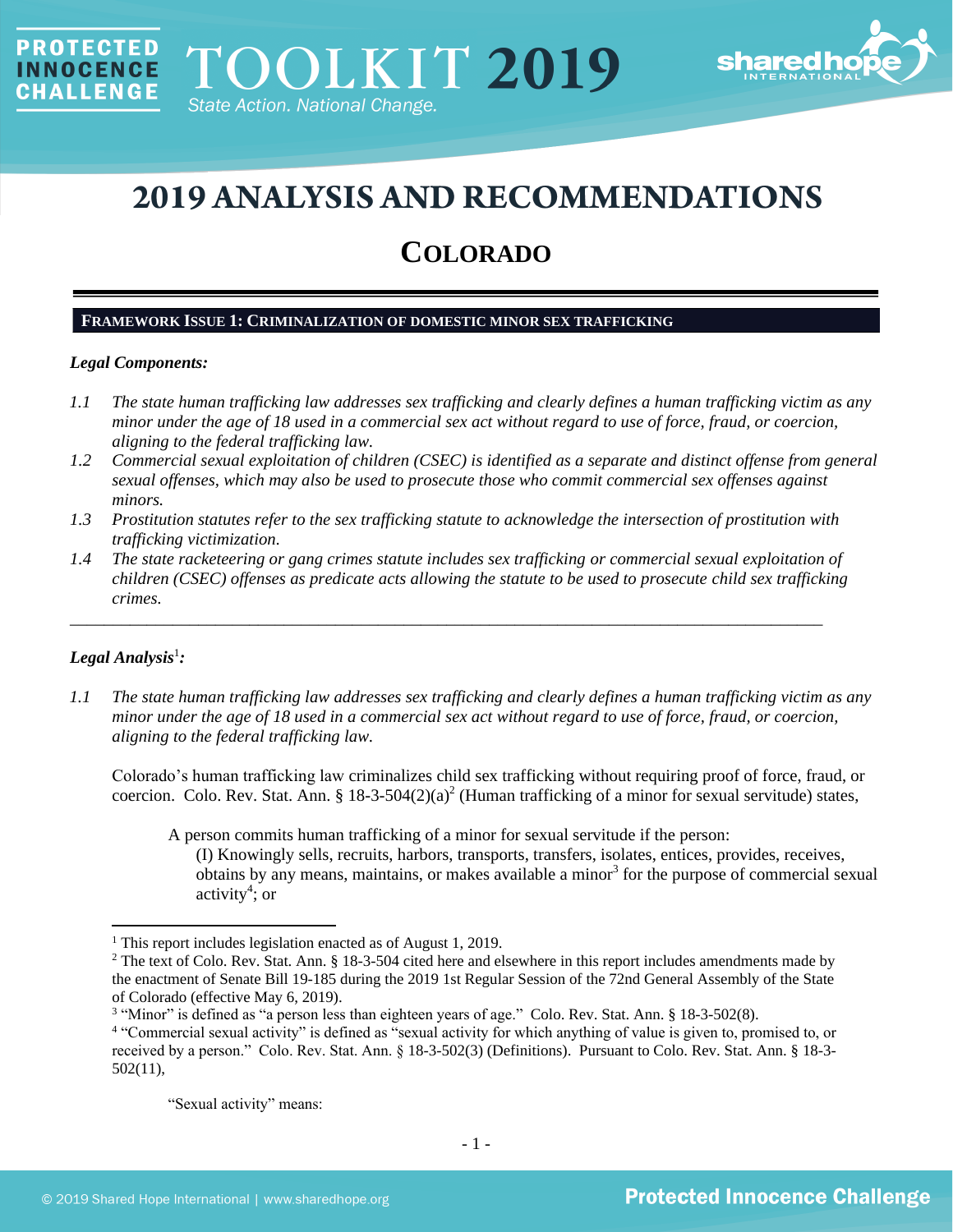<span id="page-1-1"></span><span id="page-1-0"></span>(II) Knowingly advertises, offers to sell, or sells travel services that facilitate an activity prohibited pursuant to subsection  $(2)(a)(I)$  of this section.

A conviction under Colo. Rev. Stat. Ann. § 18-3-504(2) is punishable as a Class 2 felony by imprisonment for 8–24 years, a fine of \$5,000–\$1,000,000, 5 or both. Colo. Rev. Stat. Ann. §§ 18-3-504(2)(b), 18-1.3-  $401(1)(a)(III)(A)$ ,  $(1)(a)(V)(A.1)$ .<sup>7</sup> Further, Colo. Rev. Stat. Ann. § 18-24-102(3) (Surcharge) provides for an additional \$3,000 surcharge upon conviction of Colo. Rev. Stat. Ann. § 18-3-504.

*1.2 Commercial sexual exploitation of children (CSEC) is identified as a separate and distinct offense from general sexual offenses, which may also be used to prosecute those who commit commercial sex offenses against minors.*

The following laws make CSEC a distinct crime in Colorado:<sup>8</sup>

(d) Sexual exploitation of a child, pursuant to section  $18-6-403(3)(a)$  and  $(3)(d)$  [Sexual exploitation of a child]; or

(e) An obscene performance, as defined in section 18-7-101 [Definitions].

 $<sup>5</sup>$  The fines cited in this report are applicable to felonies committed on or after July 1, 1985, while the sentences of</sup> imprisonment apply to felonies committed after July 1, 1993. Sentencing ranges for felonies committed before July 1, 1993 are laid out in Colo. Rev. Stat. Ann. § 18-1.3-401(1)(a)(I), (II), and (IV).

<sup>6</sup> Unless otherwise specified, the sentences of imprisonment for all felonies provided throughout this report are based on the assumption that the defendant has no prior felony convictions and that none of the aggravating factors listed in Colo. Rev. Stat. Ann. § 18-1.3-401(8), (9), or (10) (Felonies classified―presumptive penalties) are present. "The court may consider aggravating circumstances such as serious bodily injury caused to the victim or the use of a weapon in the commission of a crime, notwithstanding the fact that such factors constitute elements of the offense." Colo. Rev. Stat. Ann. § 18-1.3-401(8)(f). If a defendant has 2 prior felony convictions, the defendant "shall not be eligible to receive a fine in lieu of any sentence to imprisonment . . . but shall be sentenced to at least the minimum sentence specified." Colo. Rev. Stat. Ann. § 18-1.3-401(1)(a)(III)(E).

<sup>7</sup> Colo. Rev. Stat. Ann. § 18-3-504(2) (Human trafficking of a minor for sexual servitude) is defined as an unlawful sexual offense pursuant to Colo. Rev. Stat. Ann. § 18-3-411(1) (Sex offenses against children). As such, Colo. Rev. Stat. Ann. 18-3-504(2) may be subject to a penalty enhancement as a crime of violence pursuant to Colo. Rev. Stat. Ann. § 18-1.3-406(2)(b)(I) (Mandatory sentences for violent crimes). A "crime of violence" is an aggravating factor pursuant to Colo. Rev. Stat. Ann. § 18-1.3-401(8)(a)(I) and includes all felony unlawful sex offenses as defined in Colo. Rev. Stat. Ann. § 18-3-411(1) (Sex offenses against children) "in which the defendant caused bodily injury to the victim or in which the defendant used threat, intimidation, or force against the victim." Colo. Rev. Stat. Ann. § 18-1.3-406(2)(b)(I). A defendant convicted of a crime of violence must be sentenced "for a term of incarceration of at least the midpoint in, but not more than twice the maximum of, the presumptive range" for the offense. Colo. Rev. Stat. Ann. § 18-1.3-406(1)(a). However, where an "unlawful sex offense," as defined in Colo. Rev. Stat. Ann. § 18-3-411(1) is also a "sex offense," as defined in Colo. Rev. Stat. Ann. § 18-1.3-1003(5)(a), and "the defendant caused bodily injury to the victim or . . . used threat, intimidation, or force against the victim," the offense becomes a sex offense constituting a crime of violence and the defendant "shall be sentenced to the department of corrections for an indeterminate term of incarceration of at least the midpoint in the presumptive range specified in section 18- 1.3-401 (1)(a)(V)(A) or 18-1.3-401 (1)(a)(V)(A.1) up to a maximum of the person's natural life, as provided in section 18-1.3-1004 (1)." Colo. Rev. Stat. Ann. §§ 18-1.3-406(1)(b), (2)(b)(I), 18-1.3-1004(1)(b). Pursuant to Colo. Rev. Stat. Ann. § 18-1.3-401(1)(b)(III), a defendant convicted of a crime of violence may not be sentenced to pay a fine in lieu of imprisonment. Additionally, "a court shall sentence a person convicted of two or more separate crimes of violence arising out of the same incident so that his or her sentences are served consecutively rather than concurrently." Colo. Rev. Stat. Ann. § 18-1.3-406(1)(a).

<sup>8</sup> Aside from Colo. Rev. Stat. Ann. § 18-5.5-102(1)(h) (Cybercrime), all crimes set out in Component 1.2 are unlawful sexual offenses pursuant to Colo. Rev. Stat. Ann. § 18-3-411(1) (Sex offenses against children). An "unlawful sex offense," as defined in Colo. Rev. Stat. Ann. § 18-3-411(1), includes the following offenses: Colo. Rev. Stat. Ann. § 18-3-305 (Enticement of a child), § 18-3-405 (Sexual assault on a child), § 18-6-403 (Sexual exploitation of a child), § 18-6-404 (Procurement of a child for sexual exploitation), § 18-7-402 (Soliciting for child

<span id="page-1-2"></span><sup>(</sup>a) Sexual contact, as defined in section 18-3-401(4) [Definitions];

<sup>(</sup>b) Sexual intrusion, as defined in section 18-3-401(5) [Definitions];

<sup>(</sup>c) Sexual penetration, as defined in section 18-3-401(6) [Definitions];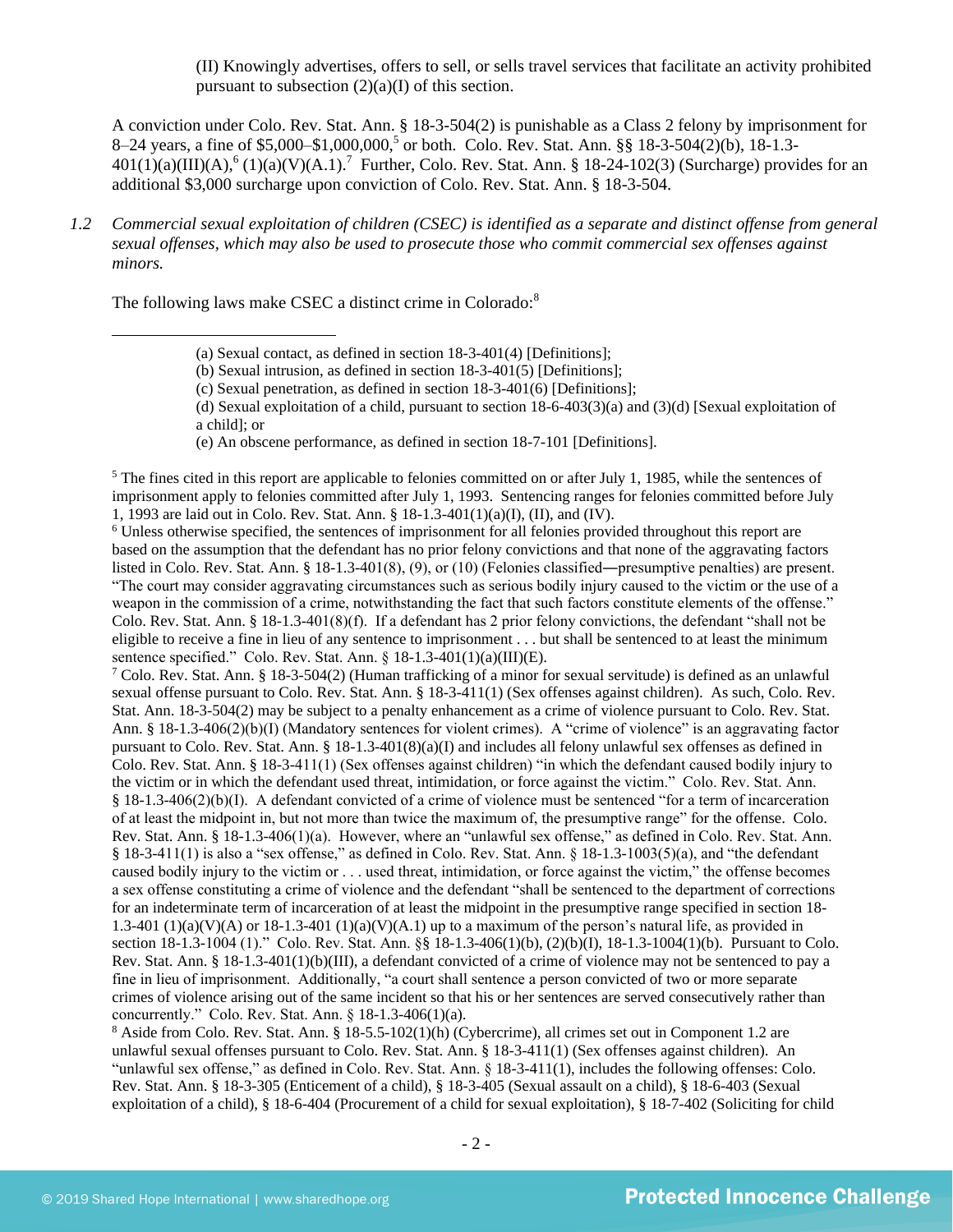- 1. Colo. Rev. Stat. Ann. § 18-6-403(3) (Sexual exploitation of a child) states,
	- A person commits sexual exploitation of a child if, for any purpose, he or she knowingly: (a) Causes, induces, entices, or permits a child to engage in, or be used for, any explicit sexual conduct<sup>9</sup> for the making of any sexually exploitative material;<sup>10</sup> or . . . .

<span id="page-2-1"></span><span id="page-2-0"></span>(d) Causes, induces, entices, or permits a child to engage in, or be used for, any explicit sexual conduct for the purpose of producing a performance.

A conviction under Colo. Rev. Stat. Ann. § 18-6-403(3)(a), (d) is punishable as a Class 3 felony by imprisonment for 4–12 years, a fine of \$3,000–\$750,000, or both. Colo. Rev. Stat. Ann. §§ 18-6-403(5)(a),  $18-1.3-401(1)(a)(III)(A)^{11}$ ,  $(1)(a)(V)(A.1)$ .

- 2. Colo. Rev. Stat. Ann. § 18-6-404 (Procurement of a child for sexual exploitation) provides, "Any person who intentionally gives, transports, provides, or makes available, or who offers to give, transport, provide, or make available, to another person a child for the purpose of sexual exploitation of a child commits procurement of a child for sexual exploitation, which is a class 3 felony." A Class 3 felony is punishable by imprisonment for 4–12 years, a fine of \$3,000–\$750,000, or both. Colo. Rev. Stat. Ann. § 18-1.3-401(1)(a)(III)(A), (1)(a)(V)(A.1).
- 3. Colo. Rev. Stat. Ann. § 18-7-402(1) (Soliciting for child prostitution) makes it a crime when any person

 $9^9$  Colo. Rev. Stat. Ann. § 18-6-403(2)(e) defines "explicit sexual conduct" as "sexual intercourse, erotic fondling, erotic nudity, masturbation, sadomasochism, or sexual excitement."

<sup>10</sup> Colo. Rev. Stat. Ann. § 18-6-403(2)(j) defines "sexually exploitative material" as "any photograph, motion picture, video, recording or broadcast of moving visual images, print, negative, slide, or other mechanically, electronically, chemically, or digitally reproduced visual material that depicts a child engaged in, participating in, observing, or being used for explicit sexual conduct."

<sup>11</sup> *See supra* note [5.](#page-1-1)

prostitution), § 18-7-403 (Pandering of a child), § 18-7-403.5 (Procurement of a child), § 18-7-404 (Keeping a place of child prostitution), § 18-7-405 (Pimping of a child), § 18-7-405.5 (Inducement of child prostitution), § 18-7-406 (Patronizing a prostituted child), § 18-3-306(3) (Internet luring of a child) (when a Class 4 felony), § 18-3-405.4 (Internet sexual exploitation of a child), § 18-3-504(2) (Human trafficking of a minor for sexual servitude), or "criminal attempt, conspiracy, or solicitation to commit" any of these crimes. (*See supra* note [7\)](#page-1-0). In addition to the penalty enhancements applicable to an unlawful sex offense, the crimes set out in Component 1.2 are also subject to penalty enhancements provided in the Colorado Sex Offender Lifetime Supervision Act of 1998, Colo. Rev. Stat. Ann. §§ 18-1.3-1001 to -1012. These penalty enhancements are either mandatory or discretionary, depending on the offense. Under Colo. Rev. Stat. Ann. § 18-1.3-1004(1)(a), "Except as otherwise provided in this subsection (1) and in subsection (2) of this section, the district court . . . shall sentence a sex offender . . . for an indeterminate term of at least the minimum of the presumptive range . . . for the level of offense committed and a maximum of the sex offender's natural life." Colo. Rev. Stat. Ann. § 18-1.3-1003(4) defines "sex offender" as "a person who is convicted of or pleads guilty or nolo contendere to a sex offense." A "sex offense" is defined in Colo. Rev. Stat. Ann. § 18-1.3-1003(5) to include the following: Colo. Rev. Stat. Ann. § 18-3-405 (Sexual assault on a child), § 18- 3-305 (Enticement of a child), § 18-7-406 (Patronizing a prostituted child), § 18-3-306(3) (Internet luring of a child), if it is a Class 4 felony, or § 18-3-405.4 (Internet sexual exploitation of a child). These offenses are subject to the mandatory penalty enhancement provided in Colo. Rev. Stat. Ann. § 18-1.3-1004(1)(a). See People v. Harrison, 165 P.3d 859, 860 (Colo. App. 2007) (stating that "indeterminate sentencing [under Colo. Rev. Stat. Ann. § 18-1.3- 1004(1)(a)] is (1) mandatory for the fourteen types of inchoate or completed [sex] offenses enumerated in § 18-1.3- 1003(5), and (2) also appropriate, but only under certain circumstances (including the need for a sexually violent predator assessment), for nine other types of offenses specified in § 18-1.3-1004(4)[ Colo. Rev. Stat. Ann. § 18-1.3- 1004(4) was repealed by the passage of House Bill 1310 during the 2nd regular session of the 68th Colorado Legislature, eff. June 7, 2012]"). In addition, Colo. Rev. Stat. Ann. § 18-1.3-401(1)(b)(II.5) provides that a defendant convicted of a sex offense, as defined in Colo. Rev. Stat. Ann. § 18-1.3-1003(5), may not be sentenced to pay a fine in lieu of imprisonment.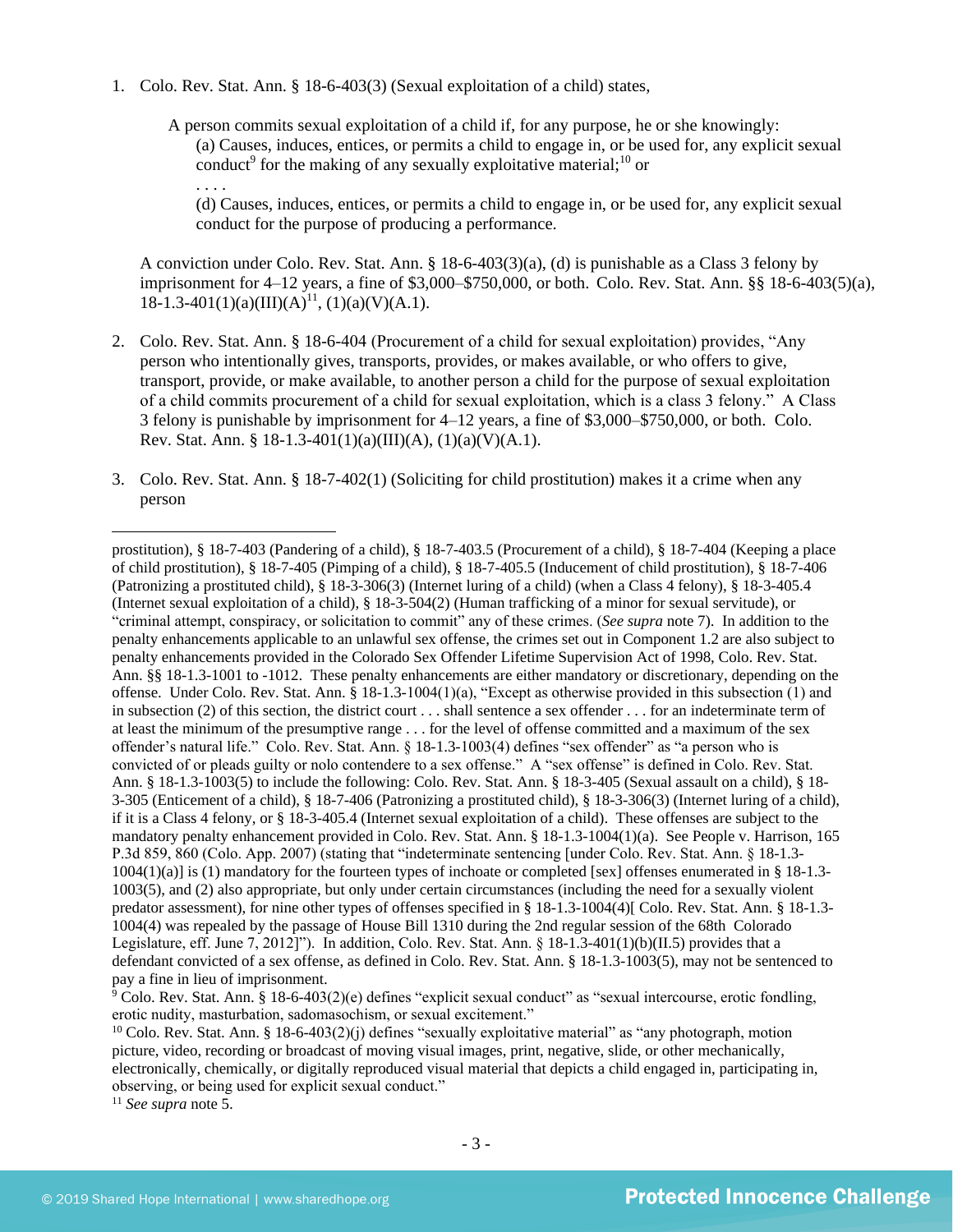<span id="page-3-1"></span><span id="page-3-0"></span>(a) Solicits another for the purpose of prostitution of a child<sup>12</sup> or by a child;<sup>13</sup>

(b) Arranges or offers to arrange a meeting of persons for the purpose of prostitution of a child or by a child; or

(c) Directs another to a place knowing such direction is for the purpose of prostitution of a child or by a child

A conviction under Colo. Rev. Stat. Ann. § 18-7-402(1) is punishable as a Class 3 felony by imprisonment for 4–12 years, a fine of \$3,000–\$750,000, or both. Colo. Rev. Stat. Ann. §§ 18-7- 402(2), 18-1.3-401(1)(a)(III)(A), (1)(a)(V)(A.1).

4. Colo. Rev. Stat. Ann. § 18-7-403(1) (Pandering of a child) provides,

Any person who does any of the following for money or other thing of value commits pandering of a child:

(a) Inducing a child by menacing or criminal intimidation to commit prostitution; or (b) Knowingly arranging or offering to arrange a situation in which a child may practice prostitution.

A conviction under Colo. Rev. Stat. Ann. § 18-7-403(1)(a) is punishable as a Class 2 felony by imprisonment for 8–24 years, a fine of \$5,000–\$1,000,000, or both, while a conviction under Colo. Rev. Stat. Ann. § 18-7-403(1)(b) is punishable as a Class 3 felony by imprisonment for 4–12 years, a fine of \$3,000–\$750,000, or both. Colo. Rev. Stat. Ann. §§ 18-7-403(2), 18-1.3-401(1)(a)(III)(A),  $(1)(a)(V)(A.1).$ 

5. Colo. Rev. Stat. Ann. § 18-7-403.5 (Procurement of a child) provides, "Any person who intentionally gives, transports, provides, or makes available, or who offers to give, transport, provide, or make available, to another person a child for the purpose of prostitution of the child commits procurement of a child, which is a class 3 felony."

A Class 3 felony is punishable by imprisonment for 4–12 years, a fine of \$3,000–\$750,000, or both. Colo. Rev. Stat. Ann. § 18-1.3-401(1)(a)(III)(A), (1)(a)(V)(A.1).

6. Colo. Rev. Stat. Ann. § 18-7-404(1) (Keeping a place of child prostitution) states,

<sup>13</sup> Colo. Rev. Stat. Ann. § 18-7-401(6) (Definitions) defines "prostitution by a child" as,

either a child performing or offering or agreeing to perform any act of sexual intercourse, fellatio, cunnilingus, masturbation, or anal intercourse with any person not the child's spouse in exchange for money or other thing of value or any person performing or offering or agreeing to perform any act of sexual intercourse, fellatio, cunnilingus, masturbation, or anal intercourse with any child not the person's spouse in exchange for money or other thing of value.

<sup>&</sup>lt;sup>12</sup> Colo. Rev. Stat. Ann. § 18-7-401(7) (Definitions) defines "prostitution of a child" as,

either inducing a child to perform or offer or agree to perform any act of sexual intercourse, fellatio, cunnilingus, masturbation, or anal intercourse with any person not the child's spouse by coercion or by any threat or intimidation or inducing a child, by coercion or by any threat or intimidation or in exchange for money or other thing of value, to allow any person not the child's spouse to perform or offer or agree to perform any act of sexual intercourse, fellatio, cunnilingus, masturbation, or anal intercourse with or upon such child. Such coercion, threat, or intimidation need not constitute an independent criminal offense and shall be determined solely through its intended or its actual effect upon the child.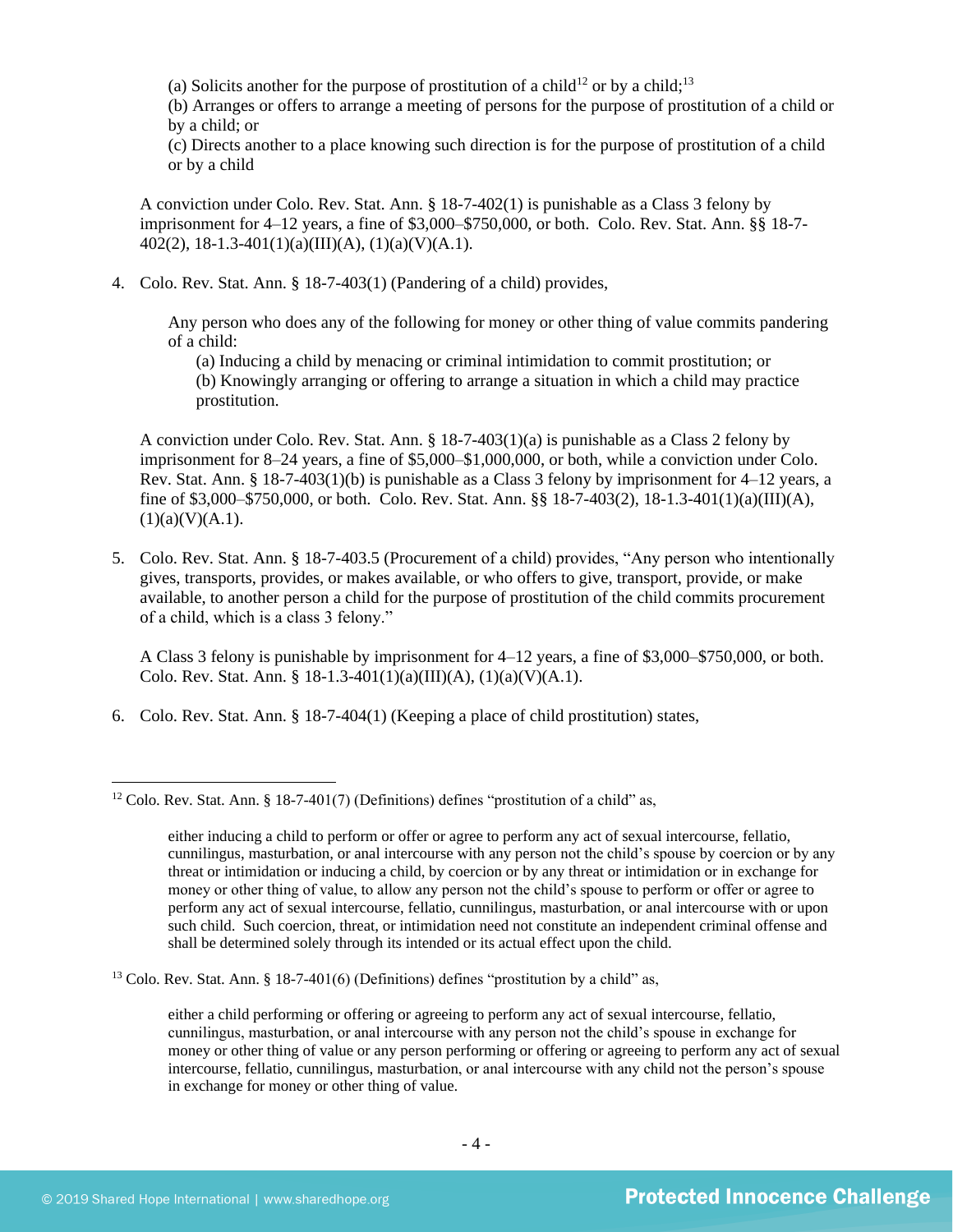Any person who has or exercises control over the use of any place which offers seclusion or shelter for the practice of prostitution and who performs any one or more of the following commits keeping a place of child prostitution if he:

(a) Knowingly grants or permits the use of such place for the purpose of prostitution of a child or by a child; or

(b) Permits the continued use of such place for the purpose of prostitution of a child or by a child after becoming aware of facts or circumstances from which he should reasonably know that the place is being used for purposes of such prostitution.

A conviction under Colo. Rev. Stat. Ann. § 18-7-404(1) is punishable as a Class 3 felony by imprisonment for 4–12 years, a fine of \$3,000–\$750,000, or both. Colo. Rev. Stat. Ann. §§ 18-7-  $404(2)$ , 18-1.3-401(1)(a)(III)(A), (1)(a)(V)(A.1).

- 7. Colo. Rev. Stat. Ann. § 18-7-405 (Pimping of a child) states, "Any person who knowingly lives on or is supported or maintained in whole or in part by money or other thing of value earned, received, procured, or realized by a child through prostitution commits pimping of a child, which is a class 3 felony." A Class 3 felony is punishable by imprisonment for 4–12 years, a fine of \$3,000–\$750,000, or both. Colo. Rev. Stat. Ann. §§ 18-1.3-401(1)(a)(III)(A), (1)(a)(V)(A.1).
- 8. Colo. Rev. Stat. Ann. § 18-7-405.5(1) (Inducement of child prostitution) states, "Any person who by word or action, other than conduct specified in section 18-7-403 (1)(a) [Pandering of a child], induces a child to engage in an act which is prostitution by a child, as defined in section 18-7-401 (6) [Definitions], commits inducement of child prostitution." A conviction under Colo. Rev. Stat. Ann. § 18-7-405.5(1) is punishable as a Class 3 felony by imprisonment for 4–12 years, a fine of \$3,000– \$750,000, or both. Colo. Rev. Stat. Ann. §§ 18-7-405.5(2), 18-1.3-401(1)(a)(III)(A), (1)(a)(V)(A.1).
- 9. Colo. Rev. Stat. Ann. § 18-7-406(1) (Patronizing a prostituted child) provides,

Any person who performs any of the following with a child not his spouse commits patronizing a prostituted child:

(a) Engages in an act which is prostitution of a child or by a child, as defined in section 18-7- 401(6) or (7); or

(b) Enters or remains in a place of prostitution with intent to engage in an act which is prostitution of a child or by a child . . . .

A conviction under Colo. Rev. Stat. Ann. § 18-7-406(1) is punishable as a Class 3 felony by imprisonment for 4–12 years, a fine of \$3,000–\$750,000, or both. Colo. Rev. Stat. Ann. §§ 18-7-  $406(2)$ ,  $18-1.3-401(1)(a)(III)(A)$ ,  $(1)(a)(V)(A.1)$ . However, as a sex offense under Colo. Rev. Stat. Ann. § 18-1.3-1003(5)(a) (Definitions), the penalty must be enhanced to an indeterminate prison sentence of at least 4 years to life and a possible fine of \$3,000–\$750,000, which may not be imposed in lieu of a prison sentence. Colo. Rev. Stat. Ann. §§ 18-1.3-401(1)(a)(V)(C.5), (1)(b)(II.5), 18-1.3-  $1004(1)(a)$ , 18-1.3-1003(4), (5)(a)(X).<sup>14</sup>

10. Colo. Rev. Stat. Ann. § 18-5.5-102(1)(h) (Cybercrime) prohibits a person from "solicit[ing] or offer[ing] to arrange a situation in which a minor may engage in prostitution, by means of using a computer, computer network, computer system, or any part thereof . . . ." A conviction under Colo. Rev. Stat. Ann. § 18-5.5-102(1)(h) is punishable as a Class 5 felony by imprisonment for 1–3 years, a fine of \$1,000–\$100,000, or both. Colo. Rev. Stat. Ann. §§ 18-5.5-102(3)(b.5), 18-1.3-401(1)(a)(III)(A), (1)(a)(V)(A.1).

<sup>&</sup>lt;sup>14</sup> See supra note [8](#page-1-2) for sentencing provisions applicable to defendants convicted of a "sex offense," which includes a violation of Colo. Rev. Stat. Ann. § 18-7-406.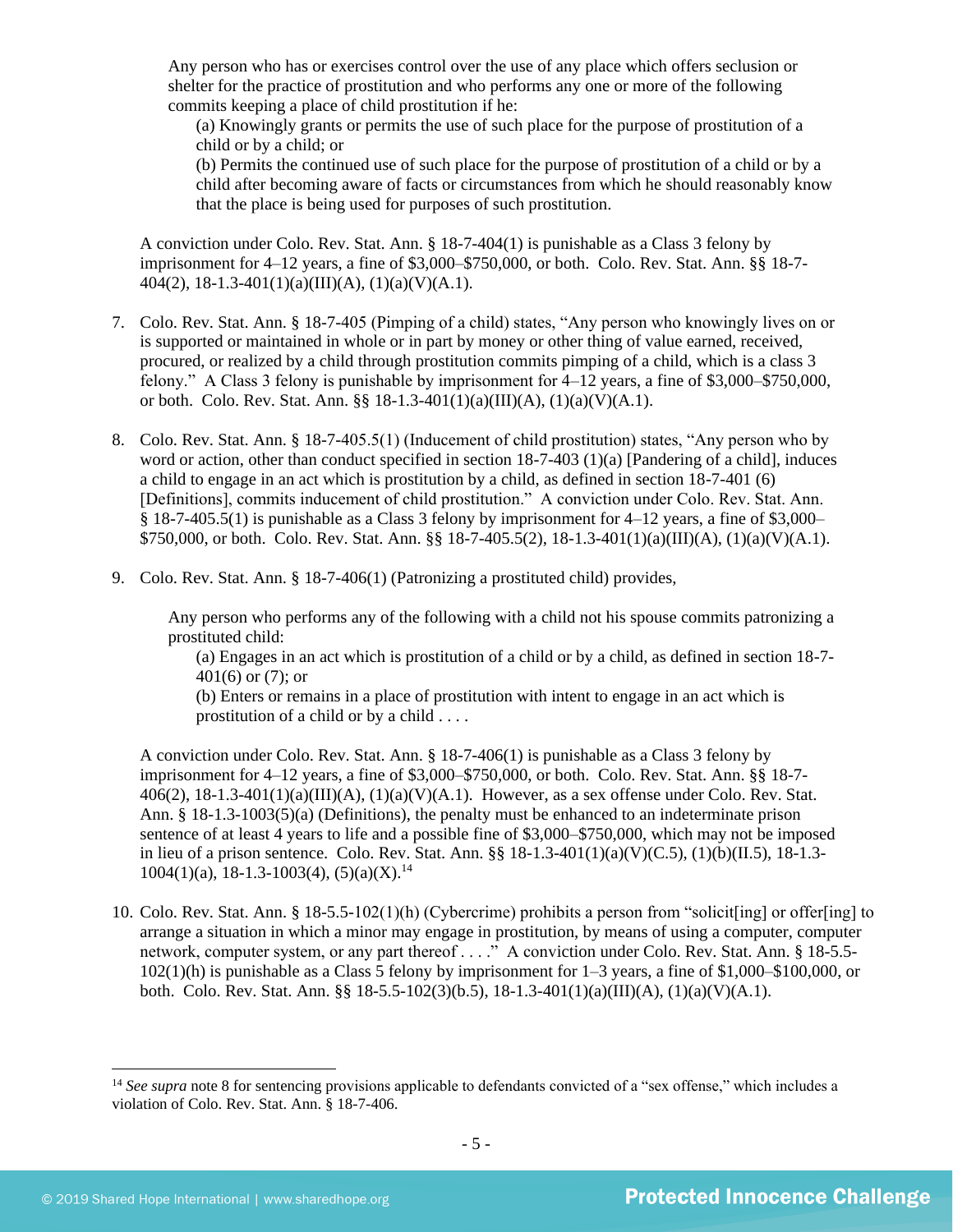Other crimes against children that are not specifically commercial in nature but may be used in a case of domestic minor sex trafficking include the following:

1. Colo. Rev. Stat. Ann. § 18-3-305(1) (Enticement of a child) states,

A person commits the crime of enticement of a child if he or she invites or persuades, or attempts to invite or persuade, a child under the age of fifteen years to enter any vehicle, building, room, or secluded place with the intent to commit sexual assault or unlawful sexual contact upon said child. It is not necessary to a prosecution for attempt under this subsection (1) that the child have perceived the defendant's act of enticement.

A conviction under Colo. Rev. Stat. Ann. § 18-3-305(1) is punishable as a Class 4 felony by imprisonment for 2–6 years, a fine of \$2,000–\$500,000, or both. Colo. Rev. Stat. Ann. §§ 18-3-  $305(2)$ ,  $18-1.3-401(1)(a)(III)(A)$ ,  $(1)(a)(V)(A.1)$ . If the enticement results in bodily injury to the child or the defendant has a prior conviction for enticement of a child or Colo. Rev. Stat. Ann. § 18-3-405 (Sexual assault on a child), a conviction is punishable as a Class 3 felony by imprisonment for  $4-12$ years, a fine of \$3,000–\$750,000, or both. Colo. Rev. Stat. Ann. §§ 18-3-305(2), 18-1.3-  $401(1)(a)(III)(A), (1)(a)(V)(A.1)$ . However, as a sex offense under Colo. Rev. Stat. Ann. § 18-1.3-1003(5)(a) (Definitions), the penalty for the Class 4 felony must be enhanced to an indeterminate prison sentence of at least 2 years to life and a possible fine of \$2,000–\$500,000, which may not be imposed in lieu of a prison sentence, and the Class 3 felony must be enhanced to 4 years to life and a possible fine of \$3,000–\$750,000, which may not be imposed in lieu of a prison sentence. Colo. Rev. Stat. Ann. §§ 18-1.3-401(1)(a)(V)(C.5), (1)(b)(II.5), 18-1.3-1004(1)(a), 18-1.3-1003(4), (5)(a)(VII).<sup>15</sup>

2. Colo. Rev. Stat. Ann. § 18-3-405(1) (Sexual assault on a child) states,

Any actor who knowingly subjects another not his or her spouse to any sexual contact commits sexual assault on a child if the victim is less than fifteen years of age and the actor is at least four years older than the victim.

A conviction under Colo. Rev. Stat. Ann. § 18-3-405(1) generally is punishable as a Class 4 felony by imprisonment for 2–6 years, a fine of \$2,000–\$500,000, or both. Colo. Rev. Stat. Ann. §§ 18-3-  $405(2)$ ,  $18-1.3-401(1)(a)(III)(A)$ ,  $(1)(a)(V)(A.1)$ . However, as a sex offense under Colo. Rev. Stat. Ann. § 18-1.3-1003(5)(a) (Definitions), the penalty for the Class 4 felony must be enhanced to an indeterminate prison sentence of at least 2 years to life and a possible fine of \$2,000–\$500,000, which may not be imposed in lieu of a prison sentence. Colo. Rev. Stat. Ann. §§ 18-1.3-1004(1)(a), 18-1.3- 1003(4), (5)(a)(IV), 18-3-405(2), 18-1.3-401(1)(a)(III)(A), (1)(a)(V)(A.1).<sup>16</sup> A conviction under Colo. Rev. Stat. Ann. § 18-3-405(1) is punishable as a Class 3 felony under certain circumstances involving a pattern of sexual abuse or the use of force or threats against the victim.<sup>17</sup> To the extent

<sup>&</sup>lt;sup>15</sup> See supra note [8](#page-1-2) for sentencing provisions applicable to defendants convicted of a "sex offense," which includes a violation of Colo. Rev. Stat. Ann. § 18-3-305.

<sup>&</sup>lt;sup>16</sup> See supra note [8](#page-1-2) for sentencing provisions applicable to defendants convicted of a "sex offense," which includes a violation of Colo. Rev. Stat. Ann. § 18-3-405.

<sup>17</sup> Pursuant to Colo. Rev. Stat. Ann. § 18-3-405(2), a conviction under Colo. Rev. Stat. Ann. § 18-3-405(1) is a Class 3 felony when,

<sup>(</sup>a) The actor applies force against the victim in order to accomplish or facilitate sexual contact; or (b) The actor, in order to accomplish or facilitate sexual contact, threatens imminent death, serious bodily injury, extreme pain, or kidnapping against the victim or another person, and the victim believes that the actor has the present ability to execute the threat; or

<sup>(</sup>c) The actor, in order to accomplish or facilitate sexual contact, threatens retaliation by causing in the future the death or serious bodily injury, extreme pain, or kidnapping against the victim or another person, and the victim believes that the actor will execute the threat; or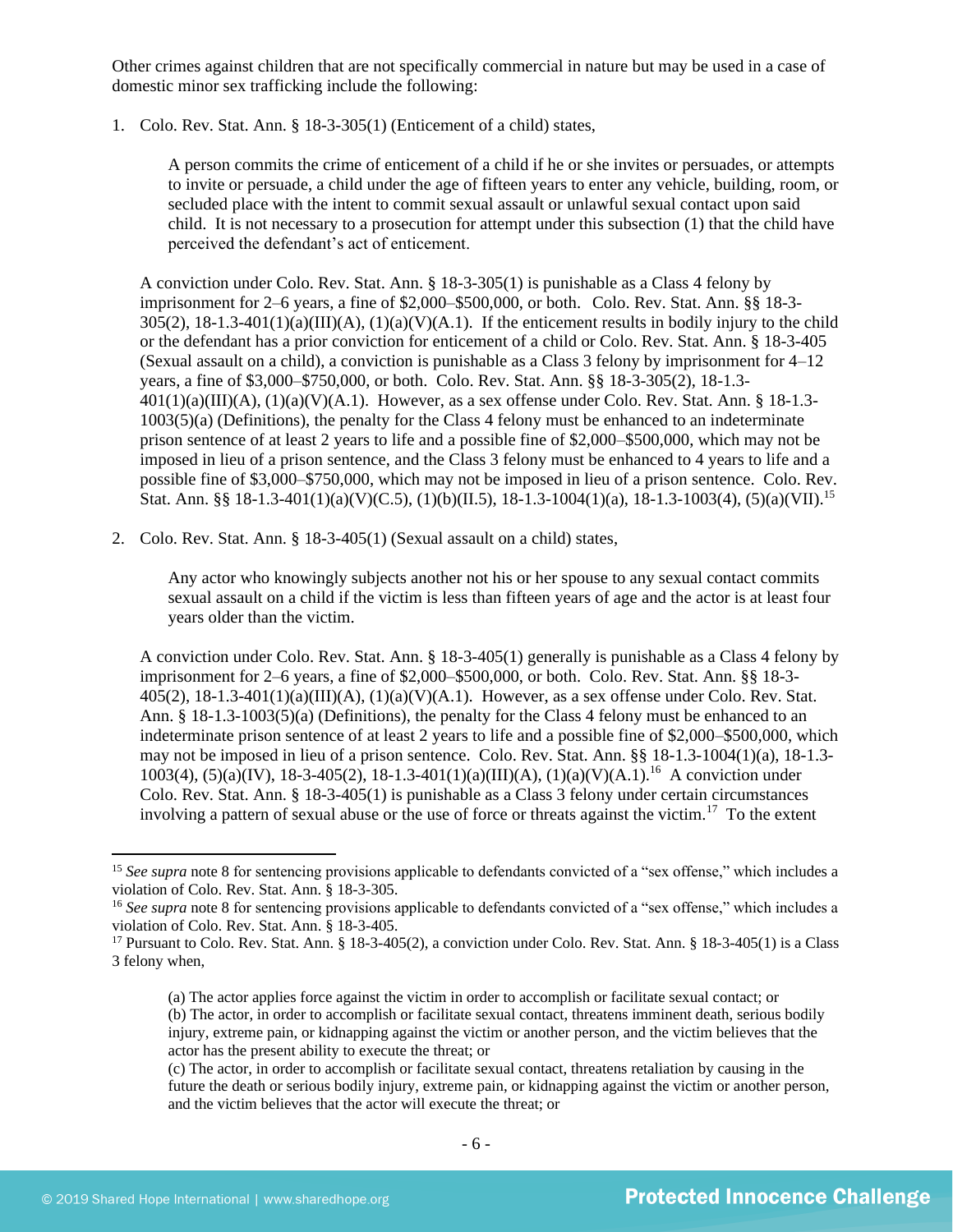that a defendant is convicted of a Class 3 felony violation of Colo. Rev. Stat. Ann. § 18-3-405, Colo. Rev. Stat. Ann. § 18-3-405(3) requires that the penalty be even further enhanced as a crime of violence pursuant to Colo. Rev. Stat. Ann. § 18-1.3-406(1)(b) (Mandatory sentences for violent crimes), under which the prison sentence is enhanced to an indeterminate sentence of at least 8 years to life imprisonment and a possible fine.<sup>18</sup> Colo. Rev. Stat. Ann.  $\S$ § 18-1.3-406(1)(b), 18-1.3- $401(1)(a)(III)(A), (1)(a)(V)(A.1).$ 

3. Colo. Rev. Stat. Ann. § 18-3-306(1) (Internet luring of a child) provides,

An actor commits internet luring of a child if the actor knowingly communicates over a computer or computer network, telephone network, or data network or by a text message or instant message to a person who the actor knows or believes to be under fifteen years of age and, in that communication or in any subsequent communication  $\dots$  describes explicit sexual conduct<sup>19</sup> as defined in section  $18-6-403(2)(e)$ , and, in connection with that description, makes a statement persuading or inviting that person to meet the actor for any purpose, and the actor is more than four years older than the person or than the age the actor believes the person to be.

A conviction under Colo. Rev. Stat. Ann. § 18-3-306(1) generally is punishable as a Class 5 felony by imprisonment for 1–3 years, a fine of \$1,000–\$100,000, or both. Colo. Rev. Stat. Ann. §§ 18-3-  $306(3)$ ,  $18-1.3-401(1)(a)(III)(A)$ ,  $(1)(a)(V)(A.1)$ . It is punishable as a Class 4 felony by imprisonment for 2–6 years, a possible fine of \$2,000–\$500,000, or both, where the actor intended to engage in sexual exploitation under Colo. Rev. Stat. Ann. § 18-6-403 or sexual contact<sup>20</sup> under Colo. Rev. Stat. Ann. § 18-3-401.<sup>21</sup> Colo. Rev. Stat. Ann. §§ 18-3-306(3), 18-1.3-401(1)(a)(III)(A), (1)(a)(V)(A.1). However, as a sex offense under Colo. Rev. Stat. Ann. § 18-1.3-1003(5)(a) (Definitions), the penalty for the Class 4 felony must be enhanced to an indeterminate prison sentence of at least 2 years to life and possible fine of \$2,000–\$500,000. Colo. Rev. Stat. Ann. §§ 18-1.3-401(1)(a)(V)(C.5),  $(1)(b)(II.5), 18-1.3-1004(1)(a), 18-1.3-1003(4), (5)(a)(XI).$ 

4. Colo. Rev. Stat. Ann. § 18-3-405.4(1) (Internet sexual exploitation of a child) provides,

An actor commits internet sexual exploitation of a child if the actor knowingly importunes, invites, or entices through communication via a computer network or system, telephone network,

the knowing touching of the victim's intimate parts by the actor, or of the actor's intimate parts by the victim, or the knowing touching of the clothing covering the immediate area of the victim's or actor's intimate parts if that sexual contact is for the purposes of sexual arousal, gratification, or abuse.

<sup>(</sup>d) The actor commits the offense as a part of a pattern of sexual abuse as described in subsection (1) of this section. No specific date or time must be alleged for the pattern of sexual abuse; except that the acts constituting the pattern of sexual abuse, whether charged in the information or indictment or committed prior to or at any time after the offense charged in the information or indictment, shall be subject to the provisions of section 16-5-401 (1) (a), C.R.S., concerning sex offenses against children. The offense charged in the information or indictment shall constitute one of the incidents of sexual contact involving a child necessary to form a pattern of sexual abuse as defined in section 18-3-401 (2.5).

<sup>&</sup>lt;sup>18</sup> See supra note [7](#page-1-0) for discussion of the "crime of violence" penalty enhancement potentially applicable to this offense.

<sup>&</sup>lt;sup>19</sup> See supra note [9](#page-2-0) for the definition of "explicit sexual conduct."

<sup>&</sup>lt;sup>20</sup> Colo. Rev. Stat. Ann. § 18-3-401(4)(a) (Definitions) defines "sexual contact," in part, as:

<sup>&</sup>lt;sup>21</sup> *See supra* note [8](#page-1-2) for sentencing provisions applicable to defendants convicted of a "sex offense," which includes a violation of Colo. Rev. Stat. Ann. § 18-3-306, when it is punishable as a Class 4 felony. Additionally, Colo. Rev. Stat. Ann. § 18-1.3-406 (Mandatory sentences for violent crimes) may impose enhanced penalties on defendants who violate Colo. Rev. Stat. Ann. § 18-7-406(1).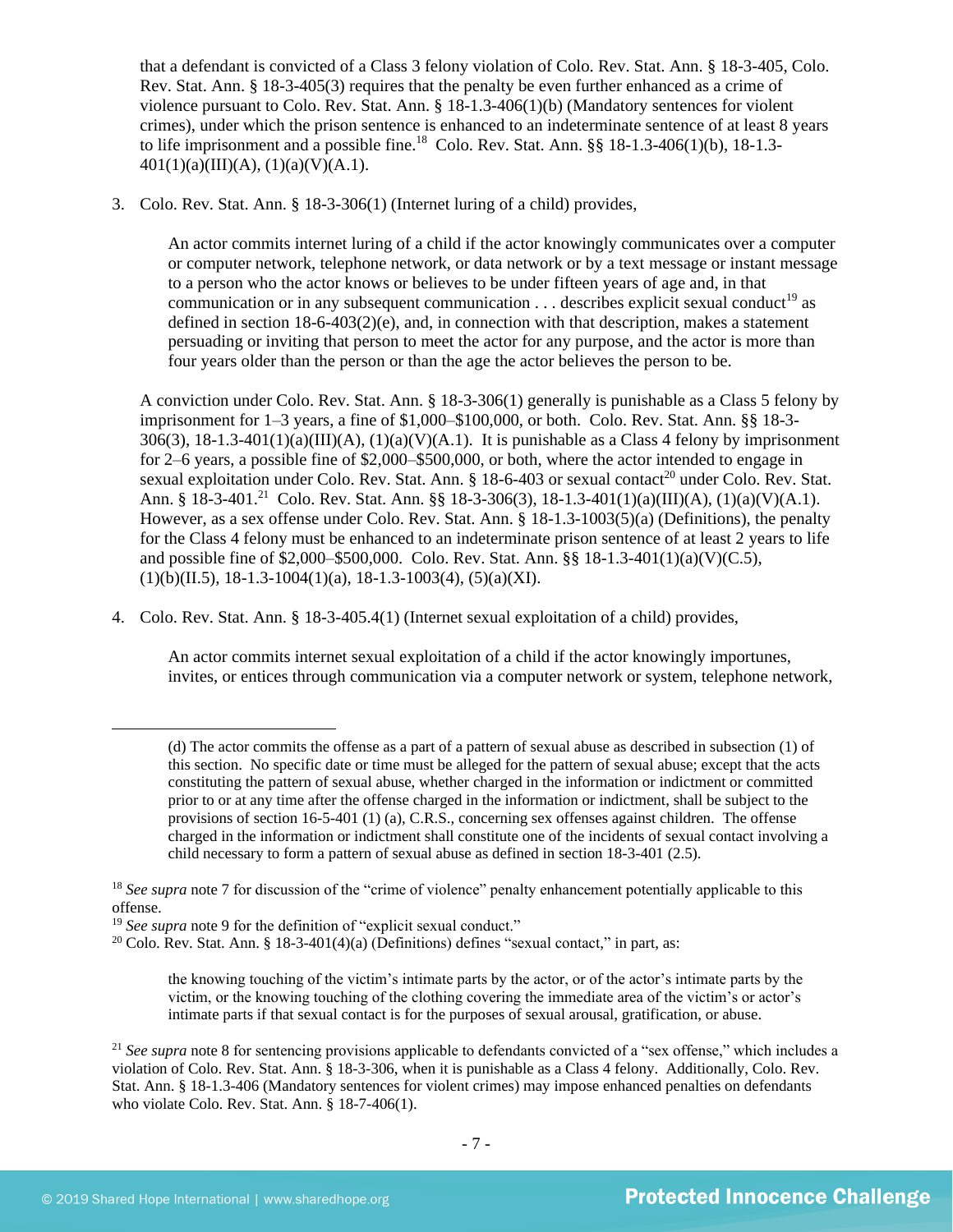or data network or by a text message or instant message, a person whom the actor knows or believes to be under fifteen years of age and at least four years younger than the actor, to:

(a) Expose or touch the person's own or another person's intimate parts while communicating with the actor via a computer network or system, telephone network, or data network or by a text message or instant message; or

(b) Observe the actor's intimate parts via a computer network or system, telephone network, or data network or by a text message or instant message.

A conviction under Colo. Rev. Stat. Ann. § 18-3-405.4(1) is punishable as a Class 4 felony by imprisonment for 2–6 years, a fine of \$2,000–\$500,000, or both. Colo. Rev. Stat. Ann. §§ 18-3-  $405.4(3)$ ,  $18-1.3-401(1)(a)(III)(A)$ ,  $(1)(a)(V)(A.1)$ . However, as a sex offense under Colo. Rev. Stat. Ann. § 18-1.3-1003(5)(a) (Definitions), the penalty is enhanced to an indeterminate prison sentence of at least 2 years to life and a possible fine of \$2,000–\$500,000. Colo. Rev. Stat. Ann. §§ 18-1.3-  $401(1)(a)(V)(C.5), (1)(b)(II.5), 18-1.3-1004(1)(a), 18-1.3-1003(4), (5)(a)(XII).$ <sup>22</sup>

## *1.3 Prostitution statutes refer to the sex trafficking statute to acknowledge the intersection of prostitution with trafficking victimization.*

While Colo. Rev. Stat. Ann. § 18-7-201 (Prostitution) does not directly refer to Colo. Rev. Stat. Ann. § 18-3-504 (Human trafficking of a minor for sexual servitude) when a minor is involved, an affirmative defense provided in the prostitution chapter refers to the human trafficking law to provide a defense to prostitution charges resulting from trafficking victimization. Specifically, Colo. Rev. Stat. Ann. § 18-7-201.3(1) (Affirmative defense - human trafficking - expungement of record protective order – definitions) states,

A person charged with prostitution, as described in section 18-7-201 or any corresponding municipal code or ordinance, for an offense committed on or after July 1, 2015, which offense was committed as a direct result of being a victim of human trafficking, may assert as an affirmative defense that he or she is a victim of human trafficking as defined in subsection  $(4)$  of this section.<sup>23</sup> To assert the affirmative defense pursuant to this subsection (1), the person charged with the offense must demonstrate by a preponderance of the evidence that he or she was a victim of human trafficking at the time of the offense. An official determination or documentation is not required to assert an affirmative defense pursuant to this subsection (1), but official documentation from a federal, state, local, or tribal government agency indicating that the defendant was a victim at the time of the offense creates a presumption that his or her participation in the offense was a direct result of being a victim.

*1.4 The state racketeering or gang crimes statute includes sex trafficking or commercial sexual exploitation of children (CSEC) offenses as predicate acts allowing the statute to be used to prosecute child sex trafficking crimes.* 

The government may prosecute traffickers and facilitators under the Colorado Organized Crime Control Act.<sup>24</sup> Colo. Rev. Stat. Ann. § 18-17-104 (Prohibited activities) which provides,

<sup>&</sup>lt;sup>22</sup> See supra note [8](#page-1-2) for sentencing provisions applicable to defendants convicted of a "sex offense," which includes a violation of Colo. Rev. Stat. Ann. § 18-3-405.4.

<sup>23</sup> Pursuant to Colo. Rev. Stat. Ann. § 18-7-201.3(4) (Affirmative defense - human trafficking - expungement of record protective order – definitions), "As used in this section, unless the context otherwise requires: (a) 'Human trafficking' means an offense described in part 5 of article 3 of this title or any conduct that, if it occurred prior to the enactment of such part 5, would constitute an offense of human trafficking pursuant to part 5 of article 3 of this title. (b) 'Victim of human trafficking' means a 'victim' as defined in section 18-3-502 (12)." Pursuant to Colo. Rev. Stat. Ann. § 18-3-502(12) (Definitions), "'Victim' means a person who is alleged to have been, or who has been, subjected to human trafficking, as described in section 18-3-503 [Human trafficking for involuntary servitude—human trafficking of a minor for involuntary servitude] or section 18-3-504 [Human trafficking for sexual servitude - human trafficking of a minor for sexual servitude]."

<sup>24</sup> Colo. Rev. Stat. Ann. § 18-17-101 et seq.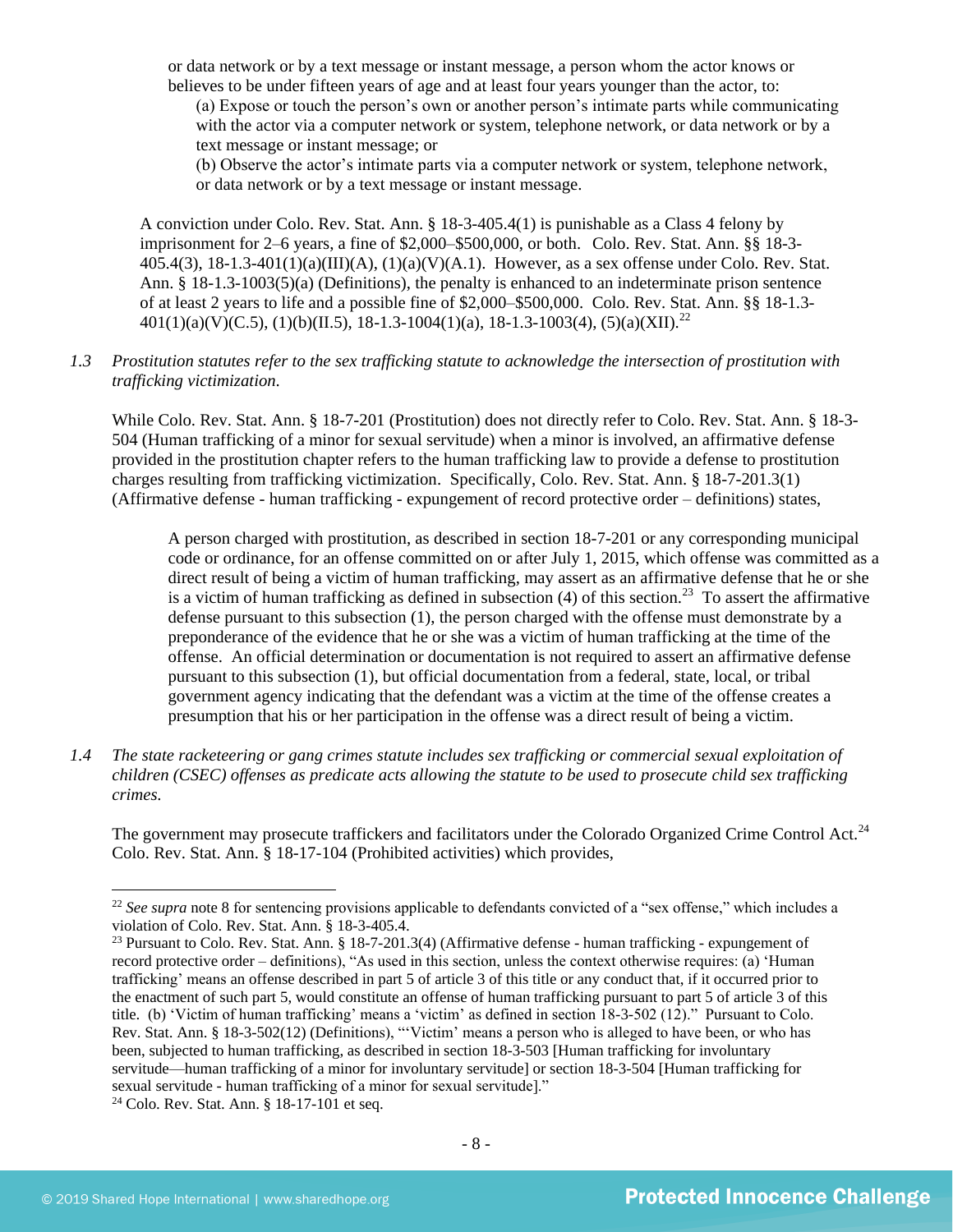(1) (a) It is unlawful for any person who knowingly has received any proceeds derived, directly or indirectly, from a pattern of racketeering activity or through the collection of an unlawful debt to use or invest, whether directly or indirectly, any part of such proceeds or the proceeds derived from the investment or use thereof in the acquisition of any title to, or any right, interest, or equity in, real property or in the establishment or operation of any enterprise.

(2) It is unlawful for any person, through a pattern of racketeering activity or through the collection of an unlawful debt, to knowingly acquire or maintain, directly or indirectly, any interest in or control of any enterprise or real property.

(3) It is unlawful for any person employed by, or associated with, any enterprise to knowingly conduct or participate, directly or indirectly, in such enterprise through a pattern of racketeering activity or the collection of an unlawful debt.

(4) It is unlawful for any person to conspire or endeavor to violate any of the provisions of subsection (1), (2), or (3) of this section.

Colo. Rev. Stat. Ann. § 18-17-103(5) (Definitions) defines "racketeering activity" as

to commit, to attempt to commit, to conspire to commit, or to solicit, coerce, or intimidate another person to commit:

(a) Any conduct defined as "racketeering activity" under  $18$  U.S.C.  $\S$  1961 (1) (A), (1) (B), (1) (C), and (1) (D) [Racketeer Influenced and Corrupt Organizations  $Act$ <sup>[25</sup>; or

(b) Any violation of the following provisions of the Colorado statutes or any criminal act committed in any jurisdiction of the United States which, if committed in this state, would be a crime under the following provisions of the Colorado statutes:

(I) Offenses against the person, [including Colo. Rev. Stat. Ann. § 18-3-504 (Human trafficking for sexual servitude)];

(III) Offenses involving cybercrime, [including Colo. Rev. Stat. Ann. § 18-5.5-102 (Cybercrime)];

. . . .

. . . .

. . . .

. . . .

(V) Offenses involving the family relation, as defined in section 18-6-403 (sexual exploitation of children);

(VI) Offenses relating to morals, as defined in sections . . . 18-7-203 (pandering), 18-7-206 (pimping), 18-7-402 (soliciting for child prostitution), 18-7-403 (pandering of a child), 18-7- 404 (keeping a place of child prostitution), and 18-7-405 (pimping of a child);

"Pattern of racketeering activity" is defined as "engaging in at least two acts of racketeering activity which are related to the conduct of the enterprise, if at least one of such acts occurred in this state after July 1, 1981, and if the last of such acts occurred within ten years (excluding any period of imprisonment) after a prior act of racketeering activity." Colo. Rev. Stat. Ann. § 18-17-103(3).

A conviction under Colo. Rev. Stat. Ann. § 18-17-104 is punishable as a Class 2 felony by imprisonment for 8–24 years, a fine of \$5,000–\$1,000,000, or both, and an additional fine of up to \$25,000 or, where the trafficker "derived pecuniary value, or . . . caused personal injury or property damage or other loss, . . . a fine that does not exceed three times the gross value gained or three times the gross loss caused,

 $25$  18 U.S.C. 1961(1)(B) defines "racketeering activity" in part as "any act which is indictable under any of the following provisions of title 18, United States Code: . . . sections 1581–1592 (relating to peonage, slavery, and trafficking in persons) . . . sections 2251, 2251A, 2252, and 2260 (relating to sexual exploitation of children) . . . ."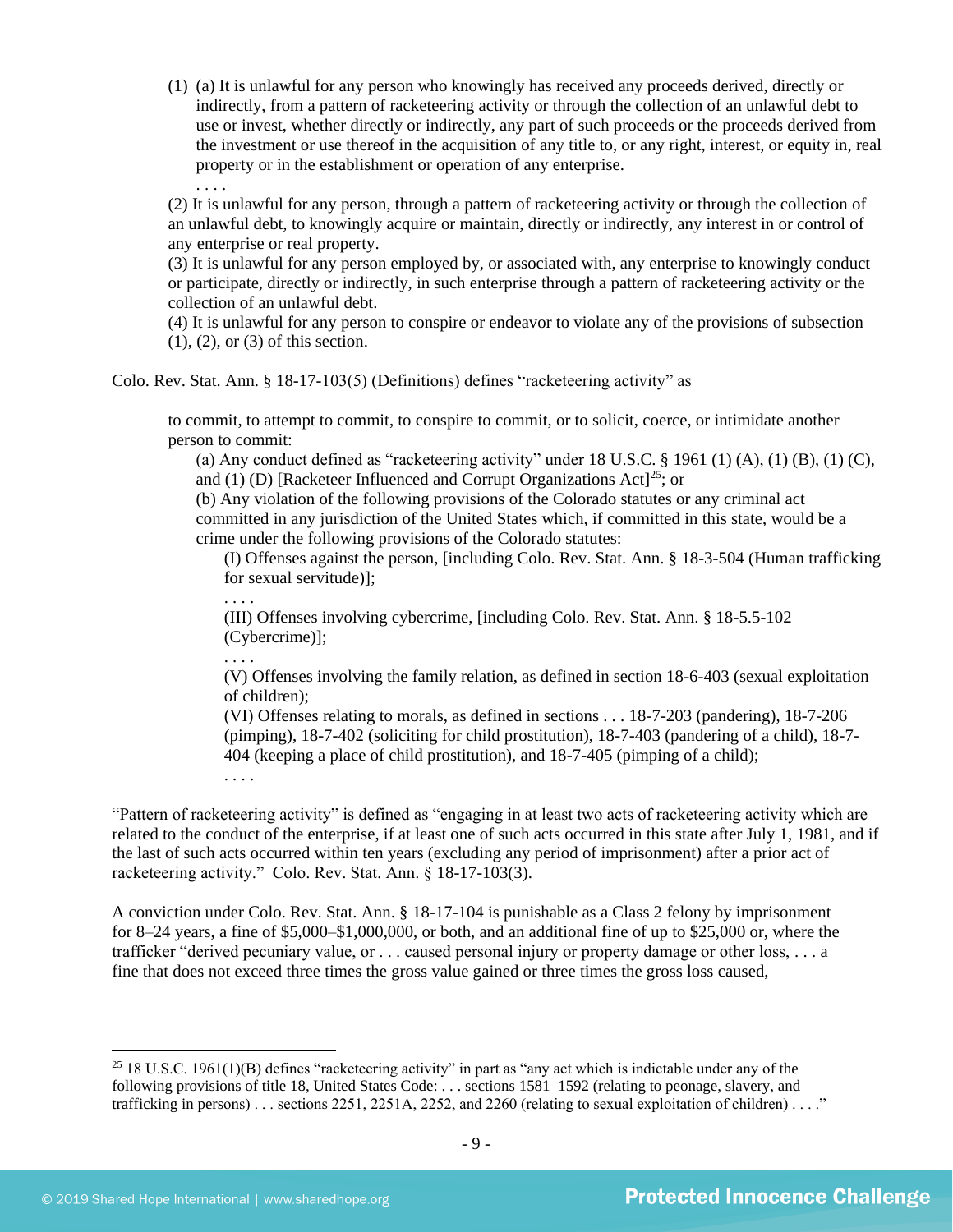whichever is the greater, plus court costs and the costs of investigation and prosecution, reasonably incurred." Colo. Rev. Stat. Ann. §§ 18-17-105(1)(a), (2), 18-1.3-401(1)(a)(III)(A), (1)(a)(V)(A.1).<sup>26</sup>

A defendant convicted of racketeering under Colo. Rev. Stat. Ann. § 18-17-104 (Prohibited activities) is subject to mandatory criminal asset forfeiture. Colo. Rev. Stat. Ann. § 18-17-105(1)(b) (Criminal penalties) requires traffickers convicted under Colo. Rev. Stat. Ann. § 18-17-104 to

[f]orfeit to the state any interest, including proceeds, he has acquired or maintained in violation of section 18-17-104 and any interest in, security of, claim against, or property or contractual right of any kind affording a source of influence over any enterprise which has established, operated, controlled, conducted, or participated in the conduct of in violation of section 18-17-104.

Additionally, where the offender is convicted of Colo. Rev. Stat. Ann. § 18-17-104 (Prohibited activities), Colo. Rev. Stat. Ann. § 18-17-106 (Civil remedies) authorizes the victim to file a civil action. Under Colo. Rev. Stat. Ann. § 18-17-106(7), the victim may be able to receive triple damages, attorney fees and the costs of the investigation to a victim in a civil action.

<sup>26</sup> *See supra* notes [5.](#page-1-1)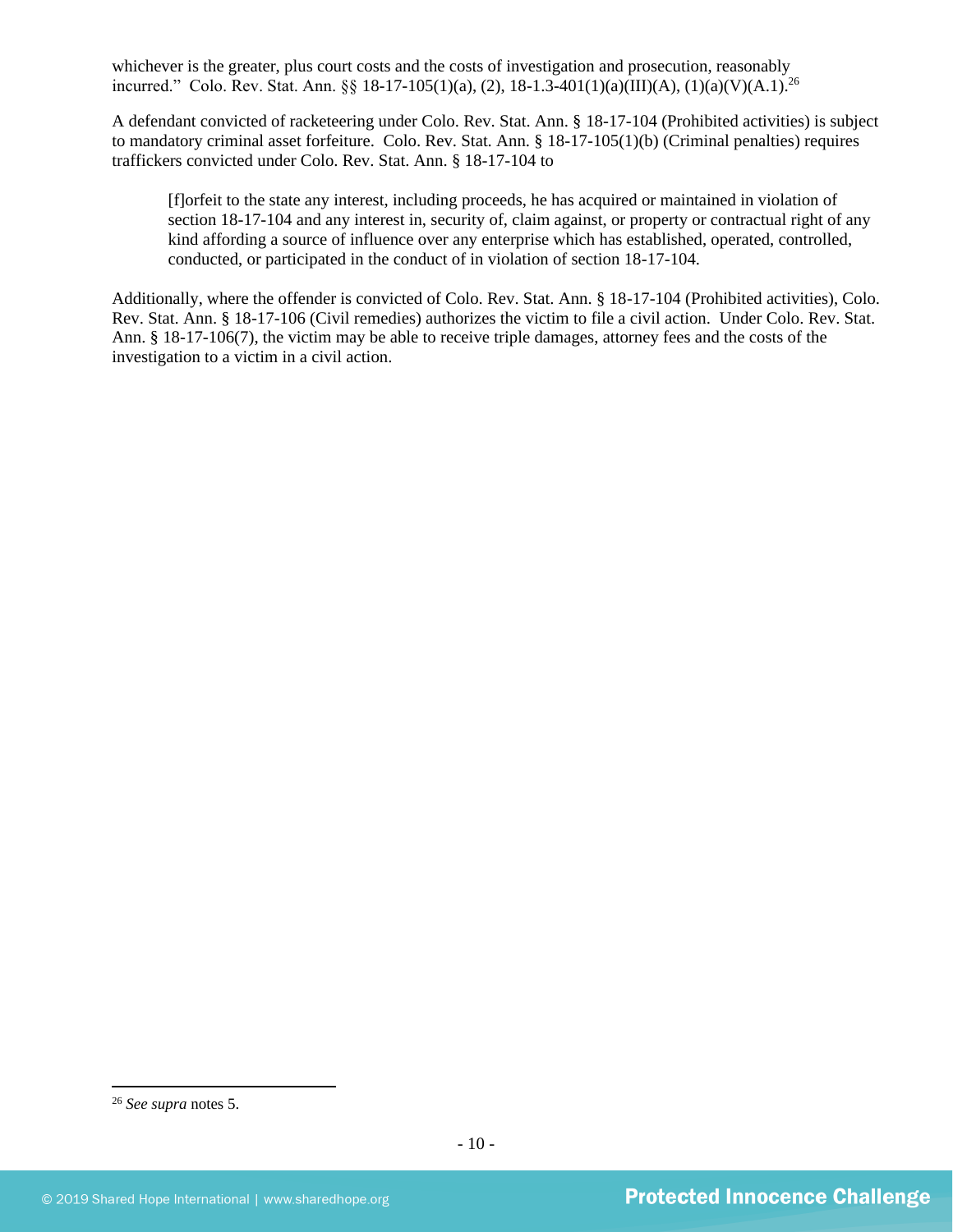#### **FRAMEWORK ISSUE 2: CRIMINAL PROVISIONS FOR DEMAND**

#### *Legal Components:*

- *2.1 The state sex trafficking law can be applied to buyers of commercial sex acts with a minor.*
- *2.2 Buyers of commercial sex acts with a minor can be prosecuted under commercial sexual exploitation of children (CSEC) laws.*
- *2.3 Solicitation laws differentiate between soliciting sex acts with an adult and soliciting sex acts with a minor under 18.*
- *2.4 Penalties for buyers of commercial sex acts with minors are as high as federal penalties.*
- *2.5 Using the Internet or other electronic communication to lure, entice, or purchase, or attempt to lure, entice, or purchase commercial sex acts with a minor is a separate crime or results in an enhanced penalty for buyers.*
- *2.6 No age mistake defense is permitted for a buyer of commercial sex acts with any minor under 18.*
- *2.7 Base penalties for buying sex acts with a minor under 18 are sufficiently high and not reduced for older minors.*
- *2.8 Financial penalties for buyers of commercial sex acts with minors are sufficiently high to make it difficult for buyers to hide the crime.*
- *2.9 Buying and possessing child sexual abuse material (CSAM) carries penalties as high as similar federal offenses.*

\_\_\_\_\_\_\_\_\_\_\_\_\_\_\_\_\_\_\_\_\_\_\_\_\_\_\_\_\_\_\_\_\_\_\_\_\_\_\_\_\_\_\_\_\_\_\_\_\_\_\_\_\_\_\_\_\_\_\_\_\_\_\_\_\_\_\_\_\_\_\_\_\_\_\_\_\_\_\_\_\_\_\_\_\_\_\_\_

*2.10 Convicted buyers of commercial sex acts with minors are required to register as sex offenders.* 

#### *Legal Analysis:*

*2.1 The state sex trafficking law can be applied to buyers of commercial sex acts with a minor.*

Colo. Rev. Stat. Ann. § 18-3-504 (Human trafficking of a minor for sexual servitude) can apply to buyers of commercial sex with minors following federal precedent through the term "obtains."<sup>27</sup> Pursuant to Colo. Rev. Stat. Ann. § 18-3-504(2)(a)(I),<sup>28</sup> a person commits human trafficking of a minor for sexual servitude if he or she "knowingly . . . obtains by any means . . . a minor for the purpose of commercial sexual activity . . . ." Colo. Rev. Stat. Ann. § 18-3-504(3) states that "a person does not need to receive any of the proceeds of any commercial sexual activity to commit an offense described in this section," indicating that the Colorado General Assembly intended to apply the statute to any person involved in a trafficking offense.

<sup>28</sup> *See supra* note [2.](#page-0-0)

<sup>27</sup> *See United States v. Jungers*, 702 F.3d 1066 (8th Cir. 2013). In this case, the Eighth Circuit held that the federal sex trafficking law, 18 U.S.C. § 1591 (Sex trafficking of children or by force, fraud, or coercion) applies to buyers of sex with minors. Reversing a District of South Dakota ruling that Congress did not intend the string of verbs constituting criminal conduct under 18 U.S.C. § 1591(a)(1) ("recruits, entices, harbors, transports, provides, obtains, or maintains") to reach the conduct of buyers (United States v. Jungers, 834 F. Supp. 2d 930, 931 (D.S.D. 2011)), the Eighth Circuit concluded that 18 U.S.C. § 1591 does not contain a "latent exemption for purchasers" because buyers can "engage in at least some of the prohibited conduct." Jungers, 702 F.3d 1066, 1072. Congress codified Jungers clarifying that the federal sex trafficking law is intended to apply to buyers in the Justice for Victims of Trafficking Act (JVTA) of 2015 Pub. L. No. 114-22, 129 Stat 227), enacted on May 29, 2015. The JVTA adds the terms "patronize" and "solicit" to the list of prohibited conduct and expressly states, "section 108 of this title amends section 1591 of title 18, United States Code, to add the words 'solicits or patronizes' to the sex trafficking statute making absolutely clear for judges, juries, prosecutors, and law enforcement officials that criminals who purchase sexual acts from human trafficking victims may be arrested, prosecuted, and convicted as sex trafficking offenders when this is merited by the facts of a particular case." Id. at Sec. 109. The Eighth Circuit decision in *United States v. Jungers* and the federal sex trafficking law as amended by the Justice for Victims of Trafficking Act establish persuasive authority when state courts interpret the string of verbs constituting prohibited conduct in state sex trafficking laws (in particular the term "obtains") to the extent such interpretation does not conflict with state case law.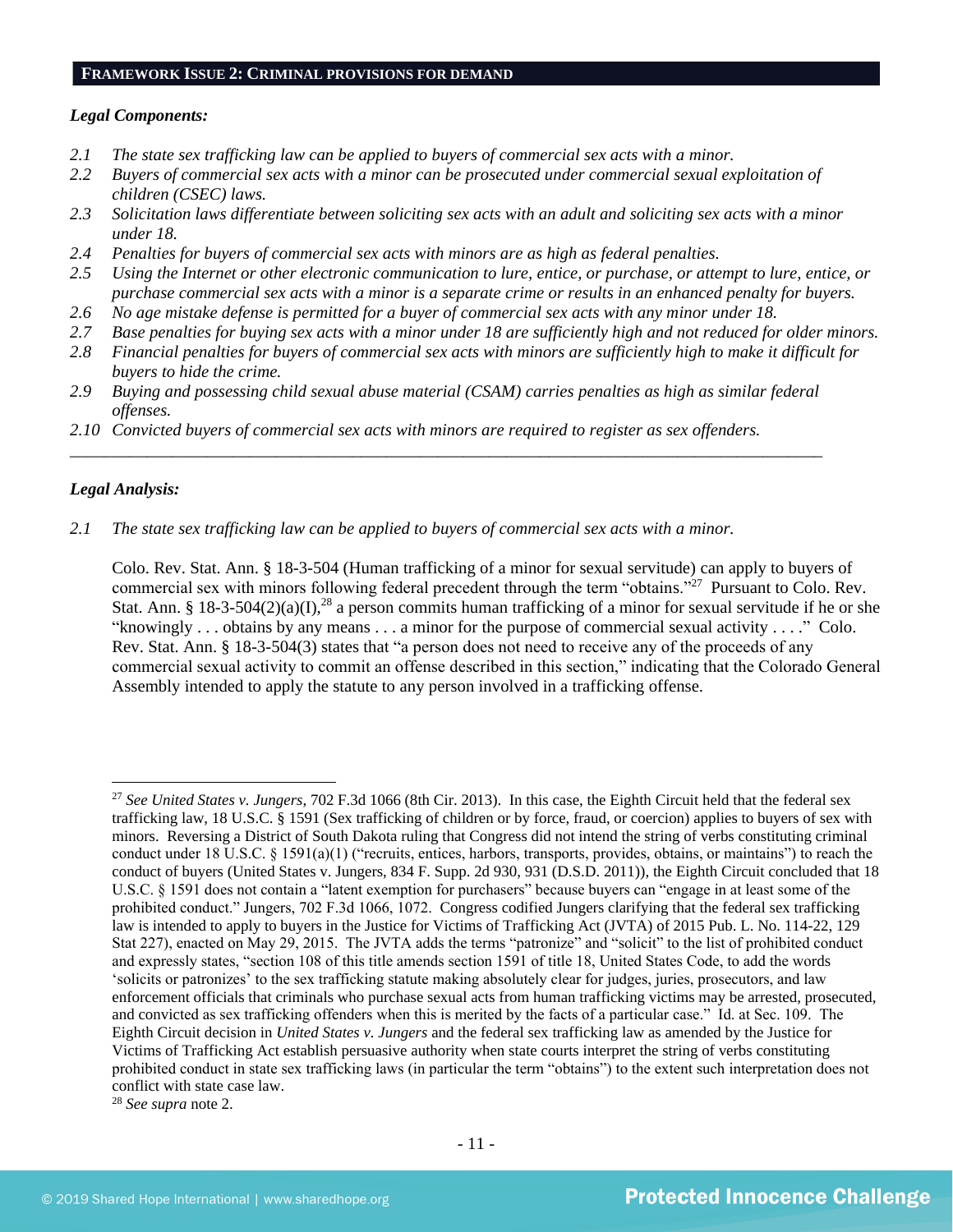2.1.1 Recommendation: Amend Colo. Rev. Stat. Ann. § 18-3-504 (Human trafficking of a minor for sexual servitude) to clarify that buyer conduct is included as a violation of Colo. Rev. Stat. Ann. § 18-3-504.

## *2.2 Buyers of commercial sex acts with a minor can be prosecuted under commercial sexual exploitation of children (CSEC) laws.*

Colorado's CSEC laws include the crime of buying sex with a minor. Colo. Rev. Stat. Ann. § 18-7-406(1) (Patronizing a prostituted child) applies to any person who "[e]ngages in an act which is prostitution of a child or by a child,"<sup>29</sup> or "[e]nters or remains in a place of prostitution with intent to engage in an act which is prostitution of a child or by a child."<sup>30</sup> Under Colo. Rev. Stat. Ann. § 18-7-402(1) (Soliciting for child prostitution), a buyer could be prosecuted for soliciting "another for the purpose of prostitution of a child or by a child." Finally, a buyer may be prosecuted under Colo. Rev. Stat. Ann. § 18-7-405.5 (Inducement of child prostitution) if the buyer "by word or action, other than conduct specified in section 18-7-403 (1)(a) [Pandering of a child], induces a child to engage in an act which is prostitution by a child."

A conviction under any of the above provisions is punishable as a Class 3 felony by imprisonment for 4–12 years, a fine of \$3,000–\$750,000, or both. Colo. Rev. Stat. Ann. §§ 18-7-406(2), 18-7-402(2), 18-7-405.5(2), 18-1.3-401(1)(a)(III)(A), (1)(a)(V)(A.1).<sup>31</sup> However, for Colo. Rev. Stat. Ann. § 18-7-406(1) (Patronizing a prostituted child), as a sex offense under Colo. Rev. Stat. Ann. § 18-1.3-1003(5)(a), the penalty must be enhanced to an indeterminate prison sentence of at least 4 years to life and a possible fine of \$3,000–\$750,000. Colo. Rev. Stat. Ann. §§ 18-1.3-401(1)(a)(V)(C.5), (1)(b)(II.5), 18-1.3-1004(1)(a), 18-1.3-1003(4), (5)(a)(X).<sup>32</sup>

Several of Colorado's sexual offenses also could be used to prosecute certain buyers of commercial sex acts with a minor. $33$ 

*2.3 Solicitation laws differentiate between soliciting sex acts with an adult and soliciting sex acts with a minor under 18.*

Colorado law differentiates between soliciting sex acts with an adult and soliciting sex acts with a child by making the solicitation of a child a distinct offense under Colo. Rev. Stat. Ann. § 18-7-402(1) (Soliciting for child prostitution).<sup>34</sup> A violation of this offense is a Class 3 felony by imprisonment for 4– 12 years, a fine of \$3,000–\$750,000, or both. Colo. Rev. Stat. Ann. §§ 18-7-402(2), 18-1.3-  $401(1)(a)(III)(A), (1)(a)(V)(A.1).$ <sup>35</sup>

## *2.4 Penalties for buyers of commercial sex acts with minors are as high as federal penalties.*

A buyer convicted under Colo. Rev. Stat. Ann. § 18-3-504(2)(a)(I) (Human trafficking of a minor for sexual servitude) faces a Class 2 felony punishable by imprisonment for 8–24 years, a fine of \$5,000–\$1,000,000, or both. Colo. Rev. Stat. Ann. §§ 18-3-504(2)(b), 18-1.3-401(1)(a)(III)(A), (1)(a)(V)(A.1).<sup>36</sup> Further, Colo. Rev. Stat. Ann. § 18-24-102(3) (Surcharge) provides for an additional \$3,000 surcharge upon conviction of Colo. Rev. Stat. Ann. § 18-3-504.

<sup>&</sup>lt;sup>29</sup> See supra note [12](#page-3-0) for the definition of "prostitution of a child" and note [13](#page-3-1) for the definition of "prostitution by a child."

 $30$  Colo. Rev. Stat. Ann. § 18-7-401(2) (Definitions) defines a "child" as "a person under the age of eighteen years." <sup>31</sup> *See supra* notes [5.](#page-1-1)

<sup>&</sup>lt;sup>32</sup> See supra note [8](#page-1-2) for sentencing provisions applicable to defendants convicted of a "sex offense," which includes a violation of Colo. Rev. Stat. Ann. § 18-7-406.

<sup>33</sup> *See supra* Component 1.2 for a full discussion of applicable sexual offense laws.

<sup>34</sup> *See supra* Component 1.2 for the provisions of Colo. Rev. Stat. Ann. § 18-7-402.

<sup>35</sup> *See supra* notes [5.](#page-1-1)

<sup>36</sup> *See supra* notes [5.](#page-1-1)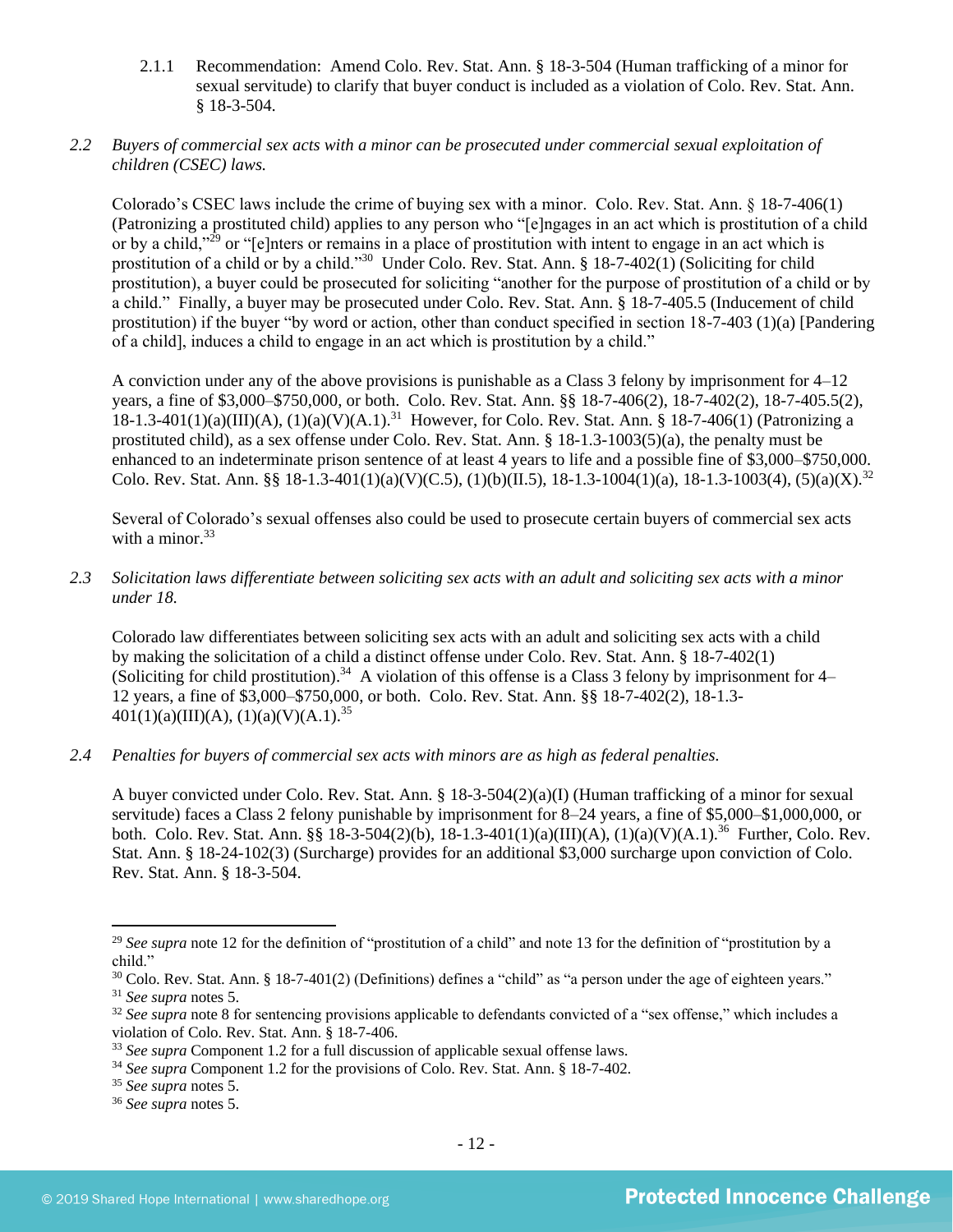Convictions under Colo. Rev. Stat. Ann. § 18-7-405.5 (Inducement of child prostitution) and § 18-7-402(1) (Soliciting for child prostitution) are punishable as Class 3 felonies by imprisonment for 4–12 years, a fine of  $$3,000-\$750,000$ , or both.<sup>37</sup> Colo. Rev. Stat. Ann. §§ 18-7-405.5(2), 18-7-402(2), 18-1.3-401(1)(a)(III)(A),  $(1)(a)(V)(A.1).$ 

Further, convictions under Colo. Rev. Stat. Ann. § 18-7-406(1) (Patronizing a prostituted child) are also punishable by imprisonment for 4–12 years, a fine of \$3,000–\$750,000, or both. Colo. Rev. Stat. Ann. §§ 18-7- 406(2),  $18-1.3-401(1)(a)(III)(A)$ ,  $(1)(a)(V)(A.1)$ . However, as a sex offense under Colo. Rev. Stat. Ann. § 18-1.3-1003(5)(a) (Definitions), the penalty must be enhanced to an indeterminate prison sentence of at least 4 years to life and a possible fine of \$3,000–\$750,000.<sup>38</sup> Colo. Rev. Stat. Ann. §§ 18-1.3-401(1)(a)(V)(C.5),  $(1)(b)(II.5), 18-1.3-1004(1)(a), 18-1.3-1003(4), (5)(a)(X).$ 

<span id="page-12-1"></span><span id="page-12-0"></span>In comparison, if the victim is under the age of 14, a conviction under the Trafficking Victims Protection Act  $(TVPA)^{39}$  for child sex trafficking is punishable by 15 years to life imprisonment and a fine not to exceed \$250,000. 18 U.S.C. §§ 1591(b)(1), 3559(a)(1), 3571(b)(3). If the victim is between the ages of 14–17, a conviction is punishable by 10 years to life imprisonment and a fine not to exceed \$250,000. 18 U.S.C. §§ 1591(b)(2), 3559(a)(1), 3571(b)(3). A conviction is punishable by mandatory life imprisonment, however, if the buyer has a prior conviction for a federal sex offense<sup>40</sup> against a minor. 18 U.S.C. § 3559(e)(1). To the extent buyers can be prosecuted under other federal CSEC laws,<sup>41</sup> a conviction is punishable by penalties ranging from a fine not to exceed \$250,000 to life imprisonment and a fine not to exceed \$250,000.<sup>42</sup>

*2.5 Using the Internet or other electronic communication to lure, entice, or purchase, or attempt to lure, entice, or purchase commercial sex acts with a minor is a separate crime or results in an enhanced penalty for buyers.*

Colo. Rev. Stat. Ann. § 18-5.5-102(1)(h) (Cybercrime) prohibits a person from "solicit[ing] or offer[ing] to arrange a situation in which a minor may engage in prostitution, by means of using a computer, computer network, computer system, or any part thereof . . . ." A conviction under Colo. Rev. Stat. Ann. § 18-5.5- 102(1)(h) is punishable as a Class 5 felony by imprisonment for 1–3 years, a fine of \$1,000–\$100,000, or both. Colo. Rev. Stat. Ann. §§ 18-5.5-102(3)(b.5), 18-1.3-401(1)(a)(III)(A), (1)(a)(V)(A.1).

an offense under section 1591 [18 USCS § 1591] (relating to sex trafficking of children), 2241 [18 USCS § 2241] (relating to aggravated sexual abuse), 2242 [18 USCS § 2242] (relating to sexual abuse),  $2244(a)(1)$  [18 USCS §  $2244(a)(1)$ ] (relating to abusive sexual contact),  $2245$  [18 USCS § 2245] (relating to sexual abuse resulting in death), 2251 [18 USCS § 2251] (relating to sexual exploitation of children), 2251A [18 USCS § 2251A] (relating to selling or buying of children), 2422(b) [18 USCS § 2422(b)] (relating to coercion and enticement of a minor into prostitution), or 2423(a) [18 USCS § 2423(a)] (relating to transportation of minors).

<sup>41</sup> 18 U.S.C. §§ 2251A(b) (Selling or buying of children), 2251(a) (Sexual exploitation of children), 2423(a) (Transportation of a minor with intent for minor to engage in criminal sexual activity), 2422(a) (Coercion and enticement), 2252(a)(2), (a)(4) (Certain activities relating to material involving the sexual exploitation of minors). <sup>42</sup> 18 U.S.C. §§ 2251A(b) (conviction punishable by imprisonment for 30 years to life and a fine), 2251(e) (conviction punishable by imprisonment for 15–30 years and a fine), 2423(a) (conviction punishable by imprisonment for 10 years to life and a fine), 2422(a) (conviction punishable by a fine, imprisonment up to 20 years, or both), 2252(b) (stating that a conviction under subsection (a)(2) is punishable by imprisonment for  $5-20$  years and a fine, while a conviction under subsection (a)(4) is punishable by imprisonment up to 10 years, a fine, or both); *see also* 18 U.S.C. §§ 3559(a)(1) (classifying all of the above listed offenses as felonies), 3571(b)(3) (providing a fine up to \$250,000 for any felony conviction).

<sup>&</sup>lt;sup>37</sup> See supra note [7](#page-1-0) for discussion of the "crime of violence" penalty enhancement potentially applicable to these offenses.

<sup>&</sup>lt;sup>38</sup> See supra note [8](#page-1-2) for sentencing provisions applicable to defendants convicted of a "sex offense," which includes a violation of Colo. Rev. Stat. Ann. § 18-7-406.

<sup>39</sup> Trafficking Victims Protection Act (TVPA) of 2000, Pub. L. No. 106-386, 114 Stat. 1464, 1466 (codified in scattered sections of 18 and 22 U.S.C.).

<sup>&</sup>lt;sup>40</sup> Pursuant to 18 U.S.C. § 3559(e)(2), "federal sex offense" is defined as,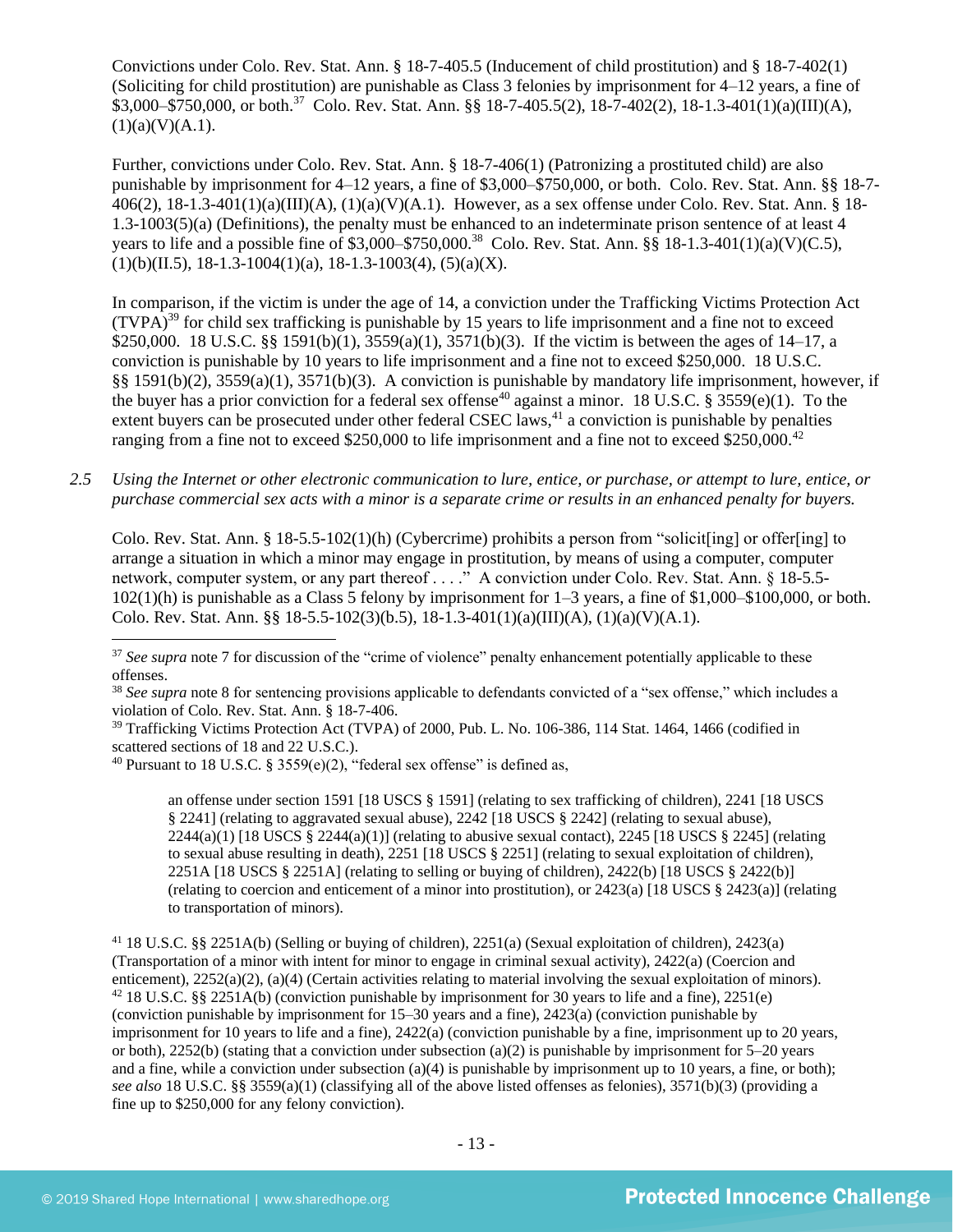Further, Colorado has enacted two laws, Colo. Rev. Stat. Ann. § 18-3-306(1) (Internet luring of a child) and § 18-3-405.4(1) (Internet sexual exploitation of a child), which are not expressly commercial but directly address use of the Internet or other electronic communication to lure, entice, or purchase minors for the purpose of sexual conduct. However, these offenses apply only where the buyer knew or believed the victim to be under 15 years old, leaving minors who are 15–17 years old unprotected.<sup>43</sup> First, Colo. Rev. Stat. Ann. § 18-3-405.4(1) (Internet sexual exploitation of a child) provides,

An actor commits internet sexual exploitation of a child if the actor knowingly importunes, invites, or entices through communication via a computer network or system, telephone network, or data network or by a text message or instant message, a person whom the actor knows or believes to be under fifteen years of age and at least four years younger than the actor, to:

(a) Expose or touch the person's own or another person's intimate parts while communicating with the actor via a computer network or system, telephone network, or data network or by a text message or instant message; or

(b) Observe the actor's intimate parts via a computer network or system, telephone network, or data network or by a text message or instant message.

A conviction under Colo. Rev. Stat. Ann. § 18-3-405.4(1) is punishable as a Class 4 felony by imprisonment for 2–6 years, a fine of \$2,000–\$500,000, or both. Colo. Rev. Stat. Ann. §§ 18-3-405.4(3), 18-1.3-  $401(1)(a)(III)(A), (1)(a)(V)(A.1).$ <sup>44</sup> However, as a sex offense under Colo. Rev. Stat. Ann. § 18-1.3-1003(5)(a) (Definitions), the penalty must be enhanced to an indeterminate prison sentence of at least 4 years to life and a possible fine of \$3,000–\$750,000. <sup>45</sup> Colo. Rev. Stat. Ann. §§ 18-1.3-401(1)(a)(V)(C.5), (1)(b)(II.5), 18-1.3- 1004(1)(a), 18-1.3-1003(4), (5)(a)(XII).

Colo. Rev. Stat. Ann. § 18-3-418(3)(c) defines "position of trust" by referring to Colo. Rev. Stat. Ann. § 18-3- 401(3.5) (Definitions), which states,

The text of Colo. Rev. Stat. Ann. § 18-3-418 cited here and elsewhere in this report includes amendments made by the enactment of House Bill 19-1030 during the 2019 1st Regular Session of the 72nd General Assembly of the State of Colorado (effective July 1, 2019).

<sup>43</sup> Colo. Rev. Stat. Ann. § 18-3-418(2) (Unlawful electronic sexual communication – person in a position of trust – definitions) protects older minors from related conduct, but the offender must be a prostitution of trust with respect to the minor. Pursuant to Colo. Rev. Stat. Ann. § 18-3-418(2),

An actor commits unlawful electronic sexual communication if the actor knowingly communicates over a computer or computer network, telephone network, or data network or by a text message or instant message to a person the actor knows or believes to be fifteen years of age or older but less than eighteen years of age and at least four years younger than the actor and, in that communication or in any subsequent communication by computer or computer network, telephone network, or date network or by text message or instant message, describes explicit sexual conduct as defined in section 18-6-403(2)(e) and, in connection with that description, makes a statement persuading or inviting the person to meet the actor for any purpose, and the actor committing the offense is one in a position of trust with respect to that person.

One in a "position of trust" includes, but is not limited to, any person who is a parent or acting in the place of a parent and charged with any of a parent's rights, duties, or responsibilities concerning a child, including a guardian or someone otherwise responsible for the general supervision of a child's welfare, or a person who is charged with any duty or responsibility for the health, education, welfare, or supervision of a child, including foster care, child care, family care, or institutional care, either independently or through another, no matter how brief, at the time of an unlawful act.

<sup>44</sup> *See supra* note [5.](#page-1-1)

<sup>&</sup>lt;sup>45</sup> See supra note [8](#page-1-2) for sentencing provisions applicable to defendants convicted of a "sex offense," which includes a violation of Colo. Rev. Stat. Ann. § 18-3-405.4.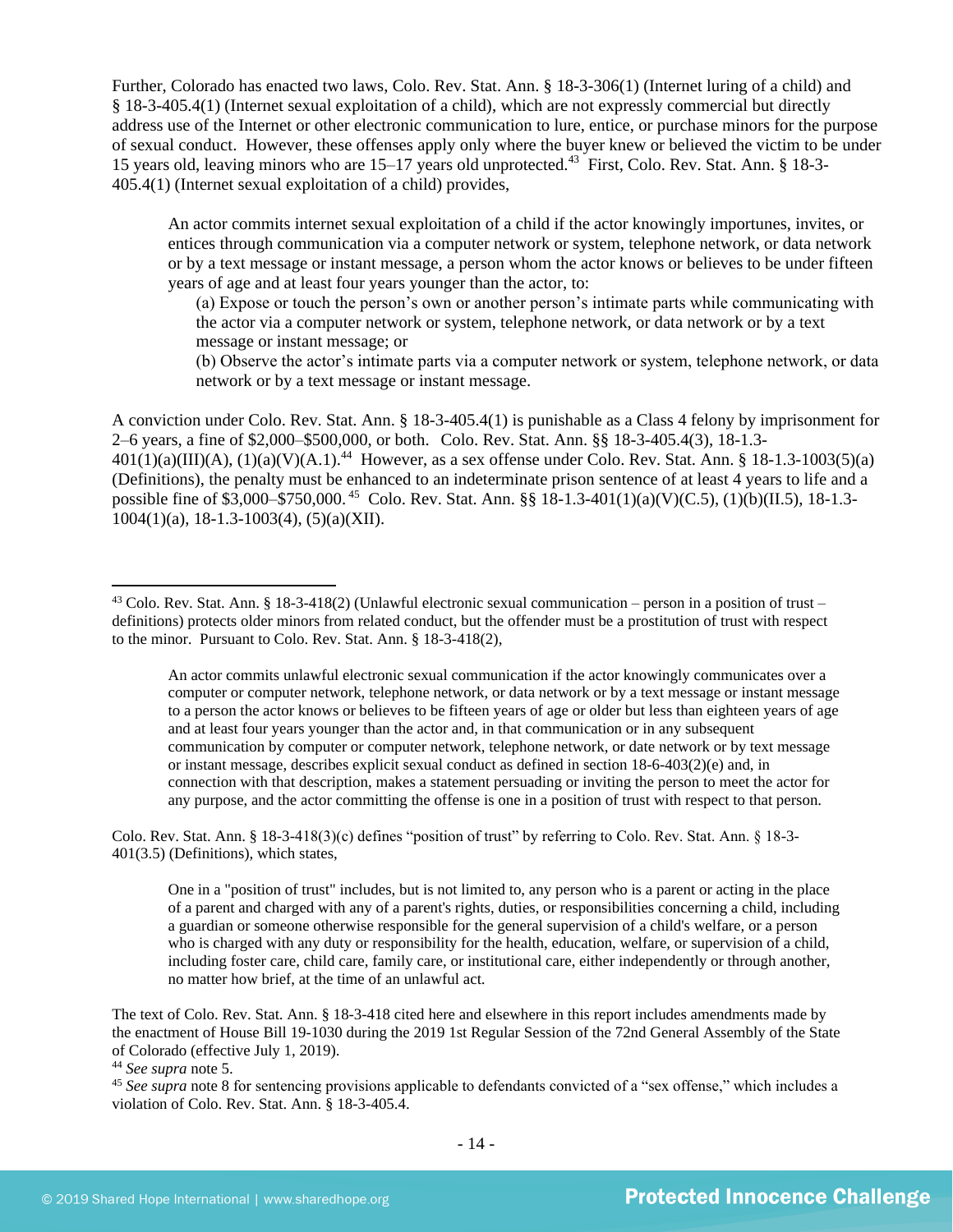Second, Colo. Rev. Stat. Ann. § 18-3-306(1) (Internet luring of a child) states,

An actor commits internet luring of a child if the actor knowingly communicates over a computer or computer network, telephone network, or data network or by a text message or instant message to a person who the actor knows or believes to be under fifteen years of age and, in that communication or in any subsequent communication by computer, computer network, telephone network, data network, text message, or instant message, describes explicit sexual conduct<sup>46</sup> as defined in [section 18-6-](https://www.lexis.com/research/buttonTFLink?_m=0545d54bb3ab2fe03ee287d34806e7bd&_xfercite=%3ccite%20cc%3d%22USA%22%3e%3c%21%5bCDATA%5bC.R.S.%2018-3-306%5d%5d%3e%3c%2fcite%3e&_butType=4&_butStat=0&_butNum=2&_butInline=1&_butinfo=COCODE%2018-6-403&_fmtstr=FULL&docnum=1&_startdoc=1&wchp=dGLbVzB-zSkAb&_md5=937d1f974c5b2e4c88bf5b6e2c34877b) [403\(2\)\(e\),](https://www.lexis.com/research/buttonTFLink?_m=0545d54bb3ab2fe03ee287d34806e7bd&_xfercite=%3ccite%20cc%3d%22USA%22%3e%3c%21%5bCDATA%5bC.R.S.%2018-3-306%5d%5d%3e%3c%2fcite%3e&_butType=4&_butStat=0&_butNum=2&_butInline=1&_butinfo=COCODE%2018-6-403&_fmtstr=FULL&docnum=1&_startdoc=1&wchp=dGLbVzB-zSkAb&_md5=937d1f974c5b2e4c88bf5b6e2c34877b) and, in connection with that description, makes a statement persuading or inviting the person to meet the actor for any purpose, and the actor is more than four years older than the person or than the age the actor believes the person to be.

A conviction under Colo. Rev. Stat. Ann. § 18-3-306(1) is punishable as a Class 5 felony by imprisonment for 1–3 years, a fine of \$1,000–\$100,000, or both, unless the crime was "committed with the intent to meet for the purpose of engaging in sexual exploitation as defined in section 18-6-403 or sexual contact as defined in section 18-3-401," in which case the violation will be a Class 4 felony by imprisonment for 2–6 years, a fine of \$2,000– \$500,000, or both. Colo. Rev. Stat. Ann. §§ 18-3-306(3), 18-1.3-401(1)(a)(III)(A), (1)(a)(V)(A.1). However, as a sex offense under Colo. Rev. Stat. Ann. § 18-1.3-1003(5)(a) (Definitions), the penalty for the Class 4 felony must be enhanced to 2 years to life and a possible fine of \$2,000–\$500,000. Colo. Rev. Stat. Ann. §§ 18- 1.3-401(1)(a)(V)(C.5), (1)(b)(II.5), 18-1.3-1004(1)(a), 18-1.3-1003(4), (5)(a)(XI).<sup>47</sup>

## *2.6 No age mistake defense is permitted for a buyer of commercial sex acts with any minor under 18.*

Colo. Rev. Stat. Ann. § 18-3-504 (Human trafficking of a minor for sexual servitude) expressly eliminates a mistake of age defense. Colo. Rev. Stat. Ann. § 18-3-504(2)(c)(III), (IV) states that it is not a defense that "[t]he defendant did not know the minor's age or reasonably believed the minor to be eighteen years of age or older" or "the minor or another person represented the minor to be eighteen years of age or older."

Further, a buyer may not assert a mistake of age defense to charges based on a violation of Colo. Rev. Stat. Ann. § 18-7-402 (Soliciting for child prostitution), § 18-7-405.5 (Inducement of child prostitution), or § 18-7- 406 (Patronizing a prostituted child). Colo. Rev. Stat. Ann. § 18-7-407 (Criminality of conduct) states, "In any criminal prosecution under sections 18-7-402 to 18-7-407 [Soliciting for child prostitution, Pandering of a child, Procurement of a child for, Keeping a place of child prostitution, Pimping of a child, Inducement of child prostitution, Patronizing a prostituted child], it shall be no defense that the defendant did not know the child's age or that he reasonably believed the child to be eighteen years of age or older."

#### *2.7 Base penalties for buying sex acts with a minor under 18 are sufficiently high and not reduced for older minors.*

Colorado's buyer-applicable trafficking and CSEC laws do not stagger penalties based on a minor's age and provide sufficiently high penalties. Colo. Rev. Stat. Ann. § 18-3-504 (Human trafficking of a minor for sexual servitude) is punishable as a Class 2 felony by imprisonment for 8–24 years. Colo. Rev. Stat. Ann. §§ 18-3- 504(2)(b), 18-1.3-401(1)(a)(III)(A), (1)(a)(V)(A.1). Colo. Rev. Stat. Ann. § 18-7-406(1) (Patronizing a prostituted child), § 18-7-402(1) (Soliciting for child prostitution), and § 18-7-405.5 (Inducement of child prostitution) are punishable as Class 3 felonies by is punishable as a Class 3 felony by imprisonment for 4–12 years. Colo. Rev. Stat. Ann. §§ 18-7-406(2), 18-1.3-401(1)(a)(III)(A), (1)(a)(V)(A.1).

<sup>46</sup> *See supra* note [9](#page-2-0) for the definition of "explicit sexual conduct."

<sup>&</sup>lt;sup>47</sup> See supra note [8](#page-1-2) for sentencing provisions applicable to defendants convicted of a "sex offense," which includes a violation of Colo. Rev. Stat. Ann. § 18-3-306, when it is punishable as a Class 4 felony.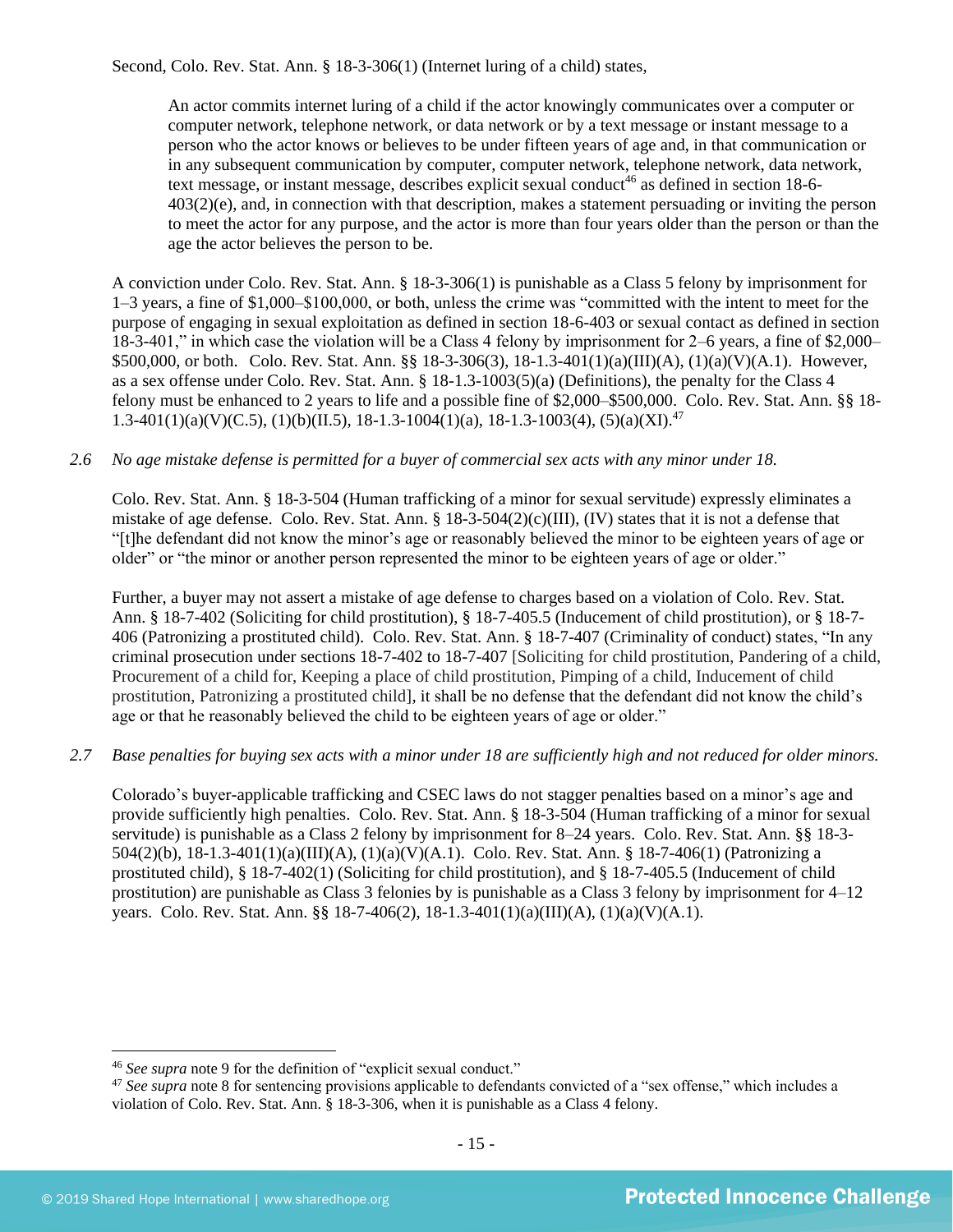*2.8 Financial penalties for buyers of commercial sex acts with minors are sufficiently high to make it difficult for buyers to hide the crime.* 

Buyer convicted under Colo. Rev. Stat. Ann. § 18-3-504(2)(a)(I) (Human trafficking of a minor for sexual servitude) face fines ranging from \$5,000–\$1,000,000. Colo. Rev. Stat. Ann. §§ 18-3-504(2)(b), 18-1.3- 401(1)(a)(III)(A). Further, Colo. Rev. Stat. Ann. § 18-24-102(3) (Surcharge) provides for an additional \$3,000 surcharge upon conviction of Colo. Rev. Stat. Ann. § 18-3-504.

Buyers convicted of Colo. Rev. Stat. Ann. § 18-7-402(1)(a) (Soliciting for child prostitution), § 18-7-405.5(1) (Inducement of child prostitution), or § 18-7-406(1) (Patronizing a prostituted child), all Class 3 felonies, may be required to pay a fine of \$3,000–\$750,000. Colo. Rev. Stat. Ann. §§ 18-7-402(2), 18-7-405.5(2), 18-7- 406(2), 18-1.3-401(1)(a)(III)(A).

Restitution for victims of human trafficking is mandatory following a conviction for a trafficking offense in Colorado. Colo. Rev. Stat. Ann. § 18-1.3-603 (Assessment of restitution – corrective orders) establishes that

For a conviction for human trafficking for involuntary servitude, as described in section 18-3-503, or human trafficking for sexual servitude, as described in section 18-3-504, the court shall order restitution, if appropriate, pursuant to this section even if the victim is unavailable to accept payment of restitution.

Additionally, the court is mandated to consider orders of restitution in cases involving any felony or misdemeanor conviction. Pursuant to Colo. Rev. Stat. Ann. § 18-1.3-603(1) (Assessment of restitution corrective orders),

<span id="page-15-0"></span>(1) Every order of conviction of a felony [or] misdemeanor . . . shall include consideration of restitution." 48

(2) The court shall base its order for restitution upon information presented to the court by the prosecuting attorney, who shall compile such information through victim impact statements or other means to determine the amount of restitution and the identities of the victims. . . . .

Colo. Rev. Stat. Ann. § 16-18.5-107(1) (Collection of restitution by the victim) provides in part that "[a]ny victim in whose name a restitution order has been entered shall have a right to pursue collection of the amount of restitution owed to such person in such person's own name." Under Colo. Rev. Stat. Ann. § 16-18.5-109(1), (2) (Declined or unclaimed restitution), even if the victim initially declines restitution or cannot be located when an order for restitution is entered, defendant must pay the state and the victim can claim the restitution within 2 years of the final determination of the case.

Additionally, under Colo. Rev. Stat. Ann. § 18-3-414 (Payment of treatment costs for the victim or victims of a sexual offense against a child), when a victim is under the age of 15, a court may order the person convicted of an unlawful sex offense,<sup>49</sup> including Colo. Rev. Stat. Ann. § 18-3-504(2) (Human trafficking of a minor for sexual servitude), § 18-7-402(1)(a) (Soliciting for child prostitution), § 18-7-405.5(1) (Inducement of child prostitution), § 18-7-406(1) (Patronizing a prostituted child), or § 18-6-403(3)(b.5) (Sexual exploitation of a child), to pay for part or all of the victim's treatment. Colo. Rev. Stat. Ann. §§ 18-3-414(1), 18-3-411(1).

Colo. Rev. Stat. Ann. § 16-13-303(1)(a) (Class 1 public nuisance) provides a basis for mandatory, civil forfeiture of a buyer's property, stating,

 $48$  Colo. Rev. Stat. Ann. § 18-1.3-602(3)(a) defines "restitution" as "any pecuniary loss suffered by the victim and .. . does not include damages for physical or mental pain and suffering, loss of consortium, loss of enjoyment of life, loss of future earnings, or punitive damages." *See infra* Component 5.10 for further discussion of restitution available to victims.

<sup>49</sup> *See supra* notes [7](#page-1-0) an[d 8.](#page-1-2)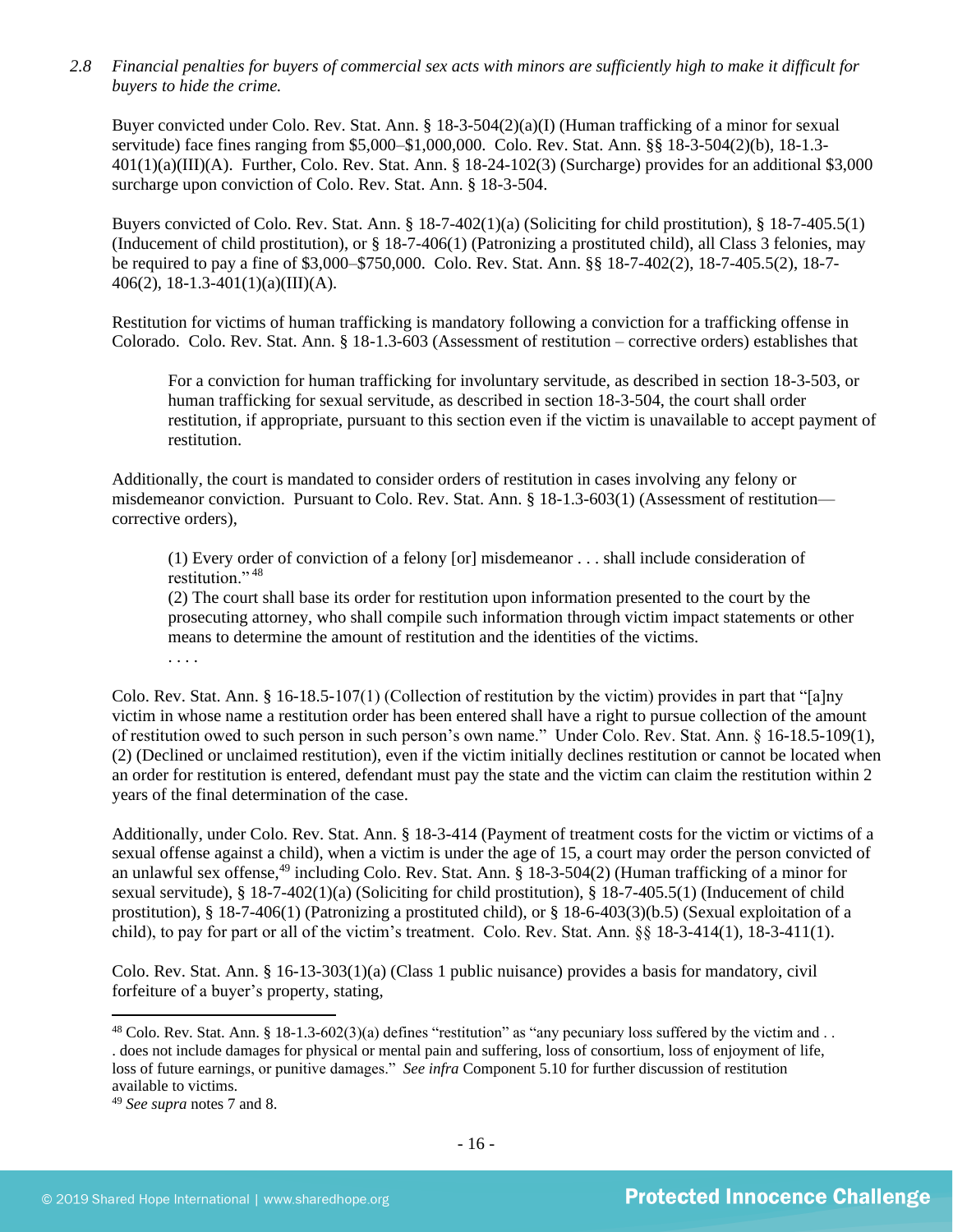Every building or part of a building including the ground upon which it is situate and all fixtures and contents thereof, every vehicle, and any real property shall be deemed a class 1 public nuisance when: (a) Used as a public or private place of prostitution<sup>50</sup> or used as a place where the commission of soliciting for prostitution, as defined in section 18-7-202, C.R.S.; pandering, as defined in section 18-7-203, C.R.S.; keeping a place of prostitution, as defined in section 18-7-204, C.R.S.; pimping, as defined in section 18-7-206, C.R.S.; or human trafficking, as described in section 18-3-503 or 18-3-504, C.R.S.; occurs . . . .

Further, Colo. Rev. Stat. Ann. § 16-13-303(3)(d) provides,

. . . .

The following shall be deemed class 1 public nuisances . . . and no property rights shall exist in them:

(d) All equipment of any kind, including but not limited to computers and any type of computer hardware, software, or other equipment, used in committing sexual exploitation of a child, as described in section 18-6-403, or cybercrime, as described in section 18-5.5-102.

Seizure of this property is governed by Colo. Rev. Stat. Ann. § 16-13-315(1) (Seizure of personal property), which provides,

Any personal property subject to seizure, confiscation, or forfeiture under the provisions of this part 3 may be seized:

(a) Pursuant to any writ, order, or injunction issued under the provisions of this part 3; or

(b) Under the authority of a search warrant; or

(c) By any peace officer or agent of a seizing agency with probable cause to believe that such property is a public nuisance or otherwise subject to confiscation and forfeiture under this part 3 if the seizure is incident to a lawful search or arrest.

Disposition of forfeited property is governed by Colo. Rev. Stat. Ann. § 16-13-311(3)(a) (Disposition of seized property), which provides in relevant part,

Property forfeited pursuant to this section or proceeds therefrom must be distributed or applied in the following order:

(I) To payment of the balances due on any liens . . . the order of their priority;

(II) To compensate an innocent partial owner for the fair market value of his or her interest in the property;

(III) To any person who suffers bodily injury, property damage, or property loss as a result of the conduct constituting a public nuisance that resulted in such forfeiture, if said person petitions the court therefor prior to the hearing dividing the proceeds pursuant to this section and the court finds that such person suffered said damages as a result of the subject acts that resulted in the forfeiture; (IV) To the law enforcement agency in possession of the property for reasonable fees and costs of sale, maintenance, and storage of the property;

(V) To the district attorney for actual and reasonable expenses related to the costs of prosecuting the forfeiture proceeding and title transfer not to exceed ten percent of the value of the property; (VI) One percent of the value of the property to the clerk of the court for administrative costs

associated with compliance with this section;

(VII) The balance shall be delivered, upon order of the court, as follows:

(A) Fifty percent to the general fund of the governmental body or bodies with budgetary authority over the seizing agency for public safety purposes or, if the seizing agency was a

<sup>50</sup> "Place of prostitution" is not defined within Part 3 of Article 13, Title 16. However, under Colo. Rev. Stat. Ann. § 18-7-204(1) (Keeping a place of prostitution) a person "commits keeping a place of prostitution" if the person "exercises control over the use of any place which offers seclusion or shelter for the practice of prostitution" and knowingly or negligently permits prostitution to occur in the place of prostitution.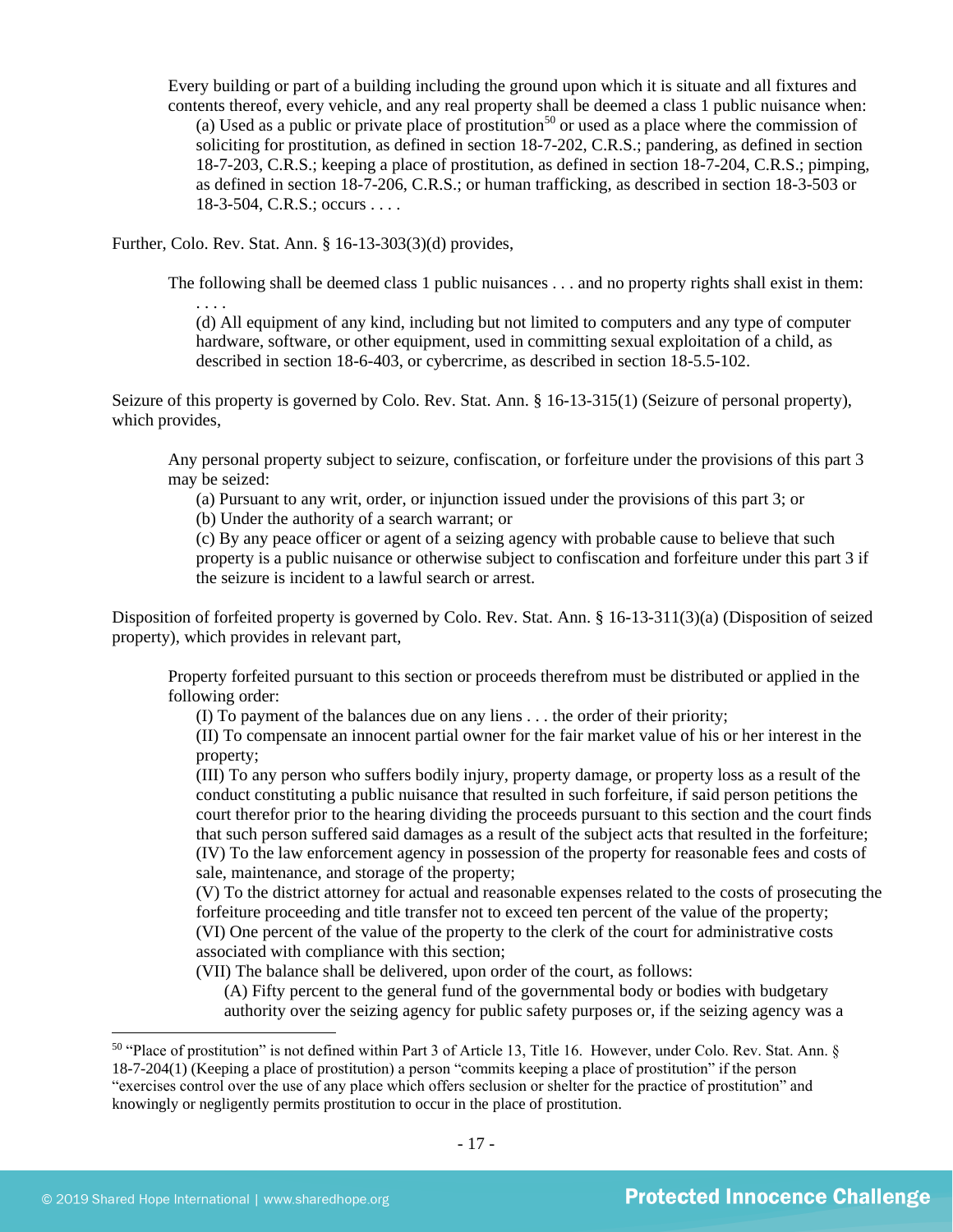multijurisdictional task force, fifty percent to be distributed in accordance with the appropriate intergovernmental agreement;

(B) Twenty-five percent to the managed service organization contracting with the office of behavioral health in the department of human services serving the judicial district where the forfeiture proceeding was prosecuted to fund detoxification and substance use disorder treatment. Money appropriated to the managed service organization must be in addition to, and not be used to supplant, other funding appropriated to the office of behavioral health; and (C) Twenty-five percent to the law enforcement community services grant program fund, created pursuant to section 24-32-124 (5).

## *2.9 Buying and possessing child sexual abuse material (CSAM) carries penalties as high as similar federal offenses.*

Colo. Rev. Stat. Ann. § 18-6-403(3)(b.5) (Sexual exploitation of a child) criminalizes the possession of child sexual abuse material (CSAM). Colo. Rev. Stat. Ann. § 18-6-403(3)(b.5) provides that "[a] person commits sexual exploitation of a child if, for any purpose he or she knowingly: . . . [p]ossesses or controls any sexual exploitative material for any purpose . . . ." A conviction under Colo. Rev. Stat. Ann. § 18-6-403(3)(b.5) is punishable as a Class 5 felony by imprisonment for 1–3 years, a fine of \$1,000–\$100,000, or both, unless it is the defendant's second offense or the material in possession is a video or motion picture or more than 20 sexually exploitative items, in which case it is punishable as a Class 4 felony by imprisonment for 2–6 years, a fine of \$2,000–\$500,000, or both. Colo. Rev. Stat. Ann. §§ 18-6-403(5)(b), 18-1.3-401(1)(a)(III)(A),<sup>51</sup>  $(1)(a)(V)(A.1).$ 

In comparison, a federal conviction for possession of  $CSAM<sup>52</sup>$  is generally punishable by imprisonment for 5– 20 years and a fine not to exceed  $$250,000$ .<sup>53</sup> Subsequent convictions, however, are punishable by imprisonment up to 40 years and a fine not to exceed  $$250,000.<sup>54</sup>$ 

- 2.9.1 Recommendation: Increase the penalty for those who possess child sexual abuse material under Colo. Rev. Stat. Ann. § 18-6-403(3)(b.5) (Sexual exploitation of a child) to reflect the seriousness of this crime.
- *2.10 Convicted buyers of commercial sex acts with minors are required to register as sex offenders.*

Under Colo. Rev. Stat. Ann. § 16-22-103(1)(a) (Sex offender registration),

<sup>51</sup> *See supra* note [5.](#page-1-1)

 $52$  18 U.S.C. §§ 2252(a)(2), (a)(4) (Certain activities relating to material involving the sexual exploitation of minors),  $2252A(a)(2)$ –(3) (Certain activities relating to material constituting or containing child pornography), 1466A(a), (b) (Obscene visual representations of the sexual abuse of children).

<sup>53</sup> 18 U.S.C. §§ 2252(b) (stating that a conviction under subsection (a)(2) is punishable by imprisonment for 5–20 years and a fine, while a conviction under subsection (a)(4) is punishable by imprisonment up to 10 years, a fine, or both), 2252A(b)(1) (a conviction is punishable by imprisonment for 5–20 years and a fine), 1466A(a), (b) (stating that a conviction under subsection (a) is "subject to the penalties provided in section  $2252A(b)(1)$ ," imprisonment for 5–20 years and a fine, while a conviction under subsection (b) is "subject to the penalties provided in section 2252A(b)(2)," imprisonment up to 10 years, a fine, or both); *see also* 18 U.S.C. §§ 3559(a)(1) (classifying all of the above listed offenses as felonies), 3571(b)(3) (providing a fine up to \$250,000 for any felony conviction). <sup>54</sup> 18 U.S.C. §§ 2252(b) (stating if a person has a prior conviction under subsection (a)(2), or a list of other statutes, a conviction is punishable by a fine and imprisonment for 15–40 years, but if a person has a prior conviction under subsection (a)(4), or a list of other statutes, a conviction is punishable by a fine and imprisonment for  $10-20$  years),  $2252A(b)(1)$  (stating if a person has a prior conviction under subsection (a)(2), (a)(3), or a list of other statutes, a

conviction is punishable by a fine and imprisonment for  $15-40$  years),  $1466A(a)$ , (b) (stating that the penalty scheme for section 2252A(b) applies); *see also* 18 U.S.C. §§ 3559(a)(1) (classifying all of the above listed offenses as felonies), 3571(b)(3) (providing a fine up to \$250,000 for any felony conviction).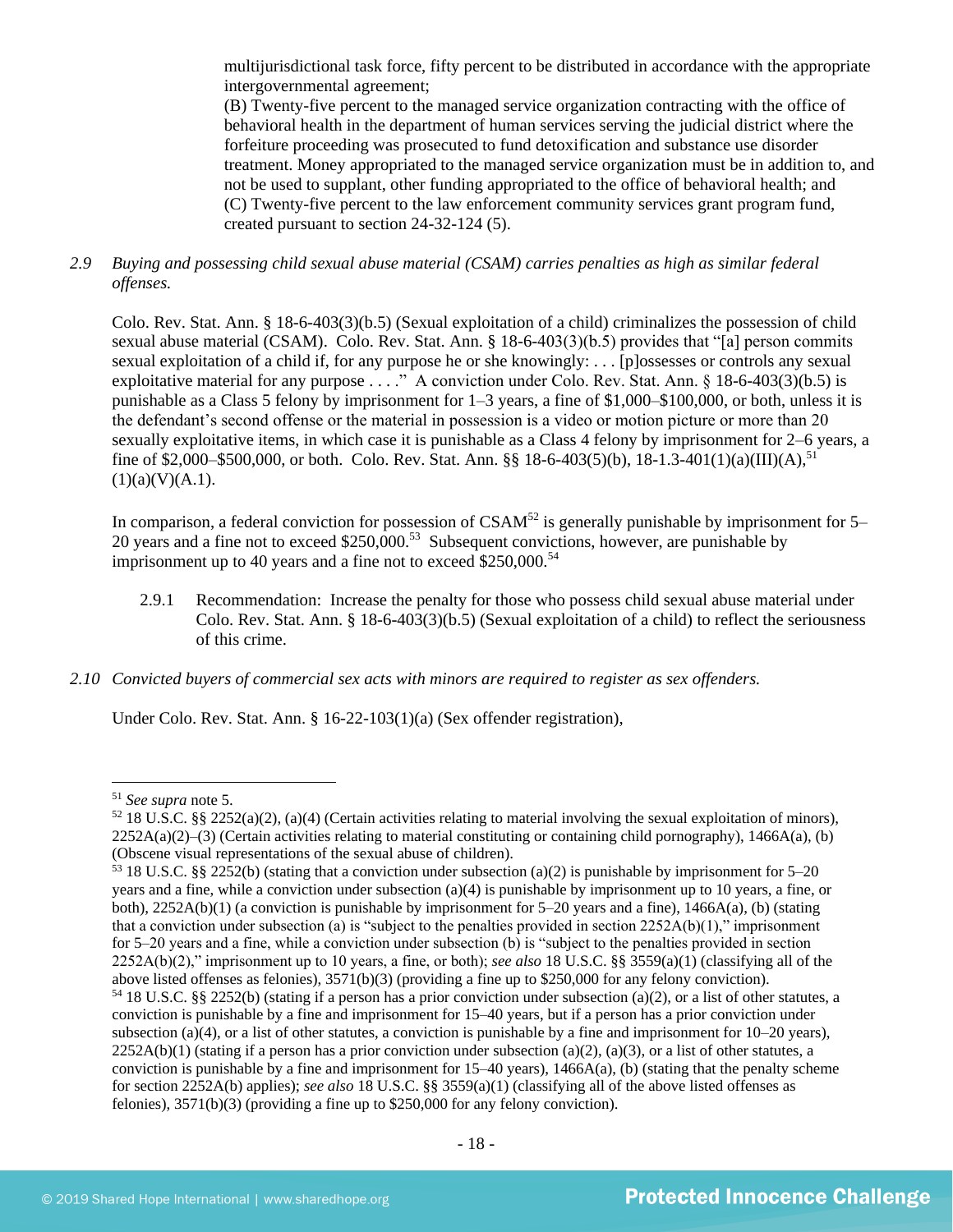Effective July 1, 1998, the following persons shall be required to register pursuant to the provisions of section 16-22-108 and shall be subject to the requirements and other provisions specified in this article: (a) Any person who was convicted on or after July 1, 1991, in the state of Colorado, of an unlawful sexual offense, as defined in section  $18-3-411(1)$ ,  $^{55}$  C.R.S., enticement of a child, as described in section 18-3-305, C.R.S., or internet luring of a child, as described in section 18-3-306, C.R.S.

The definition of "unlawful sexual behavior" includes Colo. Rev. Stat. Ann. § 18-3-504(2) (Human trafficking of a minor for sexual servitude), 18-7-402(1)(a) (Soliciting for child prostitution), § 18-7-405.5(1) (Inducement of child prostitution), § 18-7-406(1) (Patronizing a prostituted child), and § 18-6-403(3)(b.5) (Sexual exploitation of a child), which criminalizes the possession of child sexual abuse material (CSAM). Colo. Rev. Stat. Ann. § 16-22-102(9) (Definitions).

<sup>55</sup> *See supra* note 7 for the definition of "unlawful sexual offense."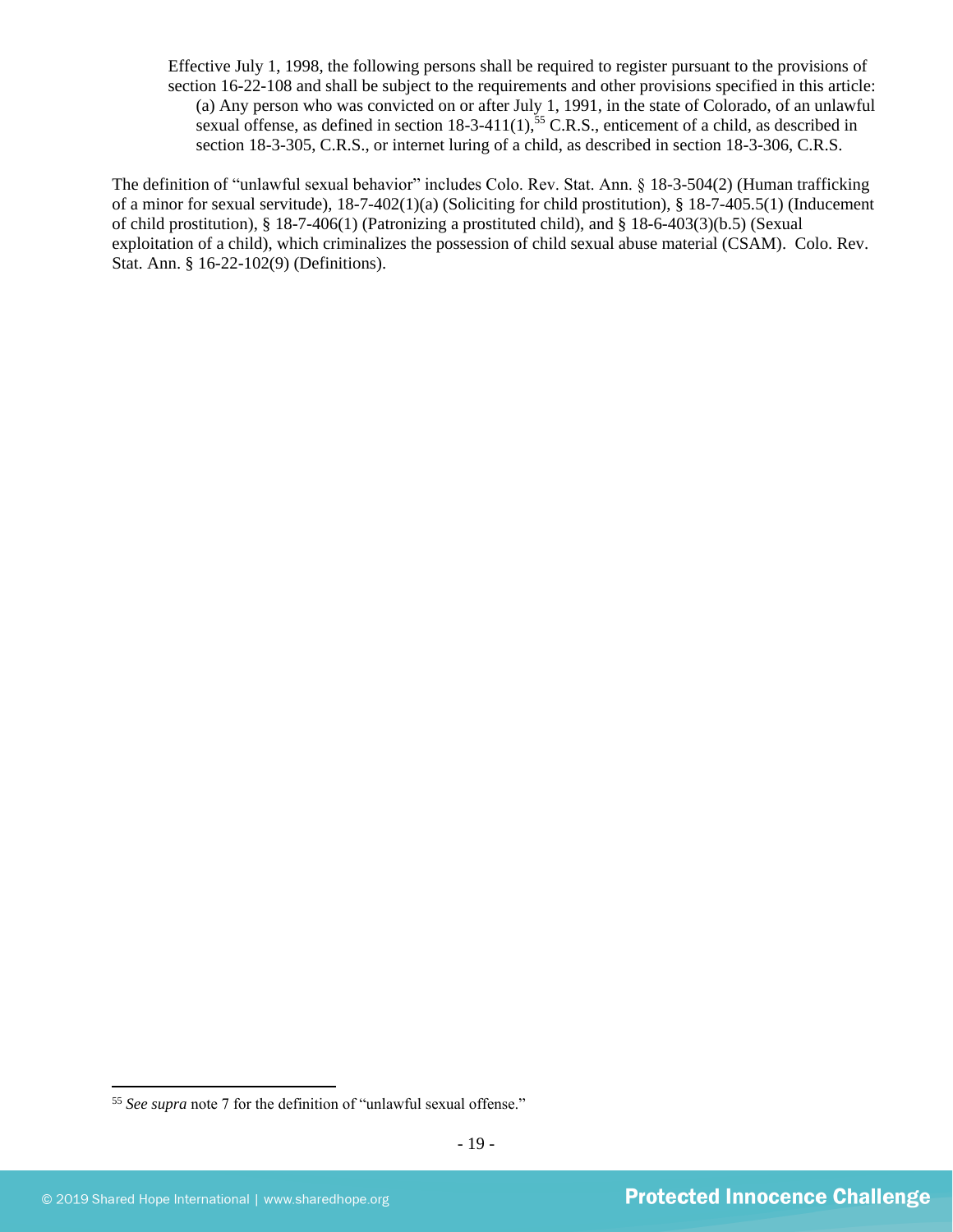#### **FRAMEWORK ISSUE 3: CRIMINAL PROVISIONS FOR TRAFFICKERS**

#### *Legal Components:*

- *3.1 Penalties for trafficking a child for sexual exploitation are as high as federal penalties.*
- *3.2 Creating and distributing child sexual abuse material (CSAM) carries penalties as high as similar federal offenses.*
- *3.3 Using the Internet or other electronic communication to lure, entice, recruit or sell commercial sex acts with a minor is a separate crime or results in an enhanced penalty for traffickers.*
- *3.4 Financial penalties for traffickers, including asset forfeiture, are sufficiently high.*
- *3.5 Convicted traffickers are required to register as sex offenders.*
- *3.6 Laws relating to parental custody and termination of parental rights include sex trafficking or commercial sexual exploitation of children (CSEC) offenses as grounds for sole custody or termination in order to prevent traffickers from exploiting their parental rights as a form of control.*

*\_\_\_\_\_\_\_\_\_\_\_\_\_\_\_\_\_\_\_\_\_\_\_\_\_\_\_\_\_\_\_\_\_\_\_\_\_\_\_\_\_\_\_\_\_\_\_\_\_\_\_\_\_\_\_\_\_\_\_\_\_\_\_\_\_\_\_\_\_\_\_\_\_\_\_\_\_\_\_\_\_\_\_\_\_\_\_\_*

## *Legal Analysis:*

*3.1 Penalties for trafficking a child for sexual exploitation are as high as federal penalties.* 

A conviction under Colo. Rev. Stat. Ann. § 18-3-504 (Human trafficking of a minor for sexual servitude) is a Class 2 felony punishable by imprisonment for 8–24 years, a fine of \$5,000–\$1,000,000, or both. Colo. Rev. Stat. Ann. §§ 18-3-504(2)(b), 18-3-503(2), 18-1.3-401(1)(a)(III)(A),<sup>56</sup> (1)(a)(V)(A.1). Further, Colo. Rev. Stat. Ann. § 18-24-102(3) (Surcharge) provides for an additional \$3,000 surcharge upon conviction of Colo. Rev. Stat. Ann. § 18-3-504.

Traffickers may also be prosecuted under several of Colorado's CSEC laws.<sup>57</sup> A conviction under Colo. Rev. Stat. Ann. § 18-7-403(1)(a) (Pandering of a child) is punishable as a Class 2 felony by imprisonment for 8–24 years, a fine of \$5,000–\$1,000,000, or both, while a conviction under Colo. Rev. Stat. Ann. § 18-7-403(1)(b) is punishable as a Class 3 felony by imprisonment for 4–12 years, a fine of \$3,000–\$750,000, or both. Colo. Rev. Stat. Ann. §§ 18-7-403(2), 18-1.3-401(1)(a)(III)(A), (1)(a)(V)(A.1).

A conviction under Colo. Rev. Stat. Ann. § 18-7-402(1) (Soliciting for child prostitution), § 18-7-403.5 (Procurement of a child), § 18-7-404(1) (Keeping a place of child prostitution), § 18-7-405 (Pimping of a child), or § 18-7-405.5(1), (2) (Inducement of child prostitution) is punishable as a Class 3 felony by imprisonment for 4–12 years, a fine of \$3,000–\$750,000, or both. Colo. Rev. Stat. Ann. §§ 18-7-402(2), 18-7-403.5, 18-7-404(2), 18-7-405, 18-7-405.5(2), 18-1.3-401(1)(a)(III)(A), (1)(a)(V)(A.1).

A conviction under Colo. Rev. Stat. Ann. § 18-5.5-102(1)(h) (Cybercrime) is punishable as a Class 5 felony by imprisonment for 1–3 years, a fine of \$1,000–\$100,000, or both. Colo. Rev. Stat. Ann. §§ 18-5.5-102(3)(b.5),  $18-1.3-401(1)(a)(III)(A), (1)(a)(V)(A.1).$ 

A trafficker also could be prosecuted under Colo. Rev. Stat. Ann. § 18-5-309(1) (Money laundering), which provides,

A person commits money laundering if he or she:

- (a) Conducts or attempts to conduct a financial transaction that involves money or any other thing of value that he or she knows or believes to be the proceeds, in any form, of a criminal offense:
	- (I) With the intent to promote the commission of a criminal offense; or
	- (II) With knowledge or a belief that the transaction is designed in whole or in part to:

<sup>56</sup> *See supra* note [5.](#page-1-1)

<sup>57</sup> *See supra* Component 1.2 for the relevant substantive provisions of the Colorado statutes listed in this section.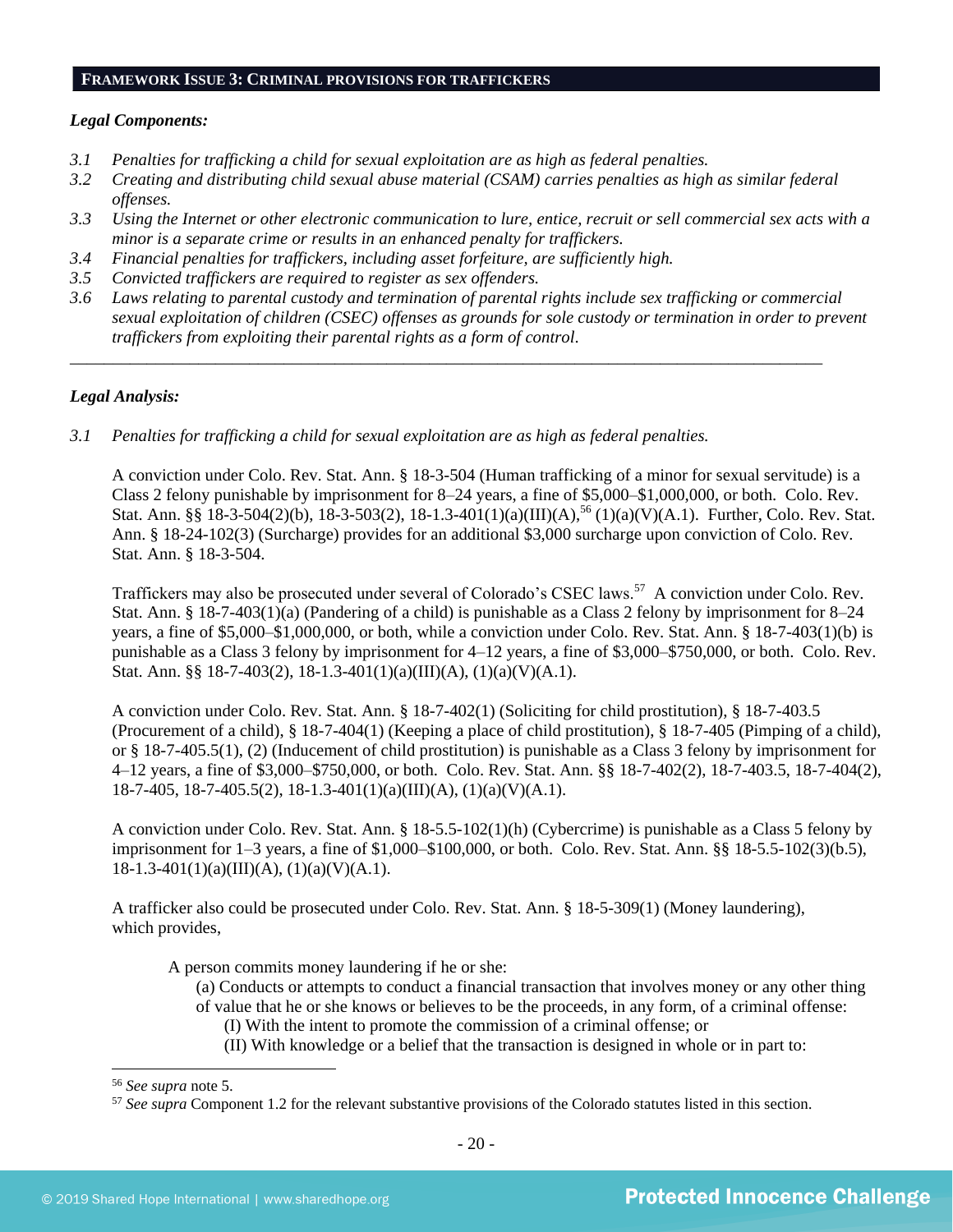(A) Conceal or disguise the nature, location, source, ownership, or control of the proceeds of a criminal offense; or

(B) Avoid a transaction reporting requirement under federal law;

(b) Transports, transmits, or transfers a monetary instrument or moneys:

(I) With the intent to promote the commission of a criminal offense; or

(II) With knowledge or a belief that the monetary instrument or moneys represent the proceeds of a criminal offense and that the transportation, transmission, or transfer is designed, in whole or in part, to:

(A) Conceal or disguise the nature, location, source, ownership, or control of the proceeds of a criminal offense; or

(B) Avoid a transaction reporting requirement under federal law; or

(c) Intentionally conducts a financial transaction involving property that is represented to be the proceeds of a criminal offense, or involving property that the person knows or believes to have been used to conduct or facilitate a criminal offense, to:

(I) Promote the commission of a criminal offense;

(II) Conceal or disguise the nature, location, source, ownership, or control of property that the person believes to be the proceeds of a criminal offense; or

(III) Avoid a transaction reporting requirement under federal law.

A conviction under Colo. Rev. Stat. Ann. § 18-5-309(1) is punishable as a Class 3 felony by imprisonment for 4–12 years, a fine of \$3,000–\$750,000, or both. Colo. Rev. Stat. Ann. §§ 18-5-309(2), 18-1.3-401(1)(a)(III)(A),  $(1)(a)(V)(A.1).$ 

In comparison, if the victim is under the age of 14, a conviction under the Trafficking Victims Protection Act  $(TVPA)<sup>58</sup>$  for child sex trafficking is punishable by 15 years to life imprisonment and a fine not to exceed \$250,000. 18 U.S.C. §§ 1591(b)(1), 3559(a)(1), 3571(b)(3). If the victim is between the ages of 14–17, a conviction is punishable by 10 years to life imprisonment and a fine not to exceed \$250,000. 18 U.S.C. §§ 1591(b)(2), 3559(a)(1), 3571(b)(3). A conviction is punishable by mandatory life imprisonment, however, if the trafficker has a prior conviction for a federal sex offense<sup>59</sup> against a minor. 18 U.S.C. § 3559(e)(1).

## *3.2 Creating and distributing child sexual abuse material (CSAM) carries penalties as high as similar federal offenses.*

Colo. Rev. Stat. Ann. § 18-6-403(3) (Sexual exploitation of a child) criminalizes the creation and distribution of child sexual abuse material (CSAM). Specifically, Colo. Rev. Stat. Ann. § 18-6-403(3) provides,

A person commits sexual exploitation of a child if, for any purpose, he or she knowingly:

(a) Causes, induces, entices, or permits a child to engage in, or be used for, any explicit sexual conduct<sup>60</sup> for the making of any sexually exploitative material;<sup>61</sup> or

(b) Prepares, arranges for, publishes, including but not limited to publishing through digital or electronic means, produces, promotes, makes, sells, finances, offers, exhibits, advertises, deals in, or distributes, including but not limited to distributing through digital or electronic means, any sexually exploitative material; or

(b.5) Possesses or controls any sexually exploitative material for any purpose . . . ; or

(c) Possesses with the intent to deal in, sell, or distribute, including but not limited to distributing through digital or electronic means, any sexually exploitative material; or

(d) Causes, induces, entices, or permits a child to engage in, or be used for, any explicit sexual conduct for the purpose of producing a performance.

<sup>58</sup> *See supra* note [39.](#page-12-0) 

<sup>59</sup> *See supra* note [40](#page-12-1) for the definition of "federal sex offense."

<sup>60</sup> *See supra* note [9](#page-2-0) for the definition of "explicit sexual conduct."

<sup>&</sup>lt;sup>61</sup> See supra note [10](#page-2-1) for the definition of "sexually exploitative material."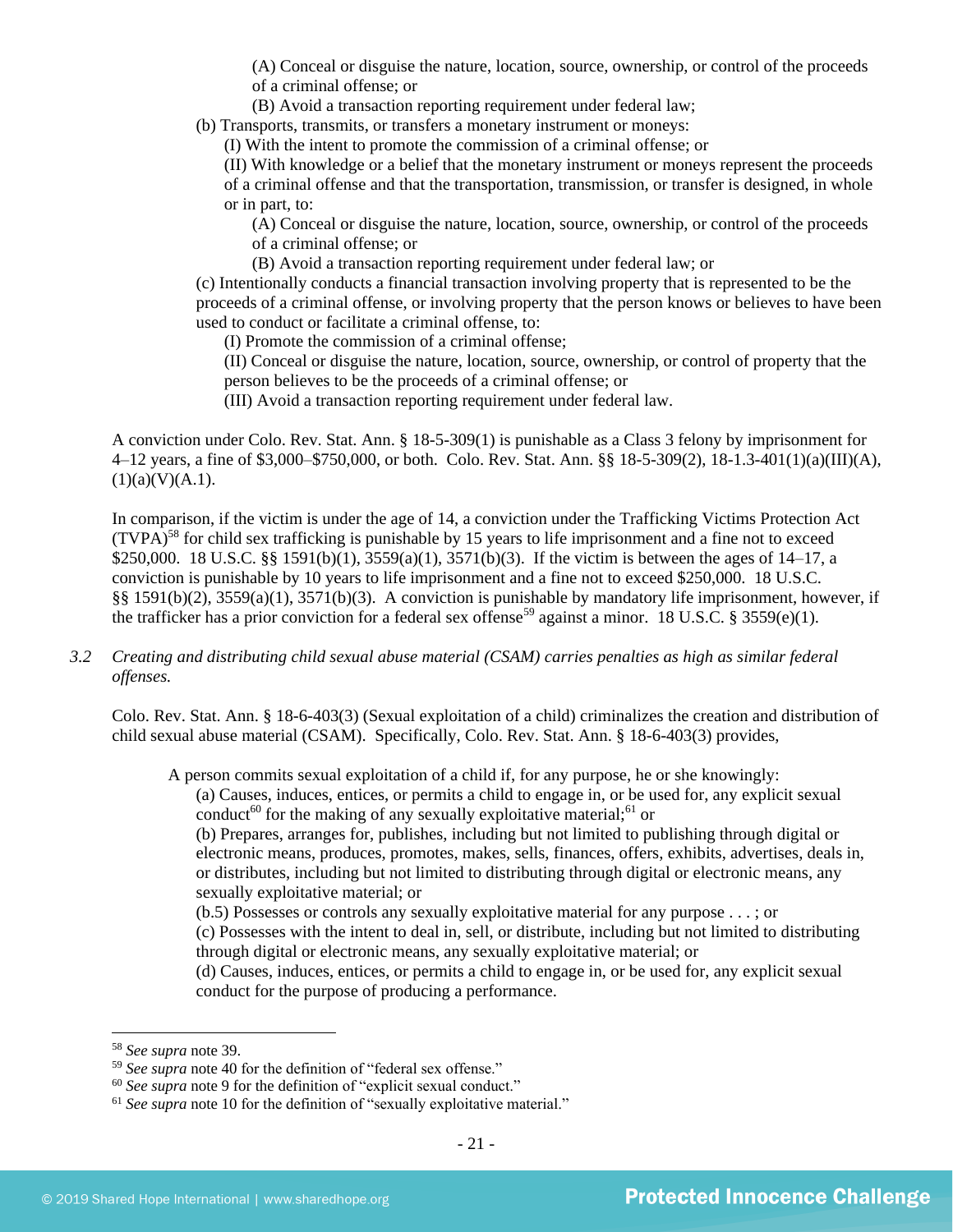A conviction under Colo. Rev. Stat. Ann. § 18-6-403(3)(a), (b), (c), or (d) is punishable as a Class 3 felony by imprisonment for 4–12 years, a fine of \$3,000–\$750,000, or both. Colo. Rev. Stat. Ann. §§ 18-6-403(5)(a), 18- 1.3-401(1)(a)(III)(A), (1)(a)(V)(A.1).<sup>62</sup>

In comparison, if the victim is under the age of 14, a conviction under the TVPA for child sex trafficking is punishable by 15 years to life imprisonment and a fine not to exceed \$250,000. 18 U.S.C. §§ 1591(b)(1),  $3559(a)(1)$ ,  $3571(b)(3)$ . If the victim is between the ages of  $14-17$ , a conviction is punishable by 10 years to life imprisonment and a fine not to exceed \$250,000. 18 U.S.C. §§ 1591(b)(2), 3559(a)(1), 3571(b)(3). A conviction is punishable by mandatory life imprisonment, however, if the trafficker has a prior conviction for a federal sex offense<sup>63</sup> against a minor. 18 U.S.C. § 3559(e)(1). Additionally, a federal conviction for distribution of  $CSAM^{64}$  is generally punishable by imprisonment for 5–20 years and a fine not to exceed \$250,000.<sup>65</sup> Subsequent convictions, however, are punishable by imprisonment up to 40 years and a fine not to exceed \$250,000.<sup>66</sup>

*3.3 Using the Internet or other electronic communication to lure, entice, recruit or sell commercial sex acts with a minor is a separate crime or results in an enhanced penalty for traffickers.*

Colo. Rev. Stat. Ann. § 18-5.5-102(1)(h) (Cybercrime) prohibits a person from "solicit[ing] or offer[ing] to arrange a situation in which a minor may engage in prostitution, by means of using a computer, computer network, computer system, or any part thereof . . . ." A conviction under Colo. Rev. Stat. Ann. § 18-5.5- 102(1)(h) is punishable as a Class 5 felony by imprisonment for 1–3 years, a fine of \$1,000–\$100,000, or both. Colo. Rev. Stat. Ann. §§ 18-5.5-102(3)(b.5), 18-1.3-401(1)(a)(III)(A), (1)(a)(V)(A.1).

Further, Colorado has enacted two additional laws that relate to using the Internet or other electronic communication to lure, entice, recruit, or purchase minors for the purpose of sexual conduct. However, Colo. Rev. Stat. Ann. § 18-3-405.4(1) (Internet sexual exploitation of a child) is not expressly commercial and is unlikely to apply to the conduct of traffickers. Section 18-3-405.4(1) provides,

An actor commits internet sexual exploitation of a child if the actor knowingly importunes, invites, or entices through communication via a computer network or system, telephone network, or data network or by a text message or instant message, a person whom the actor knows or believes to be under fifteen years of age and at least four years younger than the actor, to:

(a) Expose or touch the person's own or another person's intimate parts while communicating with the actor via a computer network or system, telephone network, or data network or by a text message or instant message . . . .

. . . .

<sup>62</sup> *See supra* notes [5.](#page-1-1)

<sup>63</sup> *See supra* note [40](#page-12-1) for the definition of "federal sex offense."

 $64$  18 U.S.C. §§ 2252(a)(1), (a)(2), (a)(3) (Certain activities relating to material involving the sexual exploitation of minors),  $2252A(a)(2)$ , (a)(3) (Certain activities relating to material constituting or containing child pornography), 1466A(a) (Obscene visual representations of the sexual abuse of children).

<sup>&</sup>lt;sup>65</sup> 18 U.S.C. §§ 2252(b) (stating that a conviction under subsection (a)(1), (a)(2), or (a)(3) is punishable by imprisonment for 5–20 years and a fine), 2252A(b)(1) (a conviction is punishable by imprisonment for 5–20 years and a fine), 1466A(a), (b) (stating that a conviction under subsection (a) is "subject to the penalties provided in section 2252A(b)(1)," imprisonment for 5–20 years and a fine, while a conviction under subsection (b) is "subject to the penalties provided in section 2252A(b)(2)," imprisonment up to 10 years, a fine, or both); *see also* 18 U.S.C. §§ 3559(a)(1) (classifying all of the above listed offenses as felonies),  $3571(b)(3)$  (providing a fine up to \$250,000 for any felony conviction).

<sup>&</sup>lt;sup>66</sup> 18 U.S.C. §§ 2252(b) (stating if a person has a prior conviction under subsection (a)(1), (a)(2), or (a)(3) or a list of other statutes, a conviction is punishable by a fine and imprisonment for 15–40 years), 2252A(b)(1) (stating if a person has a prior conviction under subsection (a)(2), (a)(3), or a list of other statutes, a conviction is punishable by a fine and imprisonment for 15–40 years), 1466A(a), (b) (stating that the penalty scheme for section 2252A(b) applies); *see also* 18 U.S.C. §§ 3559(a)(1) (classifying all of the above listed offenses as felonies), 3571(b)(3) (providing a fine up to \$250,000 for any felony conviction).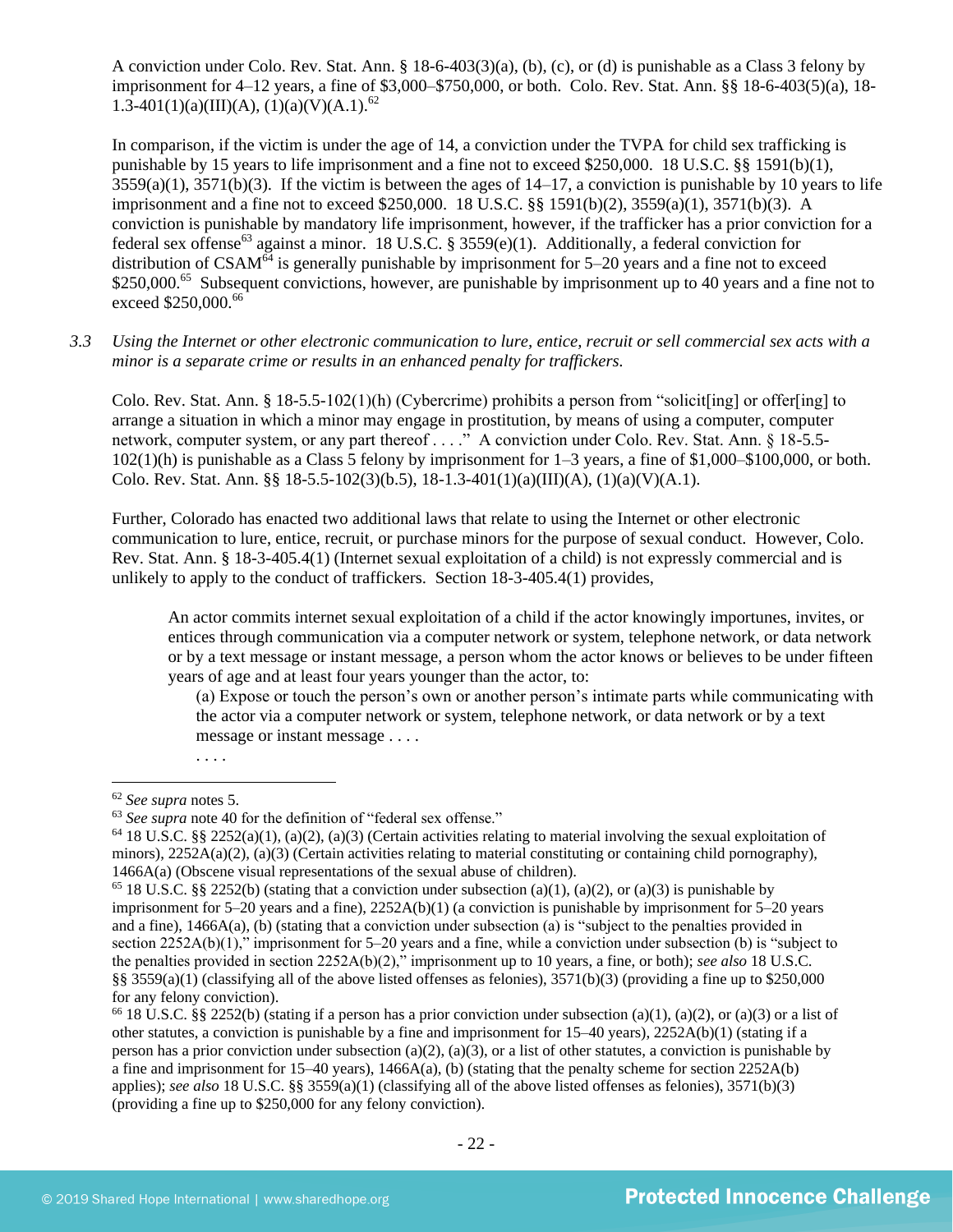A conviction under Colo. Rev. Stat. Ann. § 18-3-405.4(1)(a) is punishable as a Class 4 felony by imprisonment for 2–6 years, a fine of \$2,000–\$500,000, or both. Colo. Rev. Stat. Ann. §§ 18-3-405.4(3), 18-1.3-  $401(1)(a)(III)(A), (1)(a)(V)(A.1).^{67}$  However, as a sex offense under Colo. Rev. Stat. Ann. § 18-1.3-1003(5)(a) (Definitions), the penalty must be enhanced to an indeterminate prison sentence of at least 2 years to life and a possible fine of \$2,000–\$500,000. Colo. Rev. Stat. Ann. §§ 18-1.3-401(1)(a)(V)(C.5), (1)(b)(II.5), 18-1.3-  $1004(1)(a)$ , 18-1.3-1003(4), (5)(a)(XII).<sup>68</sup>

Colo. Rev. Stat. Ann. § 18-3-306(1) (Internet luring of a child) may apply to traffickers in certain circumstances. Section 18-3-306(1) states,

An actor commits internet luring of a child if the actor knowingly communicates over a computer or computer network, telephone network, or data network or by a text message or instant message to a person who the actor knows or believes to be under fifteen years of age and, in that communication or in any subsequent communication by computer, computer network, telephone network, data network, text message, or instant message, describes explicit sexual conduct<sup>69</sup> as defined in section 18-6-403(2)(e), and, in connection with that description, makes a statement persuading or inviting the person to meet the actor for any purpose, and the actor is more than four years older than the person or than the age the actor believes the person to be.

A conviction under Colo. Rev. Stat. Ann. § 18-3-306(1) is punishable as a Class 5 felony by imprisonment for 1–3 years, a fine of \$1,000–\$100,000, or both, unless the crime was "committed with the intent to meet for the purpose of engaging in sexual exploitation as defined in section 18-6-403 or sexual contact as defined in section 18-3-401," in which case a violation is a Class 4 felony punishable by imprisonment for 2–6 years, a fine of \$2,000–\$500,000, or both. Colo. Rev. Stat. Ann. §§ 18-3-306(3), 18-1.3-401(1)(a)(III)(A), (1)(a)(V)(A.1). However, as a sex offense under Colo. Rev. Stat. Ann. § 18-1.3-1003(5)(a) (Definitions), the penalty for Class 4 felony internet luring must be enhanced to an indeterminate prison sentence of at least 2 years to life and a possible fine of \$2,000–\$500,000. Colo. Rev. Stat. Ann. §§ 18-1.3-401(1)(a)(V)(C.5), (1)(b)(II.5), 18-1.3-  $1004(1)(a)$ , 18-1.3-1003(4), (5)(a)(XI).<sup>70</sup>

#### *3.4 Financial penalties for traffickers, including asset forfeiture, are sufficiently high.*

Convictions under Colo. Rev. Stat. Ann. § 18-3-504 (Human trafficking of a minor for sexual servitude) are a Class 2 felony punishable by fines ranging between \$5,000 and \$1,000,000. Colo. Rev. Stat. Ann. §§ 18-3- 504(2)(b), 18-1.3-401(1)(a)(III)(A).<sup>71</sup> Further, Colo. Rev. Stat. Ann. § 18-24-102(3) (Surcharge) provides for an additional \$3,000 surcharge upon conviction of Colo. Rev. Stat. Ann. § 18-3-504.

Traffickers convicted of Colo. Rev. Stat. Ann. § 18-7-402 (Soliciting for child prostitution), § 18-7-403(1)(b) (Pandering of a child), § 18-7-403.5 (Procurement of a child), § 18-7-404(1) (Keeping a place of child prostitution), § 18-7-405.5 (Inducement of child prostitution), § 18-7-405 (Pimping a child), or § 18-5-309 (Money laundering), all Class 3 felonies, may be required to pay fines of \$3,000–\$750,000. Colo. Rev. Stat. Ann. §§ 18-7-402(2), 18-7-403(2), 18-7-403.5, 18-7-404(2), 18-7-405.5(2), 18-7-405, 18-5-309(2), 18-1.3-  $401(1)(a)(III)(A)$ . A conviction under Colo. Rev. Stat. Ann. §  $18-5.5-102(1)(h)$  (Cybercrime) carries a fine of  $$1,000-\$100,000$ . Colo. Rev. Stat. Ann. §§ 18-5.5-102(3)(b.5), 18-1.3-401(1)(a)(III)(A).

<sup>67</sup> *See supra* note [5.](#page-1-1)

<sup>68</sup> *See supra* note [8](#page-1-2) for sentencing provisions applicable to defendants convicted of a "sex offense," which includes a violation of Colo. Rev. Stat. Ann. § 18-3-405.4.

<sup>69</sup> *See supra* note [9](#page-2-0) for the definition of "explicit sexual conduct."

<sup>70</sup> *See supra* note [8](#page-1-2) for sentencing provisions applicable to defendants convicted of a "sex offense," which includes a violation of Colo. Rev. Stat. Ann. § 18-3-306, when it is punishable as a Class 4 felony.

<sup>71</sup> *See supra* note [5.](#page-1-1)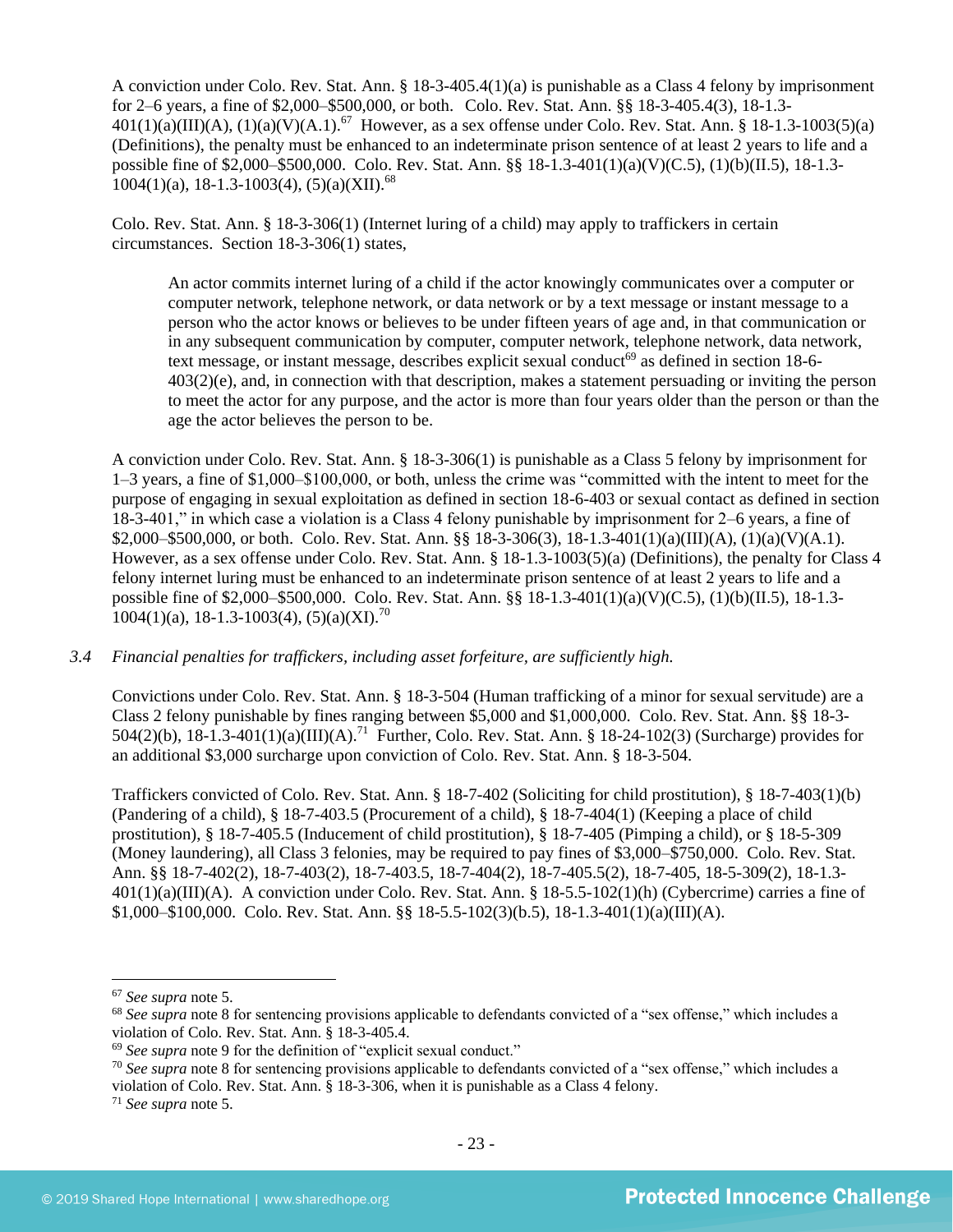Restitution for victims of human trafficking is mandatory following a conviction for a trafficking offense in Colorado. Colo. Rev. Stat. Ann. § 18-1.3-603 (Assessment of restitution – corrective orders) establishes that

For a conviction for human trafficking for involuntary servitude, as described in section 18-3-503, or human trafficking for sexual servitude, as described in section 18-3-504, the court shall order restitution, if appropriate, pursuant to this section even if the victim is unavailable to accept payment of restitution.

Pursuant to Colo. Rev. Stat. Ann. § 18-1.3-603(1) (Assessment of restitution—corrective orders), a court must consider ordering traffickers to pay restitution to their victims for any offense.<sup>72</sup> It states,

(1) Every order of conviction of a felony [or] misdemeanor . . . shall include consideration of restitution."<sup>73</sup>

(2) The court shall base its order for restitution upon information presented to the court by the prosecuting attorney, who shall compile such information through victim impact statements or other means to determine the amount of restitution and the identities of the victims.

. . . .

Colo. Rev. Stat. Ann. § 18-1.3-602(4)(e) expressly defines a "victim" as "a person less than eighteen years of age who has been trafficked by an offender, as described in section 18-3-504 [Human trafficking for sexual servitude." Furthermore, Colo. Rev. Stat. Ann. § 16-18.5-107(1) (Collection of restitution by the victim) provides that "[a]ny victim in whose name a restitution order has been entered shall have a right to pursue collection of the amount of restitution owed to such person in such person's own name."

Additionally, under Colo. Rev. Stat. Ann. § 18-3-414(1) (Payment of treatment costs for the victim or victims of a sexual offense against a child) a court may order a person who is convicted of an unlawful sex offense,<sup>74</sup> which includes Colo. Rev. Stat. Ann. § 18-3-504(2) (Human trafficking of a minor for sexual servitude), § 18-7-402(1)(a) (Soliciting for child prostitution), § 18-6-403(3)(b.5) (Sexual exploitation of a child), § 18-7-403(1)(b) (Pandering of a child), § 18-7-403.5 (Procurement of a child), § 18-7-404(1) (Keeping a place of child prostitution), § 18-7-405 (Pimping of a child), § 18-7-405.5 (Inducement of child prostitution), § 18-3-305 (Enticement of a child), or § 18-6- 404 (Procurement of a child for sexual exploitations) to pay for part or all of the victim's treatment.

Mandatory civil asset forfeiture is provided for under Colo. Rev. Stat. Ann. § 16-13-303(1)(a) (Class 1 public nuisance), which states,

Every building or part of a building including the ground upon which it is situate and all fixtures and contents thereof, every vehicle, and any real property shall be deemed a class 1 public nuisance when: (a) Used as a public or private place of prostitution or used as a place where the commission of soliciting for prostitution, as defined in section 18-7-202, C.R.S., pandering, as defined in section 18-7-203, C.R.S., keeping a place of prostitution, as defined in section 18-7-204, C.R.S.; pimping, as defined in section 18-7-206, C.R.S.; or human trafficking, as described in section 18-3-503 or 18-3-504, C.R.S., occurs . . . .

Further, Colo. Rev. Stat. Ann. § 16-13-303(3)(d) provides,

The following shall be deemed class 1 public nuisances . . . and no property rights shall exist in them: . . . .

<sup>72</sup> *See supra* note [48.](#page-15-0)

<sup>73</sup> *See infra* Component 5.10 for further discussion of restitution available to victims.

<sup>74</sup> *See supra* notes [7](#page-1-0) an[d 8.](#page-1-2)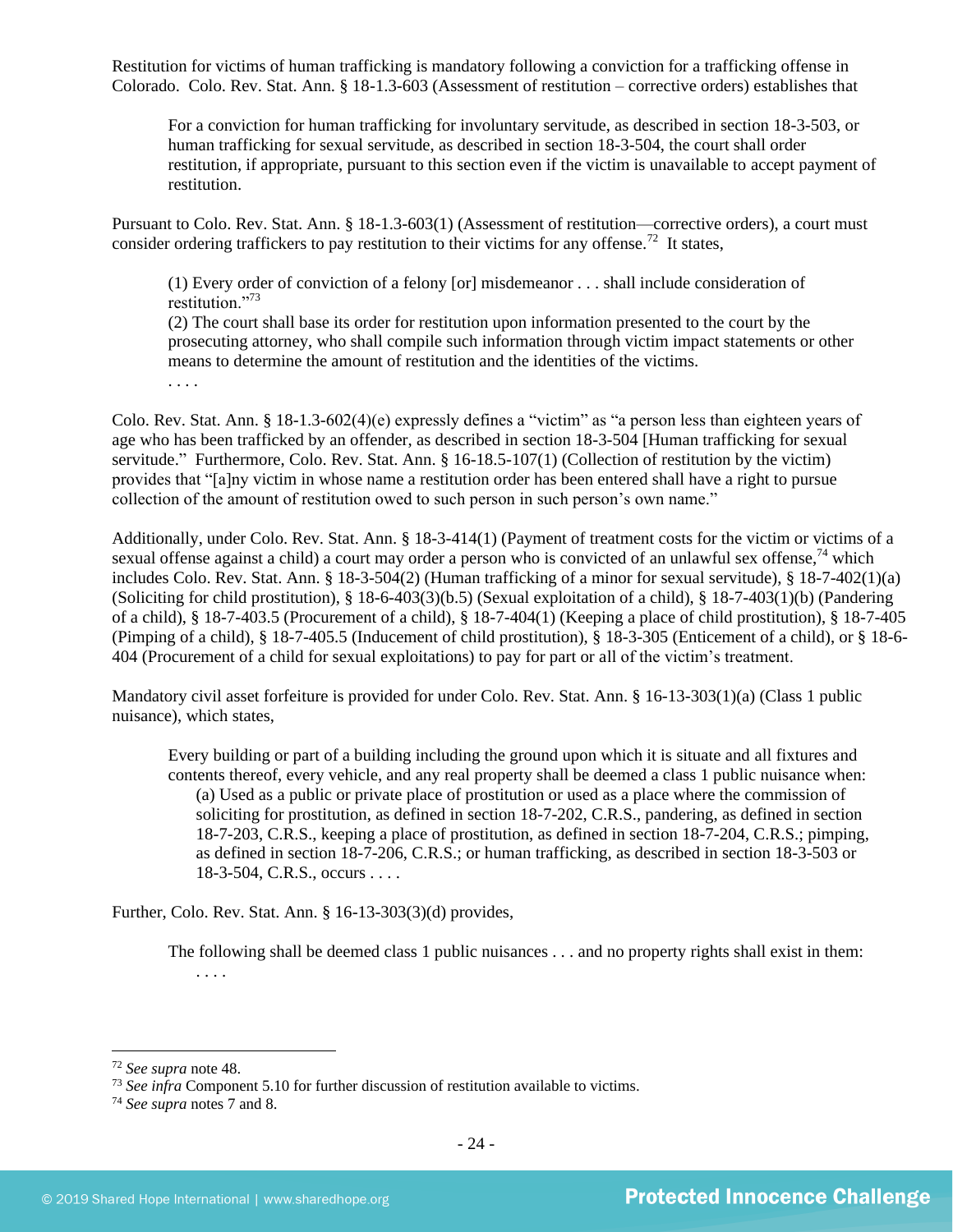(d) All equipment of any kind, including but not limited to computers and any type of computer hardware, software, or other equipment, used in committing sexual exploitation of a child, as described in section 18-6-403, or cybercrime, as described in section 18-5.5-102.

Similarly, asset forfeiture may be available as a financial penalty for domestic minor sex trafficking under Colo. Rev. Stat. Ann. § 16-13-304(1)(b) (Class 2 public nuisance), which defines a Class 2 public nuisance in part as "[a]ny public or private place or premises which encourages . . . solicitation for prostitution."

Seizure of this property is governed by Colo. Rev. Stat. Ann. § 16-13-315(1) (Seizure of personal property), which provides,

Any personal property subject to seizure, confiscation, or forfeiture under the provisions of this part 3 may be seized:

(a) Pursuant to any writ, order, or injunction issued under the provisions of this part 3; or

(b) Under the authority of a search warrant; or

(c) By any peace officer or agent of a seizing agency with probable cause to believe that such property is a public nuisance or otherwise subject to confiscation and forfeiture under this part 3 if the seizure is incident to a lawful search or arrest.

Disposition of forfeited property is governed by Colo. Rev. Stat. Ann. § 16-13-311(3)(a) (Disposition of seized personal property), which provides in relevant part,

Property forfeited pursuant to this section or proceeds therefrom must be distributed or applied in the following order:

(I) To payment of the balances due on any liens . . . the order of their priority;

(II) To compensate an innocent partial owner for the fair market value of his or her interest in the property;

(III) To any person who suffers bodily injury, property damage, or property loss as a result of the conduct constituting a public nuisance that resulted in such forfeiture, if said person petitions the court therefor prior to the hearing dividing the proceeds pursuant to this section and the court finds that such person suffered said damages as a result of the subject acts that resulted in the forfeiture; (IV) To the law enforcement agency in possession of the property for reasonable fees and costs of sale, maintenance, and storage of the property;

(V) To the district attorney for actual and reasonable expenses related to the costs of prosecuting the forfeiture proceeding and title transfer not to exceed ten percent of the value of the property; (VI) One percent of the value of the property to the clerk of the court for administrative costs associated with compliance with this section;

(VII) The balance shall be delivered, upon order of the court, as follows:

(A) Fifty percent to the general fund of the governmental body or bodies with budgetary authority over the seizing agency for public safety purposes or, if the seizing agency was a multijurisdictional task force, fifty percent to be distributed in accordance with the appropriate intergovernmental agreement;

(B) Twenty-five percent to the managed service organization contracting with the office of behavioral health in the department of human services serving the judicial district where the forfeiture proceeding was prosecuted to fund detoxification and substance use disorder treatment. Money appropriated to the managed service organization must be in addition to, and not be used to supplant, other funding appropriated to the office of behavioral health; and (C) Twenty-five percent to the law enforcement community services grant program fund, created pursuant to section 24-32-124 (5).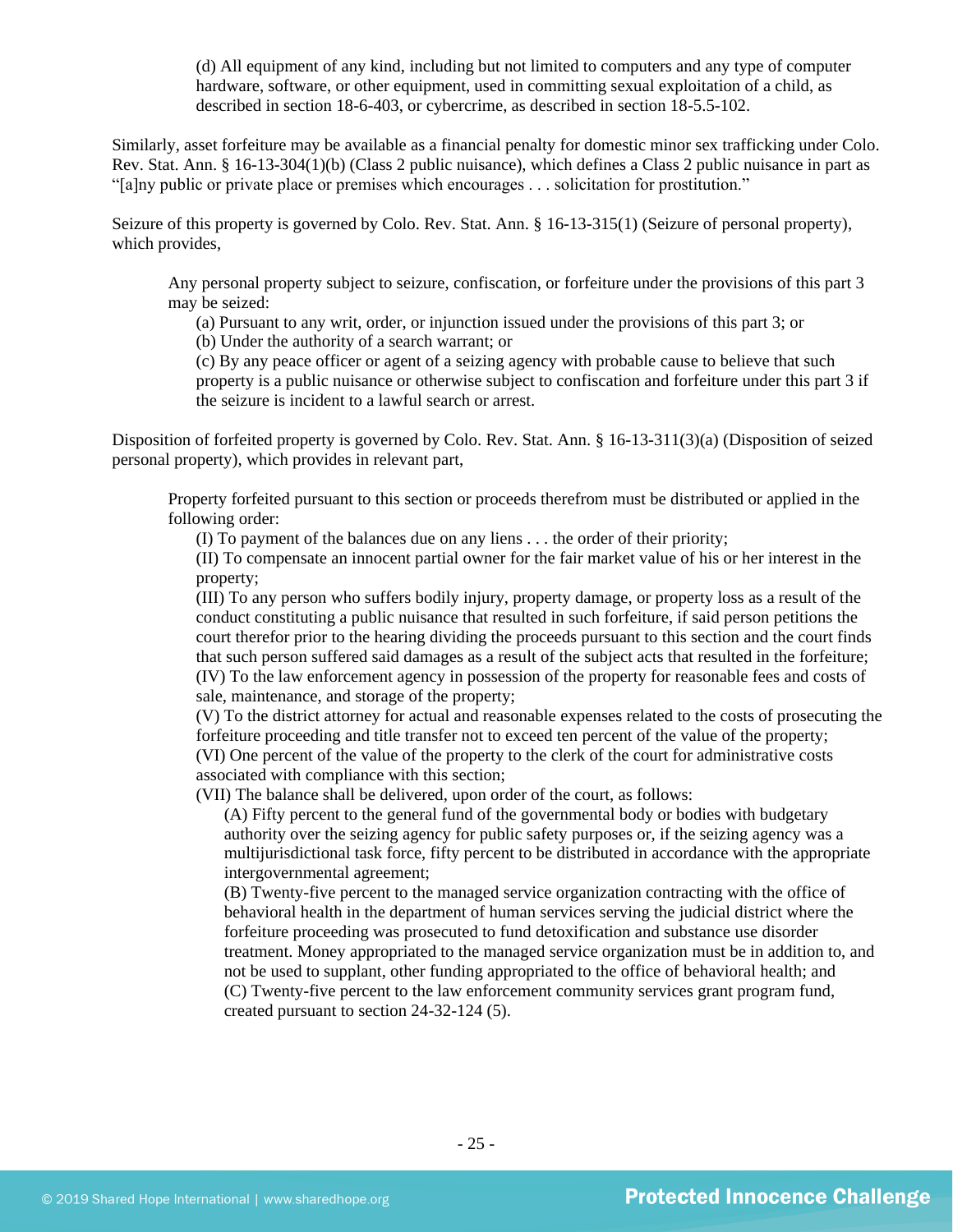## *3.5 Convicted traffickers are required to register as sex offenders.*

Traffickers convicted under Colo. Rev. Stat. Ann. § 18-3-504(2) (Human trafficking of a minor for sexual servitude) or any of the Colorado CSEC laws applicable to traffickers will be required to register as sex offenders.<sup>75</sup> Under Colo. Rev. Stat. Ann. § 16-22-103(1)(a),

Effective July 1, 1998, the following persons shall be required to register pursuant to the provisions of section 16-22-108 and shall be subject to the requirements and other provisions specified in this article: (a) Any person who was convicted on or after July 1, 1991, in the state of Colorado, of an unlawful sexual offense, as defined in section 18-3-411  $(1)$ , <sup>76</sup> C.R.S., enticement of a child, as described in section 18-3-305, C.R.S., or internet luring of a child, as described in section 18-3-306, C.R.S.

The definition of "unlawful sexual offense" in Colo. Rev. Stat. Ann. § 18-3-411 includes Colo. Rev. Stat. Ann. § 18-3-504 (Human trafficking for sexual servitude), most state CSEC laws,<sup>77</sup> and Colo. Rev. Stat. Ann. § 18-6- 403 (Sexual exploitation of a child), which criminalizes the creation and distribution of child sexual abuse material (CSAM).

*3.6 Laws relating to parental custody and termination of parental rights include sex trafficking or commercial sexual exploitation of children (CSEC) offenses as grounds for sole custody or termination in order to prevent traffickers from exploiting their parental rights as a form of control.* 

Colorado's laws relating to the termination of parental rights do not expressly include a violation of Colo. Rev. Stat. Ann. § 18-3-504(2) (Human trafficking of a minor for sexual servitude) or any of Colorado's CSEC laws as grounds for terminating parental rights. However, Colorado allows a parent to file an objection to parenting time with the court if the other parent is convicted of trafficking or CSEC offenses. Colo. Rev. Stat. Ann. § 14-10-129(3)(a) (Modification of parenting time) states,

If a parent has been convicted of any of the crimes listed in paragraph (b) of this subsection (3) or convicted in another state or jurisdiction, including but not limited to a military or federal jurisdiction, of an offense that . . . constitutes a potential threat or endangerment to the child, the other parent, or any other person who has been granted custody of a parental responsibility for the child pursuant to court order may file an objection to the parenting time with the court.

Colo. Rev. Stat. Ann. § 14-10-129(3)(b) specifies the offenses for which a parent may petition for termination of parenting time; eligible offenses include:

. . . .

<sup>&</sup>lt;sup>75</sup> Notably, Colo. Rev. Stat. Ann. § 16-22-113(1)(a.5) (Petition for removal from registry) allows an individual convicted of trafficking to petition for removal from the sex offender registry if the offense was committed pursuant to that individual's own trafficking victimization. Colo. Rev. Stat. Ann. § 16-22-113(1)(a.5) states,

<sup>[</sup>A]ny person required to register pursuant to section 16-22-103 . . . may file a petition with the court . . . for an order to discontinue the requirement for such registration . . . as follows:

 $(a.5)$ ... if the offense that required the person to register constituted human trafficking for sexual servitude pursuant to section 18-3-504(1)(a), upon completion of the person's sentence and his or her discharge . . . if the person has not subsequently been convicted of unlawful sexual behavior or of any other offense, the underlying factual basis of which involved unlawful sexual behavior, the person may file a petition with the court  $\dots$  [A] court shall not issue an order discontinuing the petitioner's duty to register unless the petitioner has at least established by a preponderance of the evidence that at the time he or she committed the offense of human trafficking for sexual servitude, he or she had been trafficked by another person . . . .

<sup>76</sup> *See supra* notes [7](#page-1-0) an[d 8](#page-1-2) for the definition of "unlawful sexual offense."

<sup>77</sup> *See supra* Component 3.1 for the CSEC offenses applicable to traffickers.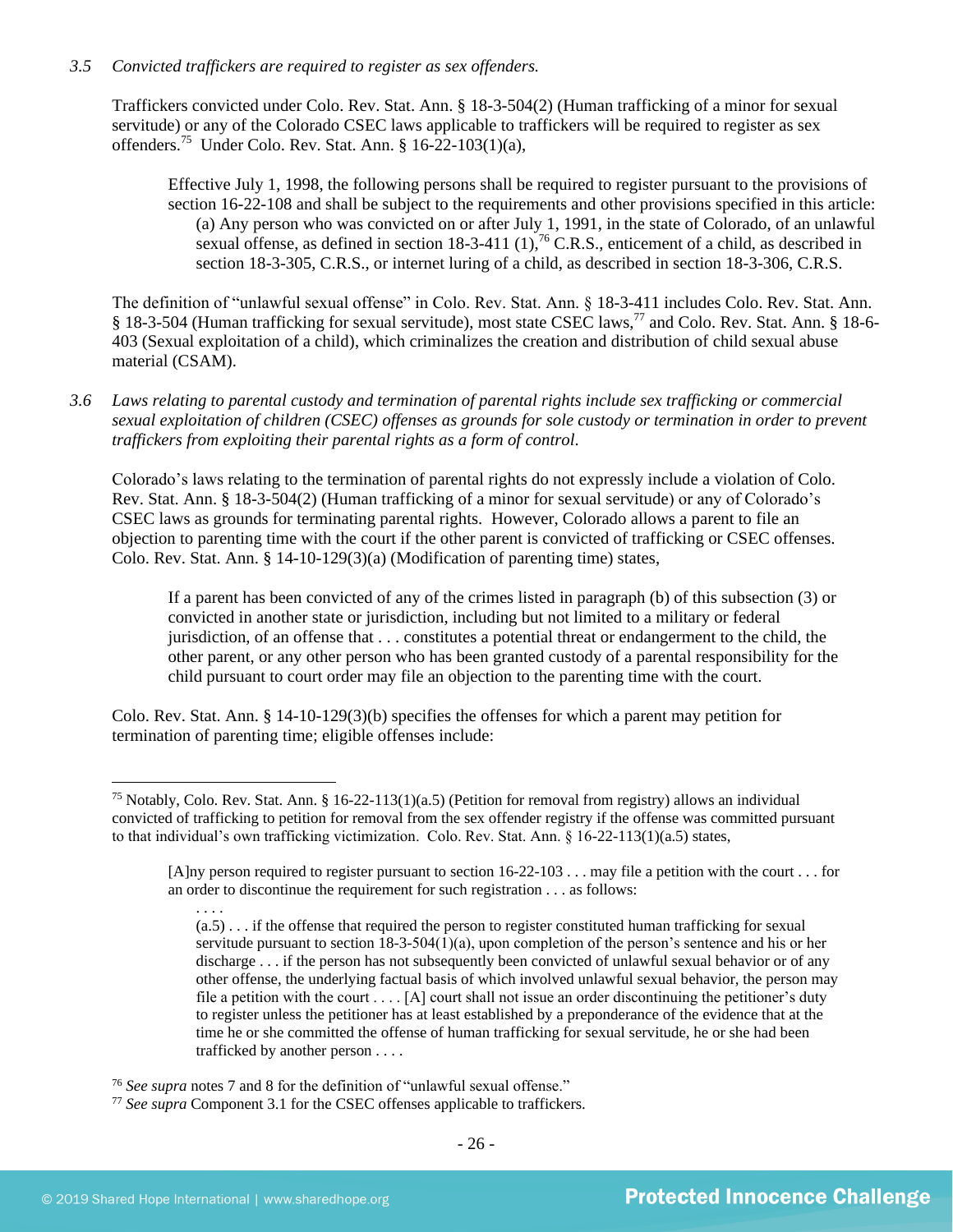. . . .

XI. Human trafficking of a minor for sexual servitude, as described in section 18-3-504(2),  $C.R.S.:$ 

XII. Sexual exploitation of children, as defined in section 18-6-403, C.R.S.;

XIII. Procurement of a child for sexual exploitation, as defined in section 18-6-404, C.R.S.;

XIV. Soliciting for child prostitution, as defined in section 18-7-402, C.R.S.;

XV. Pandering for a child, as defined in section18-7-403, C.R.S.;

XVI. Procurement of a child, as defined in section 18-7-403.5, C.R.S.;

XVII. Keeping a place of child prostitution, as defined in section 18-7-404, C.R.S.;

XVIII. Pimping of a child, as defined in section 18-7-405, C.R.S.;

XIX. Inducement of child prostitution, as defined in section 18-7-405.5, C.R.S.;

XX. Patronizing a prostituted child, as defined in section 18-7-406, C.R.S.

Additionally, Colo. Rev. Stat. Ann. § 19-3-604 (Criteria for termination) provides,

(1) The court may order a termination of the parent-child legal relationship upon the finding by clear and convincing evidence of any one of the following:

(b) That the child is adjudicated dependent or neglected and the court finds that no appropriate treatment plan can be devised to address the unfitness of the parent or parents. In making such a determination, the court shall find one of the following as the basis for unfitness:

. . . . (II) A single incident resulting in serious bodily injury or disfigurement of the child; (III) Long-term confinement of the parent of such duration that the parent is not eligible for parole for at least six years after the date the child was adjudicated dependent or neglected or, in a county designated pursuant to section 19-1-123, if the child is under six years of age at the time a petition is filed in accordance with section 19-3-501 (2), the long-term confinement of the parent of such duration that the parent is not eligible for parole for at least thirty-six months after the date the child was adjudicated dependent or neglected and the court has found by clear and convincing evidence that no appropriate treatment plan can be devised to address the unfitness of the parent or parents;

. . . .

. . . .

(V) An identifiable pattern of habitual abuse to which the child or another child has been subjected and, as a result of which, a court has adjudicated another child as neglected or dependent based upon allegations of sexual or physical abuse, or a court of competent jurisdiction has determined that such abuse has caused the death of another child;

(VI) An identifiable pattern of sexual abuse of the child; or

(VII) The torture of or extreme cruelty to the child, a sibling of the child, or another child of either parent;

. . . . (2) In determining unfitness, conduct, or condition for purposes of paragraph (c) of subsection (1) of this section, the court shall find that continuation of the legal relationship between parent and child is likely to result in grave risk of death or serious bodily injury to the child or that the conduct or condition of the parent or parents renders the parent or parents unable or unwilling to give the child reasonable parental care to include, at a minimum, nurturing and safe parenting sufficiently adequate to meet the child's physical, emotional, and mental health needs and conditions. In making such determinations, the court shall consider, but not be limited to, the following:

(b) Conduct towards the child of a physically or sexually abusive nature;

. . . . . . . .

. . . .

Additionally, Colo. Rev. Stat. Ann. § 18-3-405(4) (Sexual assault on a child) terminates parental rights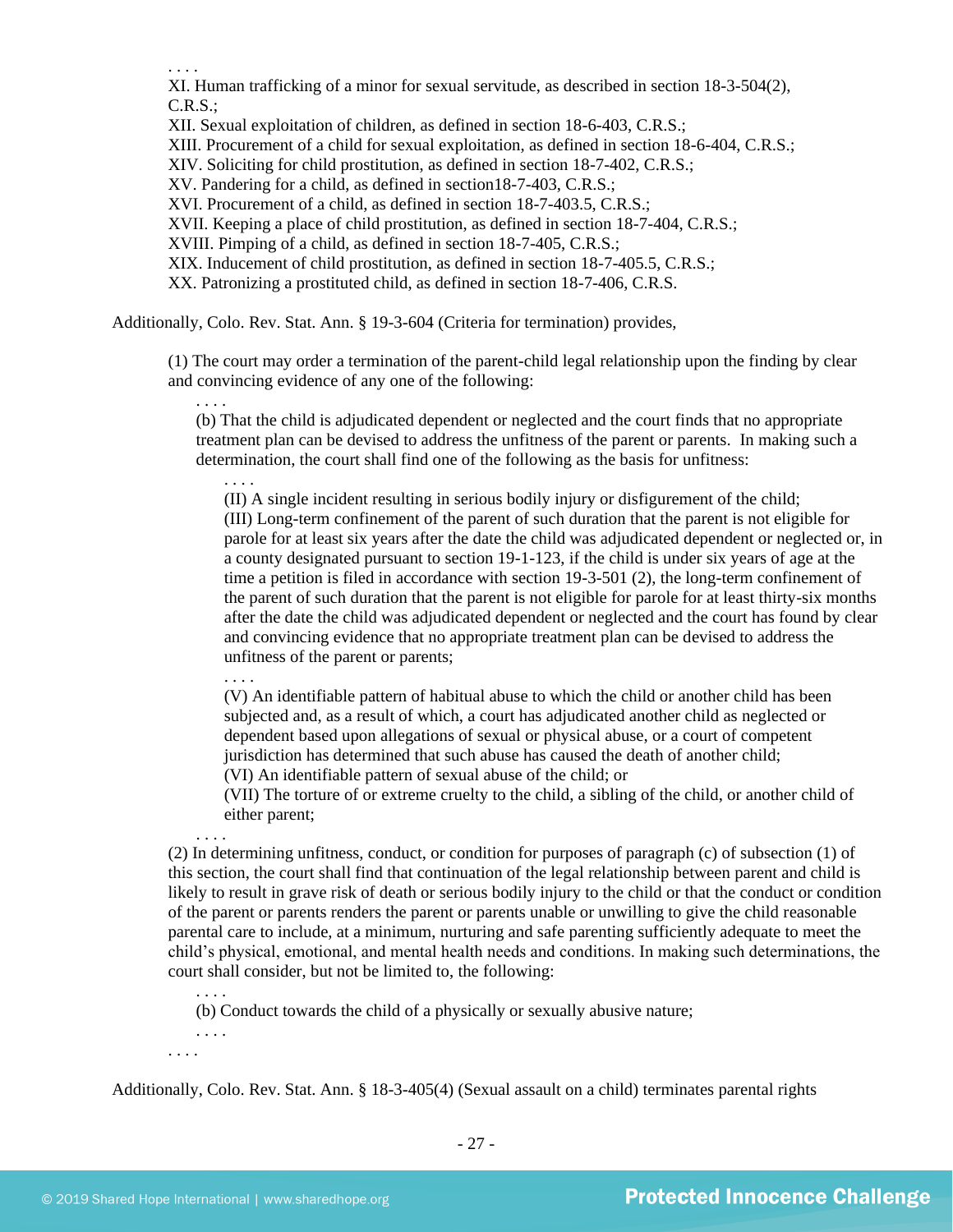for children conceived as a result of sexual assault on a child, stating,

A person who is convicted on or after July 1, 2013, of sexual assault on a child under this section, upon conviction, shall be advised by the court that the person has no right:

(a) To notification of the termination of parental rights and no standing to object to the termination of parental rights for a child conceived as a result of the commission of that offense;

(b) To allocation of parental responsibilities, including parenting time and decision-making responsibilities for a child conceived as a result of the commission of that offense;

(c) Of inheritance from a child conceived as a result of the commission of that offense; and (d) To notification of or the right to object to the adoption of a child conceived as a result of the commission of that offense.

3.6.1 Recommendation: Amend Colo. Rev. Stat. Ann. § 19-3-604(1) (Criteria for termination) to include a violation of Colo. Rev. Stat. Ann. § 18-3-504(2) (Human trafficking of a minor for sexual servitude) and Colorado's CSEC laws as grounds for terminating parental rights.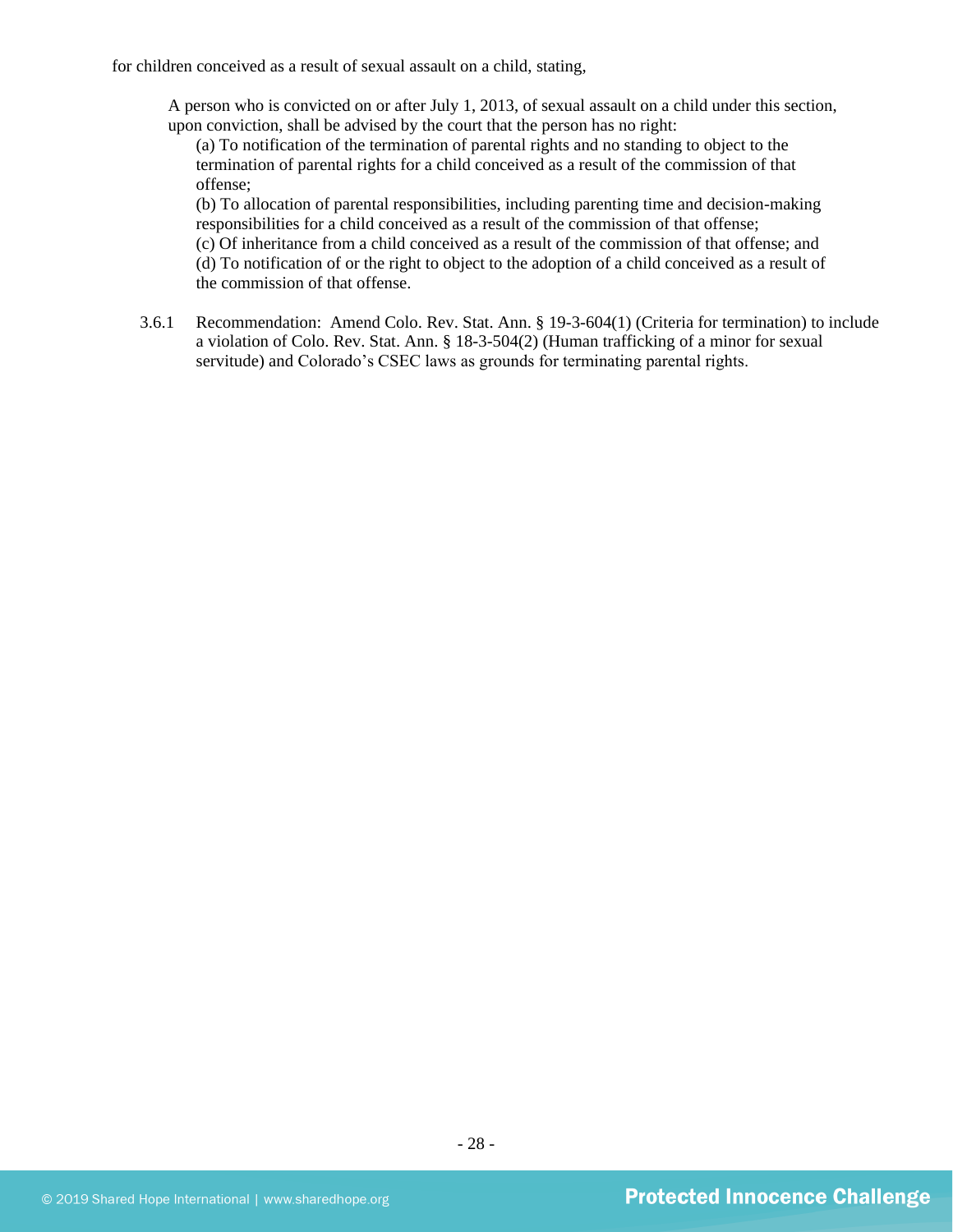#### **FRAMEWORK ISSUE 4: CRIMINAL PROVISIONS FOR FACILITATORS**

#### *Legal Components:*

- *4.1 The acts of assisting, enabling, or financially benefitting from child sex trafficking are included as criminal offenses in the state sex trafficking statute.*
- *4.2 Financial penalties, including asset forfeiture laws, are in place for those who benefit financially from or aid and assist in committing domestic minor sex trafficking.*
- *4.3 Promoting and selling child sex tourism is illegal.*
- *4.4 Promoting and selling child sexual abuse material (CSAM) carries penalties as high as similar federal offenses.*

## *Legal Analysis:*

*4.1 The acts of assisting, enabling, or financially benefitting from child sex trafficking are included as criminal offenses in the state sex trafficking statute.*

*\_\_\_\_\_\_\_\_\_\_\_\_\_\_\_\_\_\_\_\_\_\_\_\_\_\_\_\_\_\_\_\_\_\_\_\_\_\_\_\_\_\_\_\_\_\_\_\_\_\_\_\_\_\_\_\_\_\_\_\_\_\_\_\_\_\_\_\_\_\_\_\_\_\_\_\_\_\_\_\_\_\_\_\_\_\_\_\_*

Colo. Rev. Stat. Ann. § 18-3-504(2)(a) (Human trafficking of a minor for sexual servitude) does not apply to facilitators who assist, enable or financially benefit from domestic minor sex trafficking. However, Colo. Rev. Stat. Ann. § 18-7-403.5 (Procurement of a child) and § 18-7-404(1) (Keeping a place of child prostitution), both Class 3 felonies, may be used to prosecute facilitators. Colo. Rev. Stat. Ann. §§ 18-7-403.5, 18-7-404(2). A facilitator who "[d]irects another to a place knowing such direction is for the purpose of prostitution of a child or by a child," could face prosecution under Colo. Rev. Stat. Ann. § 18-7-402(1)(c) (Soliciting for child prostitution), also a Class 3 felony. Colo. Rev. Stat. Ann. § 18-7-402(2). A Class 3 felony is punishable by imprisonment for 4–12 years, a fine of \$3,000–\$750,000, or both. Colo. Rev. Stat. Ann. § 18-1.3-  $401(1)(a)(III)(A), (1)(a)(V)(A.1).$ <sup>78</sup>

A facilitator also could be prosecuted under Colo. Rev. Stat. Ann. § 18-5-309(1) (Money laundering).<sup>79</sup> A conviction under Colo. Rev. Stat. Ann. § 18-5-309(1) is punishable as a Class 3 felony by imprisonment for 4–12 years, a fine of \$3,000–\$750,000, or both. Colo. Rev. Stat. Ann. §§ 18-5-309(2), 18-1.3-  $401(1)(a)(III)(A), (1)(a)(V)(A.1).$ 

- 4.1.1 Recommendation: Amend Colo. Rev. Stat. Ann. § 18-3-504(2)(a) (Trafficking a minor for sexual servitude) to include those who assist, enable, or financially benefit from domestic minor sex trafficking.
- *4.2 Financial penalties, including asset forfeiture laws, are in place for those who benefit financially from or aid and assist in committing domestic minor sex trafficking.*

Facilitators convicted of Colo. Rev. Stat. Ann. § 18-7-402 (Soliciting for child prostitution), § 18-7-403.5 (Procurement of a child), § 18-7-404(1) (Keeping a place of child prostitution), or § 18-5-309(1) (Money laundering), all Class 3 felonies, may be required to pay fines of \$3,000–\$750,000. Colo. Rev. Stat. Ann. §§ 18-7-402(2), 18-7-403.5, 18-7-404(2), 18-5-309(2), 18-1.3-401(1)(a)(III)(A).<sup>80</sup> A facilitator convicted of violating Colo. Rev. Stat. Ann. § 18-17-104 (Prohibited activities), a Class 2 felony, may be required to pay a fine of \$5,000–\$1,000,000 and an additional fine of up to \$25,000 or, where the facilitator "derived pecuniary value, or . . . caused personal injury or property damage or other loss" the greater of 3 times "the gross value gained" or "the gross loss caused." Colo. Rev. Stat. Ann. §§ 18-17-105(1), (2), 18-1.3-401(1)(a)(III)(A).

<sup>78</sup> *See supra* notes [5.](#page-1-1)

<sup>79</sup> *See supra* Component 3.1 for the definition of "money laundering."

<sup>80</sup> *See supra* note [5.](#page-1-1)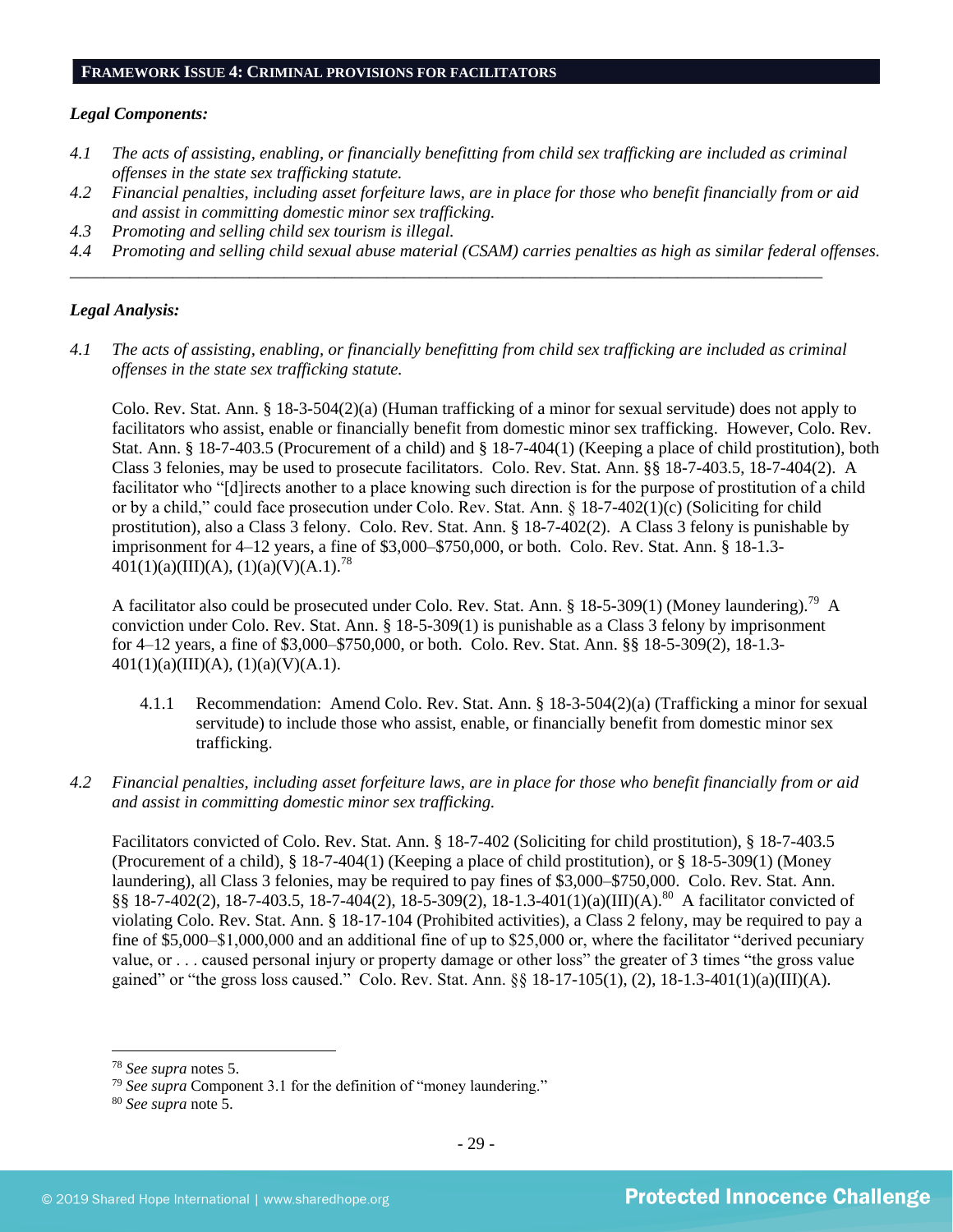When a facilitator is convicted of any offense, the court must consider ordering restitution for the victims.<sup>81</sup> Colo. Rev. Stat. Ann. § 18-1.3-603(1) (Assessment of restitution—corrective orders) requires the court in any conviction for a felony or misdemeanor to consider ordering restitution. Furthermore, Colo. Rev. Stat. Ann. § 16-18.5-107(1) (Collection of restitution by the victim) provides that "[a]ny victim in whose name a restitution order has been entered shall have a right to pursue collection of the amount of restitution owed to such person in such person's own name."

Additionally, under Colo. Rev. Stat. Ann. § 18-3-414(1) (Payment of treatment costs for the victim or victims of a sexual offense against a child), $82$  when a defendant is convicted of an unlawful sexual offense  $83$  and the victim is under the age of 15, a court may order the defendant to pay all or part of the victim's treatment.

Facilitators who permit their property to be used for minor sex trafficking shall face mandatory, civil asset forfeiture under Colo. Rev. Stat. Ann. § 16-13-303(1)(a) (Class 1 public nuisance), which provides,

Every building or part of a building including the ground upon which it is situate and all fixtures and contents thereof, every vehicle, and any real property shall be deemed a class 1 public nuisance when: (a) Used as a public or private place of prostitution or used as a place where the commission of soliciting for prostitution, as defined in section 18-7-202, C.R.S., pandering, as defined in section 18-7-203, C.R.S., keeping a place of prostitution, as defined in section 18-7-204, C.R.S.; pimping, as defined in section 18-7-206, C.R.S.; or human trafficking, as described in section 18-3-503 or 18-3-504, C.R.S., occurs . . . ;

Further, Colo. Rev. Stat. Ann. § 16-13-303(3)(d) provides,

The following shall be deemed class 1 public nuisances . . . and no property rights shall exist in them:

. . . . (d) All equipment of any kind, including but not limited to computers and any type of computer hardware, software, or other equipment, used in committing sexual exploitation of a child, as described in section 18-6-403, or cybercrime, as described in section 18-5.5-102.

Similarly, asset forfeiture may be available as a financial penalty for facilitators of domestic minor sex trafficking under Colo. Rev. Stat. Ann. § 16-13-304(1)(b), which defines a Class 2 public nuisance in part as "[a]ny public or private place or premises which encourages . . . solicitation for prostitution."

Seizure of this property is governed by Colo. Rev. Stat. Ann. § 16-13-315(1) (Seizure of personal property), which provides,

Any personal property subject to seizure, confiscation, or forfeiture under the provisions of this part 3 may be seized:

(a) Pursuant to any writ, order, or injunction issued under the provisions of this part 3; or

(b) Under the authority of a search warrant; or

(c) By any peace officer or agent of a seizing agency with probable cause to believe that such property is a public nuisance or otherwise subject to confiscation and forfeiture under this part 3 if the seizure is incident to a lawful search or arrest.

Disposition of forfeited property is governed by Colo. Rev. Stat. Ann. § 16-13-311(3)(a) (Disposition of seized personal property), which provides in relevant part,

<sup>81</sup> *See supra* note [48.](#page-15-0)

<sup>&</sup>lt;sup>82</sup> *See supra* Component 2.8 for the provisions of Colo. Rev. Stat. Ann. § 18-3-414(1).

<sup>83</sup> *See supra* notes [7](#page-1-0) an[d 8.](#page-1-2)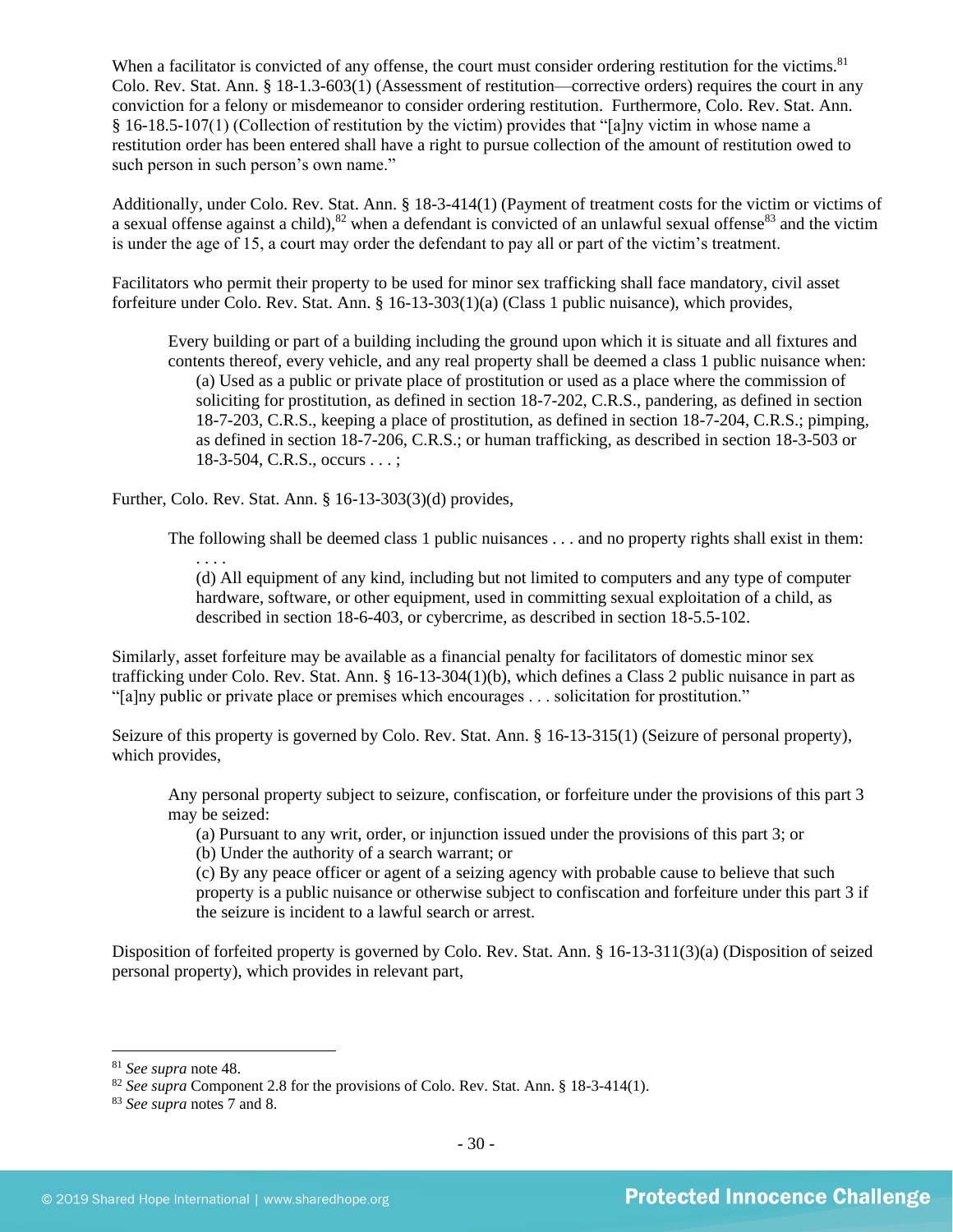Property forfeited pursuant to this section or proceeds therefrom must be distributed or applied in the following order:

(I) To payment of the balances due on any liens . . . the order of their priority;

(II) To compensate an innocent partial owner for the fair market value of his or her interest in the property;

(III) To any person who suffers bodily injury, property damage, or property loss as a result of the conduct constituting a public nuisance that resulted in such forfeiture, if said person petitions the court therefor prior to the hearing dividing the proceeds pursuant to this section and the court finds that such person suffered said damages as a result of the subject acts that resulted in the forfeiture; (IV) To the law enforcement agency in possession of the property for reasonable fees and costs of sale, maintenance, and storage of the property;

(V) To the district attorney for actual and reasonable expenses related to the costs of prosecuting the forfeiture proceeding and title transfer not to exceed ten percent of the value of the property; (VI) One percent of the value of the property to the clerk of the court for administrative costs associated with compliance with this section;

(VII) The balance shall be delivered, upon order of the court, as follows:

(A) Fifty percent to the general fund of the governmental body or bodies with budgetary authority over the seizing agency for public safety purposes or, if the seizing agency was a multijurisdictional task force, fifty percent to be distributed in accordance with the appropriate intergovernmental agreement;

(B) Twenty-five percent to the managed service organization contracting with the office of behavioral health in the department of human services serving the judicial district where the forfeiture proceeding was prosecuted to fund detoxification and substance use disorder treatment. Money appropriated to the managed service organization must be in addition to, and not be used to supplant, other funding appropriated to the office of behavioral health; and (C) Twenty-five percent to the law enforcement community services grant program fund, created pursuant to section 24-32-124 (5).

## *4.3 Promoting and selling child sex tourism is illegal.*

Colo. Rev. Stat. Ann. § 18-3-504(2)(a)(II)<sup>84</sup> (Human trafficking of a minor for sexual servitude) prohibits the advertisement and sale of child sex tourism. It states, "[a] person commits human trafficking of a minor for sexual servitude if the person  $\dots$  [k]nowingly advertises, offers to sell, or sells travel services<sup>85</sup> that facilitate an activity prohibited pursuant to subsection  $(2)(a)(I)$  of this section." Subsection  $(2)(a)(I)$  includes "sell[ing], recruit[ing], harbor[ing], transport[ing], transfer[ing], isolat[ing], entic[ing], provid[ing], receiv[ing], obtain[ing] by any means, maintain [ing], or mak[ing] available a minor for the purpose of commercial sexual activity."

A conviction under Colo. Rev. Stat. Ann. § 18-3-504(2)(a)(II) is punishable as a Class 2 felony by imprisonment for 8–24 years, a fine of \$5,000–\$1,000,000, or both. Colo. Rev. Stat. Ann. §§ 18-3-504(2)(b), 18-1.3-401(1)(a)(III)(A), (1)(a)(V)(A.1).<sup>86</sup> Further, Colo. Rev. Stat. Ann. § 18-24-102(3) (Surcharge) provides for an additional \$3,000 surcharge upon conviction of Colo. Rev. Stat. Ann. § 18-3-504.

## *4.4 Promoting and selling child sexual abuse material (CSAM) carries penalties as high as similar federal offenses.*

Colo. Rev. Stat. Ann. § 18-6-403(3)(b), (c) (Sexual exploitation of a child) criminalizes the promotion and sale of child sexual abuse material (CSAM). Specifically, Colo. Rev. Stat. Ann. § 18-6-403(3) provides,

A person commits sexual exploitation of a child if, for any purpose, he or she knowingly:

<sup>84</sup> *See supra* note [2.](#page-0-0)

<sup>&</sup>lt;sup>85</sup> Colo. Rev. Stat. Ann. § 18-3-502(11.5) defines "travel services" to include "the following services, offered either on a wholesale or retail basis: (a) Transportation by air, sea, road, or rail; (b) Related ground transportation; (c) Hotel accommodations; or (d) Package tours."

<sup>86</sup> *See supra* notes [5.](#page-1-1)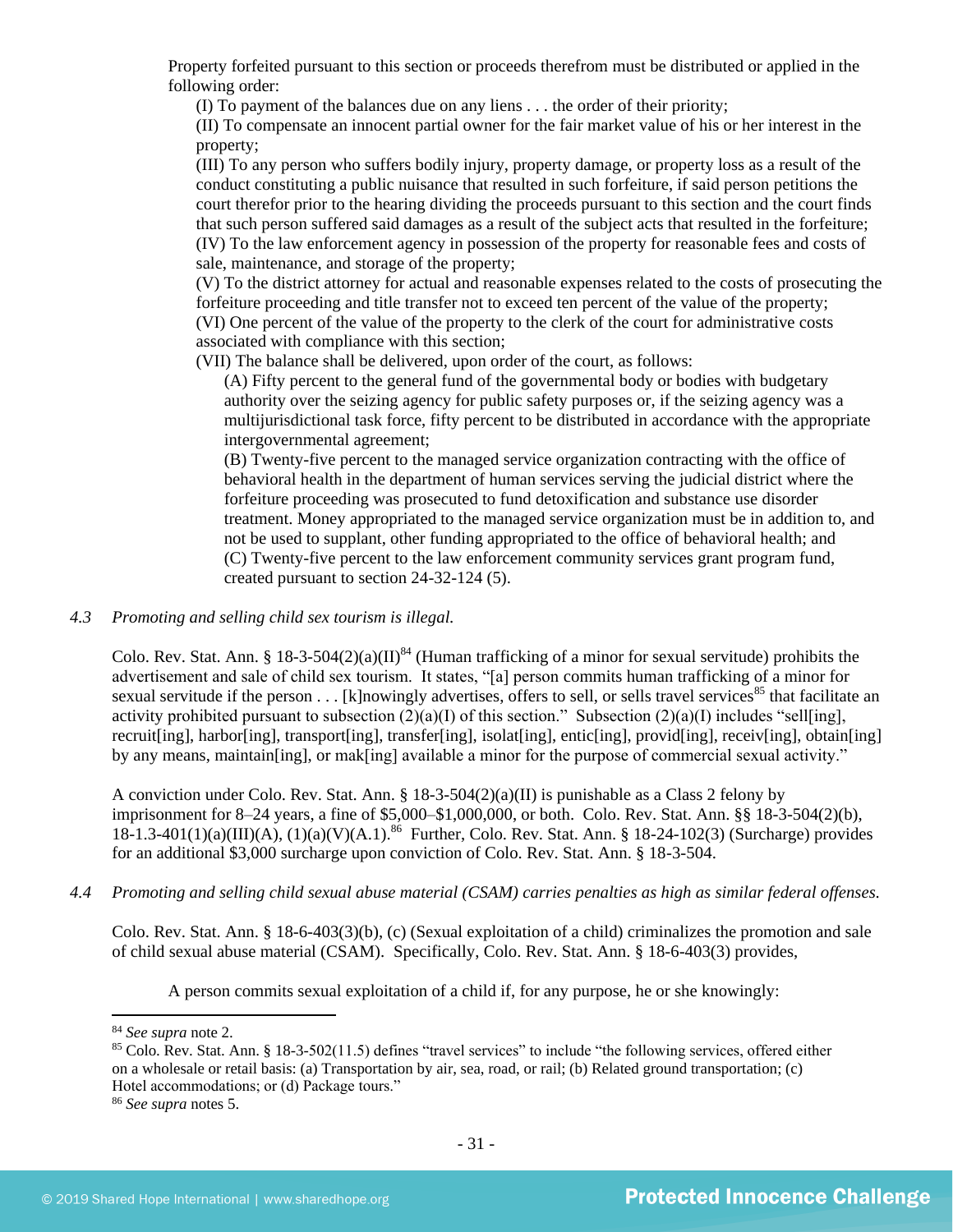(b) Prepares, arranges for, publishes, including but not limited to publishing through digital or electronic means, produces, promotes, makes, sells, finances, offers, exhibits, advertises, deals in, or distributes, including but not limited to distributing through digital or electronic means, any sexually exploitative material:<sup>87</sup> or

. . . .

. . . .

(c) Possesses with the intent to deal in, sell, or distribute, including but not limited to distributing through digital or electronic means, any sexually exploitative material;

. . . .

A conviction under Colo. Rev. Stat. Ann. § 18-6-403(3)(b), (c) is punishable as a Class 3 felony by imprisonment for 4–12 years, a fine of \$3,000–\$750,000, or both.<sup>88</sup> Colo. Rev. Stat. Ann. §§ 18-6-403(5)(a),  $18-1.3-401(1)(a)(III)(A), (1)(a)(V)(A.1).$ 

Colo. Rev. Stat. Ann. § 18-6-404 (Procurement of a child for sexual exploitation) also may apply to facilitators, including those who transport a child for the purpose of sexual exploitation of a child. Colo. Rev. Stat. Ann. § 18-6-404 criminalizes when a person "intentionally gives, transports, provides, or makes available, or who offers to give, transport, provide, or make available, to another person a child for the purpose of sexual exploitation of a child." A conviction under Colo. Rev. Stat. Ann. § 18-6-404 is punishable as a Class 3 felony by imprisonment for 4–12 years, a fine of \$3,000–\$750,000, or both. Colo. Rev. Stat. Ann. §§ 18-6-404, 18-  $1.3-401(1)(a)(III)(A), (1)(a)(V)(A.1).$ 

<sup>&</sup>lt;sup>87</sup> See supra note [10](#page-2-1) for the definition of "sexually exploitative material."

<sup>&</sup>lt;sup>88</sup> If the defendant "caused bodily injury to the victim or . . . used threat, intimidation, or force against the victim," enhanced penalties apply under Colo. Rev. Stat. Ann. § 18-1.3-406 (Mandatory sentences for violent crimes). Colo. Rev. Stat. Ann. § 18-1.3-406(2)(b)(I). *See supra* not[e 7](#page-1-0) for the provisions of Colo. Rev. Stat. Ann. § 18-1.3-406.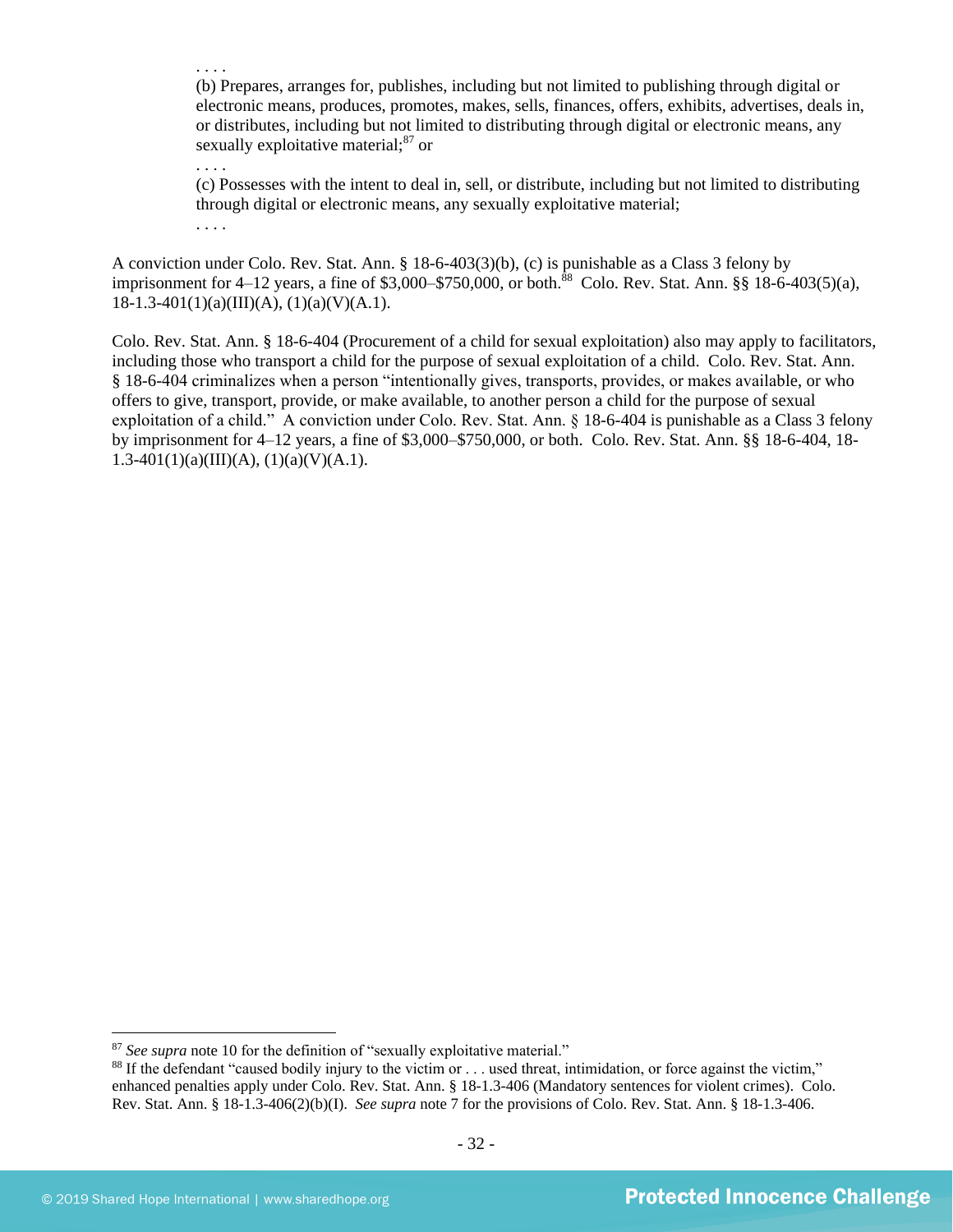## **FRAMEWORK ISSUE 5: PROTECTIVE PROVISIONS FOR THE CHILD VICTIMS**

## *Legal Components:*

- *5.1 Victims under the core child sex trafficking offense include all commercially sexually exploited children.*
- *5.2 The state sex trafficking statute expressly prohibits a defendant from asserting a defense based on the willingness of a minor under 18 to engage in the commercial sex act.*
- *5.3 State law prohibits the criminalization of minors under 18 for prostitution offenses.*
- *5.4 State law provides a non-punitive avenue to specialized services through one of more points of entry.*
- *5.5 Child sex trafficking is identified as a type of abuse and neglect within child protection statutes.*
- *5.6 The definition of "caregiver" or another related term in the child welfare statutes is not a barrier to a sex trafficked child accessing the protection of child welfare.*
- *5.7 Crime victims' compensation is specifically available to a child victim of sex trafficking or commercial sexual exploitation of children (CSEC).*
- *5.8 Victim-friendly procedures and protections are provided in the trial process for minors under 18.*
- *5.9 Child sex trafficking victims may vacate delinquency adjudications and expunge related records for prostitution and other offenses arising from trafficking victimization, without a waiting period.*
- *5.10 Victim restitution and civil remedies for victims of domestic minor sex trafficking or commercial sexual exploitation of children (CSEC) are authorized by law.*

*\_\_\_\_\_\_\_\_\_\_\_\_\_\_\_\_\_\_\_\_\_\_\_\_\_\_\_\_\_\_\_\_\_\_\_\_\_\_\_\_\_\_\_\_\_\_\_\_\_\_\_\_\_\_\_\_\_\_\_\_\_\_\_\_\_\_\_\_\_\_\_\_\_\_\_\_\_\_\_\_\_\_\_\_\_\_\_\_*

*5.11 Statutes of limitations for civil and criminal actions for child sex trafficking or commercial sexual exploitation of children (CSEC) offenses are eliminated or lengthened to allow prosecutors and victims a realistic opportunity to pursue criminal action and legal remedies.*

## *Legal Analysis:*

*5.1 Victims under the core child sex trafficking offense include all commercially sexually exploited children. 89*

Colo. Rev. Stat. Ann. § 18-3-504 (Human trafficking of a minor for sexual servitude) includes all commercial sexual exploitation of minors. Under Colo. Rev. Stat. Ann. § 18-3-504(2)(a), when the victim is a minor, means of force, fraud, or coercion are not required.<sup>90</sup> In addition, the human trafficking law applies to buyers through the term "obtains," regardless of third party control; thus, buying commercial sex with a person who is under the age of eighteen constitutes human trafficking.<sup>91</sup> Colo. Rev. Stat. Ann. § 18-3-504(2)(a)(I). Consequently, Colorado's human trafficking offense includes any child who is bought for sex, regardless of whether force, fraud, or coercion is used, regardless of whether a buyer exploited the youth without a trafficker's involvement, and regardless of whether the victim identifies a trafficker. Colo. Rev. Stat. Ann. § 18-3-504(2)(a).

*5.2 The state sex trafficking statute expressly prohibits a defendant from asserting a defense based on the willingness of a minor under 18 to engage in the commercial sex act.*

Colorado's sex trafficking statute prohibits a defendant from asserting a defense based on the willingness of the minor to engage in the commercial sex act. Colo. Rev. Stat. Ann. § 18-3-504(2)(c)(I) (Human trafficking of a minor for sexual servitude) provides, it is not a defense that "[t]he minor consented to being sold, recruited, harbored, transported, transferred, isolated, enticed, provided, received, obtained, or maintained by the defendant for the purpose of engaging in commercial sexual activity."

<sup>89</sup> *See generally* Shared Hope International, "Eliminating the Third Party Control Barrier to Identifying Juvenile Sex Trafficking Victims," JuST Response Policy Paper (2015), [http://sharedhope.org/wp](http://sharedhope.org/wp-content/uploads/2015/08/Policy-Paper_Eliminating-Third-Party-Control_Final1.pdf)[content/uploads/2015/08/Policy-Paper\\_Eliminating-Third-Party-Control\\_Final1.pdf](http://sharedhope.org/wp-content/uploads/2015/08/Policy-Paper_Eliminating-Third-Party-Control_Final1.pdf) (discussing need to include all commercially sexually exploited children within sex trafficking definitions and corresponding need to include buyer conduct in core sex trafficking offenses regardless of whether victim is under control of a third party).

<sup>90</sup> *See supra* discussion in Component 1.1.

<sup>&</sup>lt;sup>91</sup> See supra discussion of buyer applicability in Component 2.1.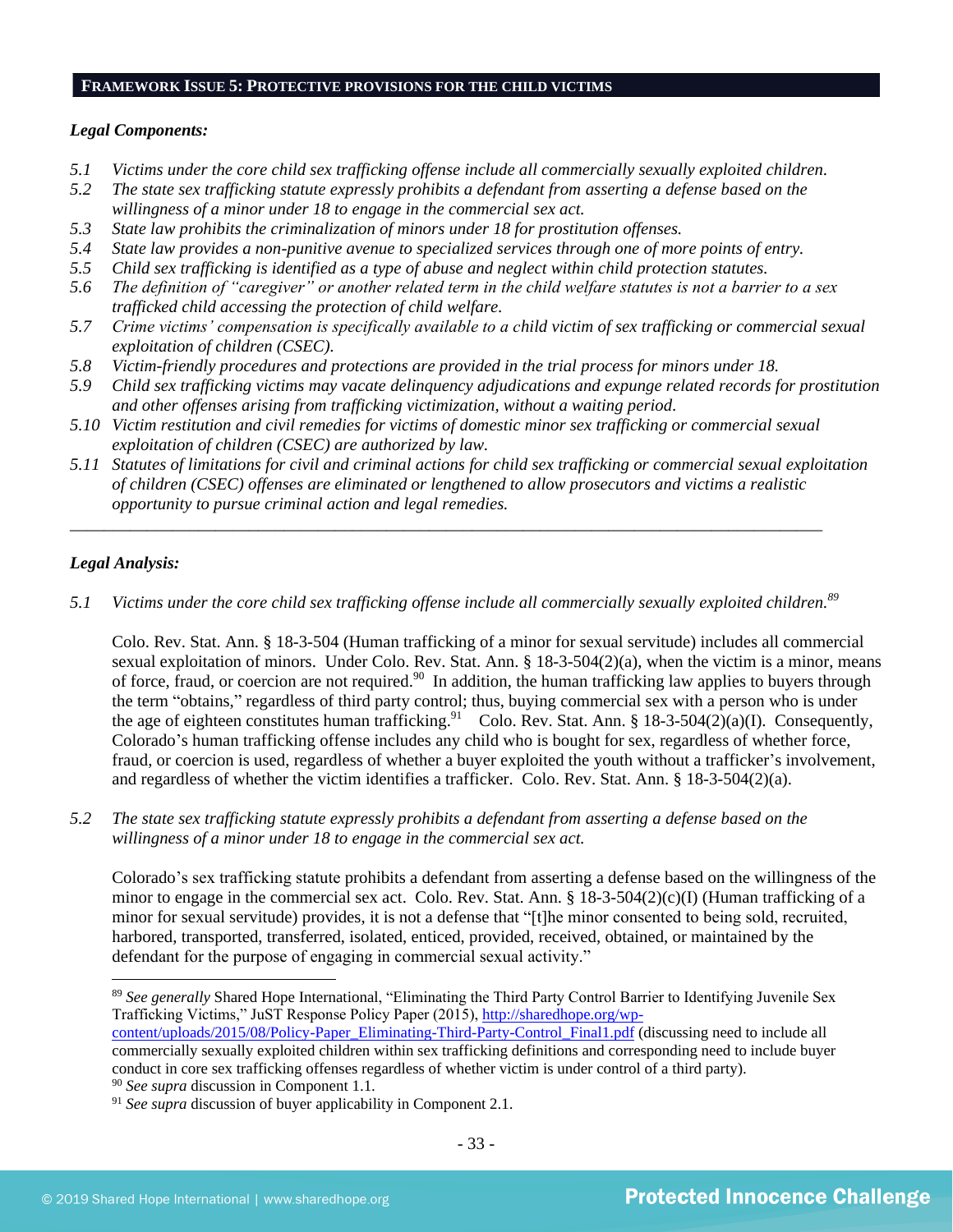## *5.3 State law prohibits the criminalization of minors under 18 for prostitution offenses.<sup>92</sup>*

Colorado law prohibits the criminalization of child sex trafficking victims for prostitution offenses. Under Colo. Rev. Stat. Ann. § 18-7-209<sup>93</sup> (Immunity from prostitution-related offenses – victims of human trafficking of a minor for involuntary servitude – human trafficking of a minor for sexual servitude),

<span id="page-33-0"></span>If probable cause exists to believe that a minor charged with prostitution-related activity pursuant to section 18-7-201 [Prostitution prohibited], 18-7-202 [Soliciting for prostitution], 18-7-204 [Keeping a place of prostitution], or 18-7-207 [Prostitute making display] or a prostitution-related offense pursuant to a county or municipal ordinance was a victim of human trafficking of a minor for involuntary servitude, pursuant to section 18-3-302 (2), or human trafficking of a minor for sexual servitude, pursuant to section 18-3-504 (2), at the time of the offense being charged, the minor is immune from criminal liability or juvenile delinquency proceedings for such charges.

Further, Colo. Rev. Stat. Ann. § 18-7-713(1)<sup>94</sup> (Victims of human trafficking of a minor for involuntary servitude or sexual servitude – affirmative defenses) provides minors with an affirmative defense to other charges related to their trafficking victimization. It states,

Except as provided in section 18-7-209, it is an affirmative defense to any charge, other than a class 1 felony, if the minor being charged proves, by a preponderance of the evidence, that he or she was, at the time of the offense:

(a) A victim of human trafficking or a minor for involuntary servitude pursuant to section 18-3-503 or human trafficking of a minor for sexual servitude pursuant to section 18-3-504; and (b) Forced or coerced into engaging in the criminal act charged.

Finally, Colo. Rev. Stat. Ann. § 18-3-504(2.5) (Human trafficking of a minor for sexual servitude) provides trafficking victims with an affirmative defense to trafficking charges, stating,

It is an affirmative defense to a charge pursuant to subsection (2) of this section if the person being charged can demonstrate by a preponderance of the evidence that, at the time of the offense, he or she was a victim of human trafficking for sexual servitude who was forced or coerced into engaging in the human trafficking of minors for sexual servitude pursuant to subsection (2) of this section.

5.3.1 Recommendation: Clarify Colo. Rev. Stat. Ann. § 18-7-209 (Immunity from prostitution-related offenses – victims of human trafficking of a minor for involuntary servitude – human trafficking of a minor for sexual servitude) to specify that all minors shall be protected from criminal or delinquency charges for prostitution-related offenses.<sup>95</sup>

 $92$  For more information regarding recent federal legislation impacting this component see: http://go.sharedhope.org/stateimpactmemo.

<sup>93</sup> The text of Colo. Rev. Stat. Ann. § 18-7-209 cited here and elsewhere in this report includes amendments made by the enactment of Senate Bill 19-185 during the 2019 1st Regular Session of the 72nd General Assembly of the State of Colorado (effective May 6, 2019).

<sup>&</sup>lt;sup>94</sup> The text of Colo. Rev. Stat. Ann. § 18-7-713 cited here and elsewhere in this report includes amendments made by the enactment of Senate Bill 19-185 during the 2019 1st Regular Session of the 72nd General Assembly of the State of Colorado (effective May 6, 2019).

<sup>95</sup> *See generally* SHARED HOPE INTERNATIONAL, "Seeking Justice: Legal approaches to eliminate criminal liability for child sex trafficking victims" (2018), https://sharedhope.org/wp-content/uploads/2018/08/ANALYSIS-OF-STATUTORY-APPROACHES\_ver7.pdf (discussing need to eliminate a minor's criminal liability for prostitution and

other offenses committed pursuant to trafficking victimization and to establish a statutory avenue to specialized services).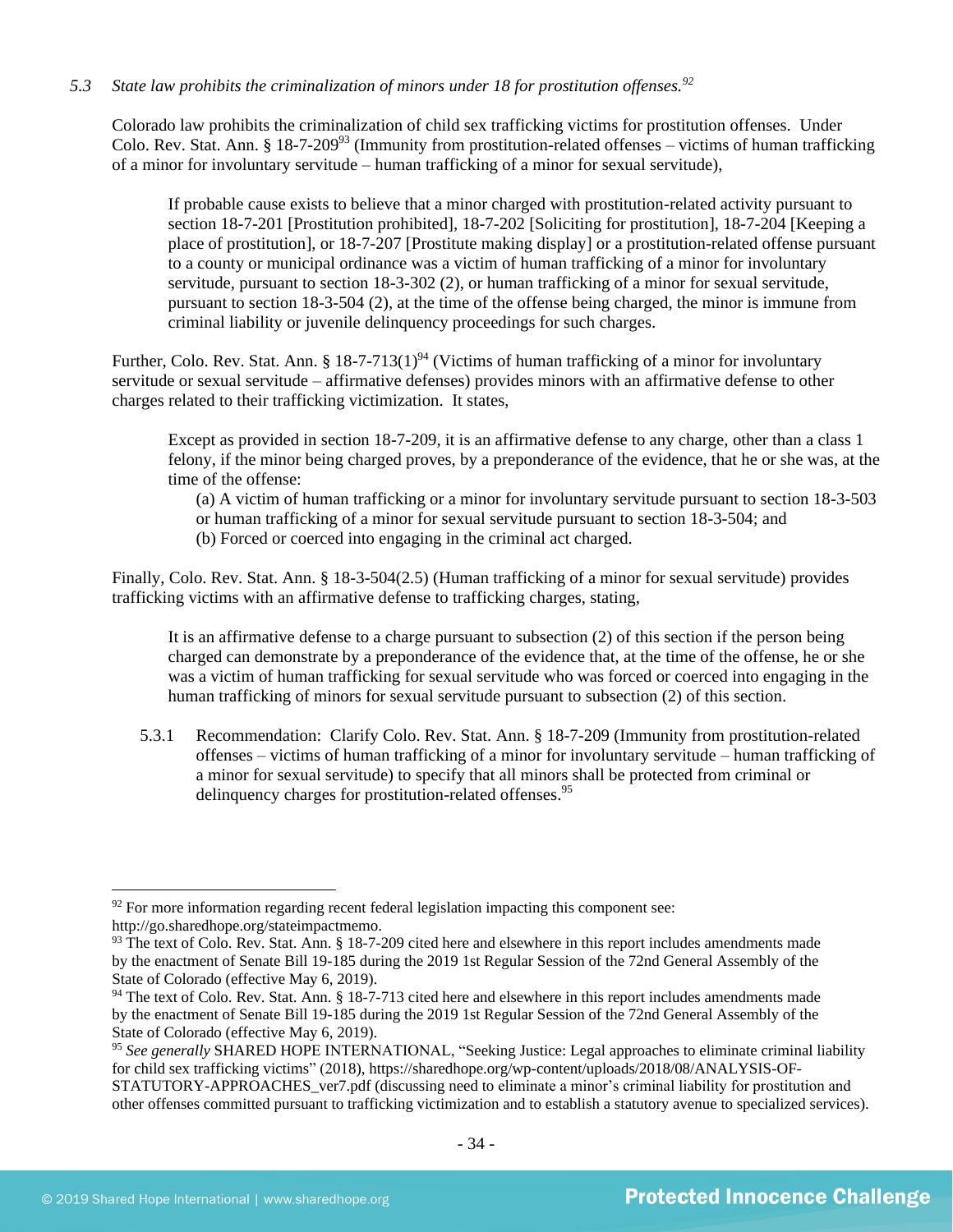## **System response to child engaged in commercial sex act**

Pursuant to Colo. Rev. Stat. Ann. § 18-7-201.4<sup>96</sup> (Victim of human trafficking of a minor for sexual servitude – provision of services – reporting),

If a law enforcement officer encounters a person who is under eighteen years of age and who is engaging in any conduct that would be a violation of section 18-7-201 [Prostitution prohibited], 18-7- 202 [Soliciting for prostitution], 18-7-204 [Keeping a place of prostitution], or 18-7-207 [Prostitute making display] or a prostitution-related offense pursuant to a county or municipal ordinance and there is probable cause to believe that the minor is a victim of human trafficking of a minor for sexual servitude pursuant to section 18-3-504, the law enforcement officer or agency shall immediately report a suspected violation of human trafficking of a minor for sexual servitude to the appropriate county department of human or social services or the child abuse reporting hotline system created pursuant to section 26-5-111. The county department of human or social services shall subsequently follow the reporting requirements set forth in section 19-3-308 (4)(c).

Upon receiving a report, Colo. Rev. Stat. Ann. § 19-3-308(4)(c) (Action upon report of intrafamilial, institutional, or third-party abuse – investigations – child protection team – rules) requires child welfare to provide services to juvenile sex trafficking victims when necessary and appropriate. Colo. Rev. Stat. Ann. § 19- 3-308(4)(c) states,

Upon the receipt of a report, if the county department assessment concludes that a child has been a victim of intrafamilial, institutional, or third-party<sup>97</sup> abuse or neglect in which he or she has been subjected to human trafficking of a minor for sexual servitude, as described in section 18-3-504, or commercial sexual exploitation of a child,  $98$  it shall, when necessary and appropriate, immediately offer social services to the child who is the subject of the report and to his or her family, and it may file a petition in the juvenile court or the district court with juvenile jurisdiction on behalf of such child . . . .

Foster care prevention services may also be available pursuant to Colo. Rev. Stat. Ann. § 19-3-308(13),<sup>99</sup> which states,

Upon the receipt of a report of intrafamilial abuse or neglect or human trafficking, or a report that a family may be eligible for foster care prevention services,  $^{100}$  as defined in section 26-5.4-102(1)

<sup>96</sup> The text of Colo. Rev. Stat. Ann. § 18-7-201.4 cited here and elsewhere in this report includes amendments made by the enactment of Senate Bill 19-185 during the 2019 1st Regular Session of the 72nd General Assembly of the State of Colorado (effective May 6, 2019).

 $97$  Colo. Rev. Stat. Ann. § 19-1-103(108) defines "third-party abuse" as "a case in which a child is subjected to abuse, as defined in subsection (1) of this section, by any person who is not a parent, stepparent, guardian, legal custodian, spousal equivalent, as defined in subsection (101) of this section, or any other person not included in the definition of intrafamilial abuse, as defined in subsection (67) of this section."

<sup>98</sup> Colo. Rev. Stat. Ann. § 19-1-103(23.5) defines "[c]ommercial sexual exploitation of a child" as "a crime of a sexual nature committed against a child for financial or other economic reasons."

<sup>&</sup>lt;sup>99</sup> The text of Colo. Rev. Stat. Ann. § 19-3-308 cited here and elsewhere in this report includes amendments made by the enactment of House Bill 19-1308 during the 2019 1st Regular Session of the 72nd General Assembly of the State of Colorado (effective August 2, 2019).

<sup>100</sup> Colo. Rev. Stat. Ann. § 26-54-102(1) (Definitions) defines "foster care prevention services" as

mental health and substance prevention and treatment services, in-home parent skill-based programs, kinship navigator programs, and other programs eligible for reimbursement under the federal "Family First Prevention Services Act" that are trauma-informed, promising, supported or well-supported, and provided to prevent foster care placement.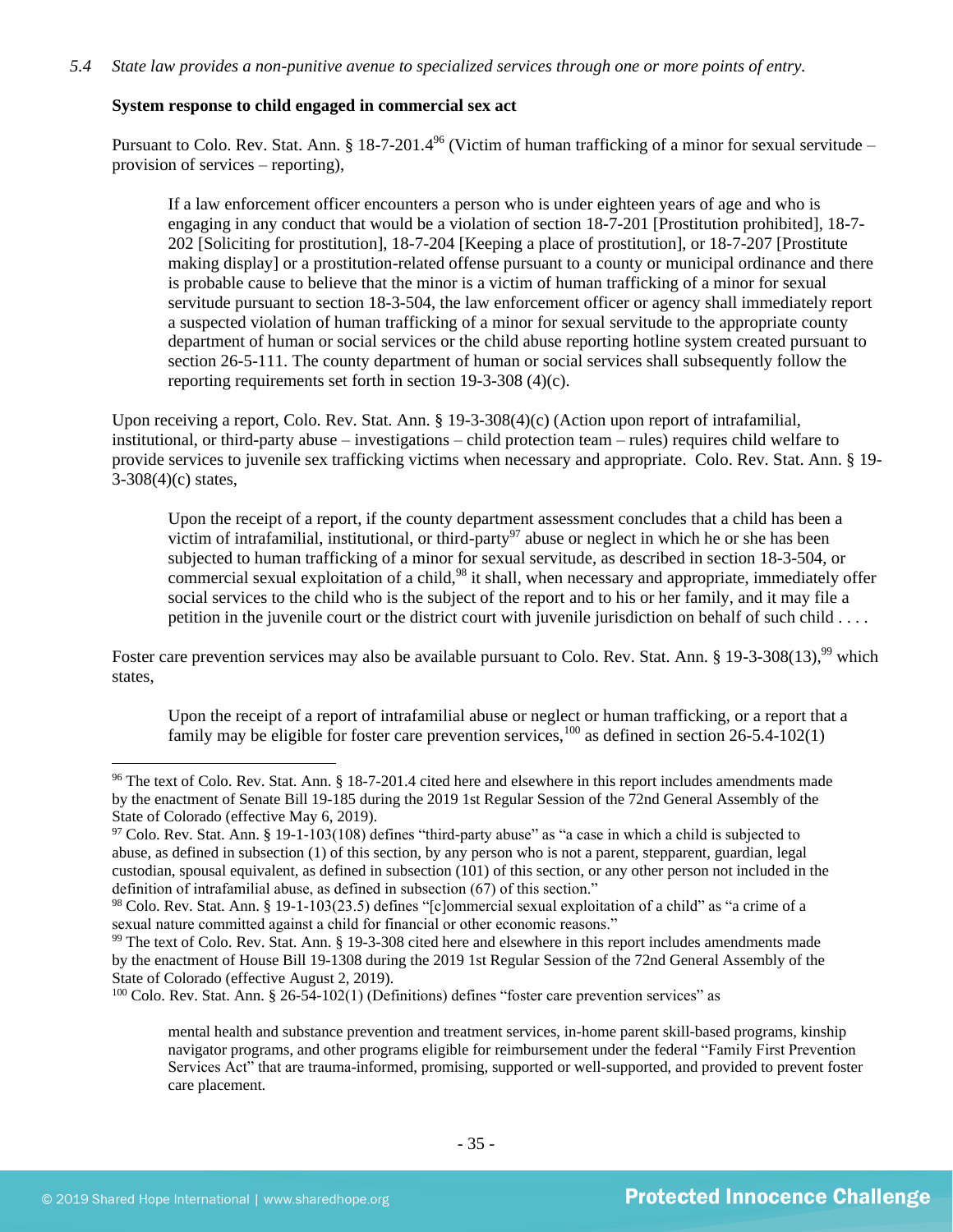[Definitions], the county department may provide foster care prevention services for a child and the parents or kin caregivers of the child when the needs of the child are directly related to the safety, permanent placement, or well-being of the child or to prevent the child from entering the foster care system.

Additionally, Colo. Rev. Stat. Ann. § 19-3-308(4)(c) allows juvenile sex trafficking victims to be taken into protective custody during an investigation:

If, at any time after the commencement of an investigation, the county department has reasonable cause to suspect that the child or any other child under the same care is a victim of human trafficking, the county department shall notify the local law enforcement agency as soon as it is reasonably practicable to do so. If immediate removal is necessary to protect the child or other children under the same care from further abuse, the child or children may be placed in protective custody in accordance with sections 19-3-401(1)(a) [Taking children into custody] and 19-3-405 [Temporary protective custody].

Finally, Colorado law prevents commercially sexually exploited youth from facing a juvenile justice response for commercial sex acts committed as a result of their victimization based on the state's non-criminalization law, Colo. Rev. Stat. Ann. §  $18-7-209^{101}$  (Immunity from prostitution-related offenses – victims of human trafficking of a minor for involuntary servitude – human trafficking of a minor for sexual servitude).<sup>102</sup>

#### **Summary**

Although Colorado law prohibits the criminalization of juvenile sex trafficking victims for prostitution offenses and provides a statutory avenue to services, services are not required to be specialized to the needs of commercially sexually exploited youth.

5.4.1 Recommendation: Amend Colorado's protective response for juvenile sex trafficking victims to provide for specialized services.

## *5.5 Child sex trafficking is identified as a type of abuse and neglect within child protection statutes. 103*

Human trafficking of a minor for sexual servitude and crimes involving commercial sexual exploitation of children are identified as abuse and neglect under Colorado's child protection statutes. Colo. Rev. Stat. Ann.  $§$  19-1-103(1)(a)<sup>104</sup> (Definitions) defines "abuse" and "child abuse or neglect" as "an act or omission in one of the following categories that threatens the health or welfare of a child," including "(II) [a]ny case in which a child is subjected to unlawful sexual behavior as defined in section 16-22-102(9), C.R.S. [Definitions]; . . . [and] (VIII) [a]ny case in which a child is subjected to . . . human trafficking of a minor for sexual servitude, as described in section 18-3-504(2) [Human trafficking of a minor for sexual servitude]."

Pursuant to Colo. Rev. Stat. Ann. § 16-22-102(9), the definition of "unlawful sexual behavior" includes violations of Colo. Rev. Stat. Ann. § 18-3-504(2) (Human trafficking of a minor for sexual servitude), § 18-3- 405 (Sexual assault on a child), § 18-3-305 (Enticement of a child), § 18-6-403 (Sexual exploitation of children), § 18-6-404 (Procurement of a child for sexual exploitation), § 18-7-402 (Soliciting for child

The text of Colo. Rev. Stat. Ann. § 26-54-102 cited here and elsewhere in this report includes amendments made by the enactment of House Bill 19-1308 during the 2019 1st Regular Session of the 72nd General Assembly of the State of Colorado (effective August 2, 2019).

<sup>101</sup> *See supra* not[e 93.](#page-33-0)

<sup>&</sup>lt;sup>102</sup> *See supra* Component 5.3 for discussion of protecting minors from prosecution for prostitution offenses.

<sup>&</sup>lt;sup>103</sup> For more information regarding recent federal legislation impacting this component see:

http://go.sharedhope.org/stateimpactmemo.

<sup>&</sup>lt;sup>104</sup> The text of Colo. Rev. Stat. Ann. § 19-1-103 cited here and elsewhere in this report includes amendments made by the enactment of Senate Bill 19-185 during the 2019 1st Regular Session of the 72nd General Assembly of the State of Colorado (effective May 6, 2019).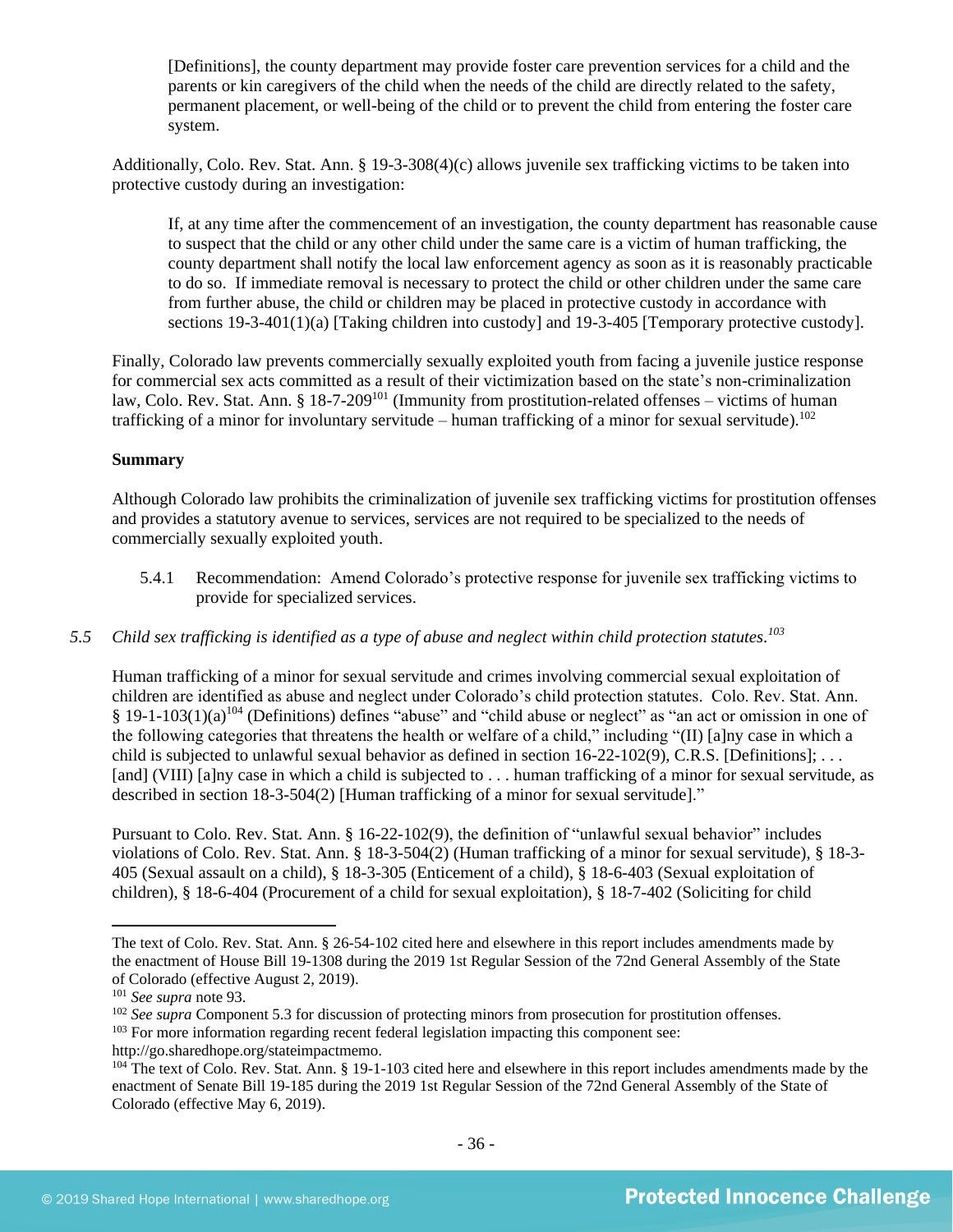prostitution), § 18-7-403 (Pandering of a child), § 18-7-403.5 (Procurement of a child), § 18-7-404 (Keeping a place of child prostitution), § 18-7-405 (Pimping of a child), § 18-7-405.5 (Inducement of child prostitution), § 18-7-406 (Patronizing a prostituted child), § 18-3-306(3) (Internet luring of a child) (where a Class 4 felony), and § 18-3-405.4 (Internet sexual exploitation of a child).

*5.6 The definition of "caregiver" or another related term in the child welfare statutes is not a barrier to a sex trafficked child accessing the protection of child welfare.*

A trafficked child may access the protection of child welfare regardless of the child's relationship to the perpetrator of the abuse. Pursuant to Colo. Rev. Stat. Ann. § 19-3-308(4)(c) (Action upon report of intrafamilial, institutional, or third-party abuse - investigations - child protection team - rules), if "a child has been a victim of intrafamilial, institutional, or third-party abuse or neglect in which he or she has been subjected to human trafficking of a minor for sexual servitude . . . or commercial sexual exploitation of a child, [the country department] shall . . . immediately offer social services to the child . . . . [And i]f immediate removal is necessary to protect the child or other children under the same care from further abuse, the child or children may be placed in protective custody . . . ."

Additionally, Colo. Rev. Stat. Ann. § 19-1-103(35) (Definitions) defines a "custodian" as "a person who has been providing shelter, food, clothing, and other care for a child in the same fashion as a parent would, whether or not by order of court." This definition is broad enough to involve child protective services in non-familial trafficking cases.

Finally, the definition of "neglected or dependent child," as defined in Colo. Rev. Stat. Ann. § 19-3-102 (Neglected or dependent child) is broad enough to potentially encompass commercially sexually exploited youth who are not residing with their legal custodians. Colo. Rev. Stat. Ann. § 19-3-102(1) specifies that

[a] child is neglected or dependent if

. . . . (e) [t]he child is homeless, without proper care, or not domiciled with his or her parent, guardian, or legal custodian through no fault of such parent, guardian, or legal custodian; (f) The child has run away from home or is otherwise beyond the control of his or her parent, guardian, or legal custodian;

- . . . .
- *5.7 Crime victims' compensation is specifically available to a child victim of sex trafficking or commercial sexual exploitation of children (CSEC).*

Crime victims' compensation may be available to domestic minor sex trafficking victims pursuant to Colo. Rev. Stat. Ann. § 24-4.1-102(10)(a) (Definitions) to the extent that the victim<sup>105</sup> suffers "property damage, economic loss, injury, or death as a result of a compensable crime." A "compensable crime" is defined in part as "[a]n intentional, knowing, reckless or criminally negligent act . . . that results in residential property damage to or bodily injury or death of another person." Colo. Rev. Stat. Ann. § 24-4.1-102(4)(a)(I).

Even where a domestic minor sex trafficking victim is eligible to be an applicant for compensation, certain criteria in Colo. Rev. Stat. Ann. § 24-4.1-108 (Awarding compensation) may limit the ability of a commercially exploited child to obtain compensation. Under Colo. Rev. Stat. Ann. § 24-4.1-108(1)(b), (f),  $^{106}$  to receive an award, a victim must have reported the crime to law enforcement within 72 hours of the crime's commission and file a claim for compensation within 1 year of the crime unless the board finds good cause for failure to do so. Colo. Rev. Stat. Ann.  $\S 24-4.1-108(1)(c)$  further requires the victim to have "cooperated fully with law

<sup>&</sup>lt;sup>105</sup> *See supra* Component 5.1 for the definition of "victim."

<sup>106</sup> Colo. Rev. Stat. Ann. § 24-4.1-108(f) further states, "For purposes of this paragraph (f), 'good cause' may include but is not limited to circumstances in which a crime has remained unsolved for more than one year."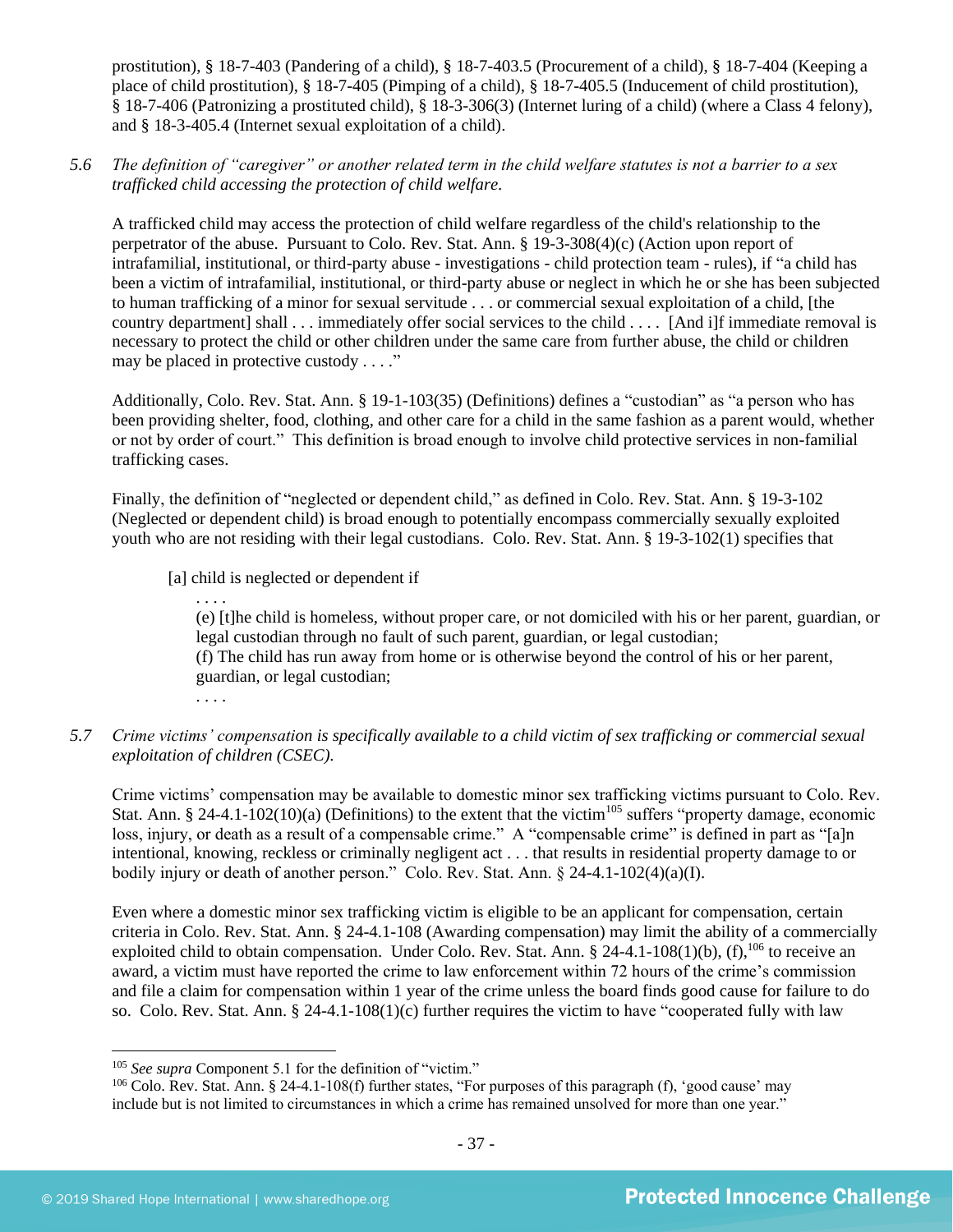enforcement officials in the apprehension and prosecution of the assailant [unless] the board has found good cause exists for the failure to cooperate." Lastly, Colo. Rev. Stat. Ann. § 24-4.1-108(1)(e) requires that "[t]he death of or injury to the victim was not substantially attributable to [the victim's] wrongful act or substantial provocation of his assailant." Despite these limitations, Colo. Rev. Stat. Ann. § 24-4.1-108(2) authorizes the board to waive any of the requirements for compensation if justice so requires.

5.7.1 Recommendation: Amend Colo. Rev. Stat. Ann. § 24-4.1-108 (Awarding compensation) to create exceptions for victims of domestic minor sex trafficking to the ineligibility criteria in Colo. Rev. Stat. Ann. § 24-4.1-108(1).

## *5.8 Victim-friendly procedures and protections are provided in the trial process for minors under 18.*

Colorado affords some protections to commercially exploited children who are victims of Colo. Rev. Stat. Ann. § 18-3-504(2) (Human trafficking of a minor for sexual servitude) and Colorado's CSEC crimes.

Colo. Rev. Stat. Ann. § 18-3-411(3)–(5)<sup>107</sup> (Sex offenses against children) provides certain protections to victims of an "unlawful sexual offense." <sup>108</sup> Colo. Rev. Stat. Ann. § 18-3-411(3)–(5) provides,

(3) An out-of-court statement made by a child, as child is defined under the statutes that are the subject of the action, or a person under fifteen years of age if the child is undefined under the statutes that are the subject of the action, describing all or part of an offense of unlawful sexual behavior, as defined in section 16-22-102 (9) [Definitions], performed or attempted to be performed with, by, on, or in the presence of the child declarant, and that is not otherwise admissible by a statute or court rule that provides an exception to the hearsay objection, may be admissible pursuant to section 13-25-129 (2) [Statements of child victim of unlawful sexual offense against a child or of child abuse—hearsay exception].

(4) All cases involving the commission of an unlawful sexual offense shall take precedence before the court; the court shall hear these cases as soon as possible after they are filed.

(5) The statutory privilege between the husband and the wife shall not be available for excluding or refusing testimony in any prosecution of an unlawful sexual offense.

Additionally, Colo. Rev. Stat. Ann. § 18-3-413 (Video tape depositions—children—victims of sexual offenses) provides,

(1) When a defendant has been charged with an unlawful sexual offense . . . and when the victim at the time of the commission of the act is a child less than fifteen years of age, the prosecution may apply to the court for an order that a deposition be taken of the victim's testimony and that the deposition be recorded and preserved on video tape.

(3) Upon timely receipt of the application, the court shall make a preliminary finding regarding whether, at the time of trial, the victim is likely to be medically unavailable or otherwise unavailable within the meaning of rule 804(a) of the Colorado rules of evidence. Such finding shall be based on, but not be limited to, recommendations from the child's therapist or any other person having direct contact with the child, whose recommendations are based on specific behavioral indicators exhibited by the child. If the court so finds, it shall order that the deposition be taken, pursuant to rule 15 (d) of the Colorado rules of criminal procedure, and preserved on video tape . . . .

(4) If at the time of trial the court finds that further testimony would cause the victim emotional trauma so that the victim is medically unavailable or otherwise unavailable within the meaning of rule 804 (a)

. . . .

 $107$  The text of Colo. Rev. Stat. Ann. § 18-3-411 cited here and elsewhere in this report includes amendments made by the enactment of Senate Bill 19-071 during the 2019 1st Regular Session of the 72nd General Assembly of the State of Colorado (effective July 1, 2019).

<sup>&</sup>lt;sup>108</sup> See supra note[s 7](#page-1-0) and [8](#page-1-2) for the definition of "unlawful sexual offense."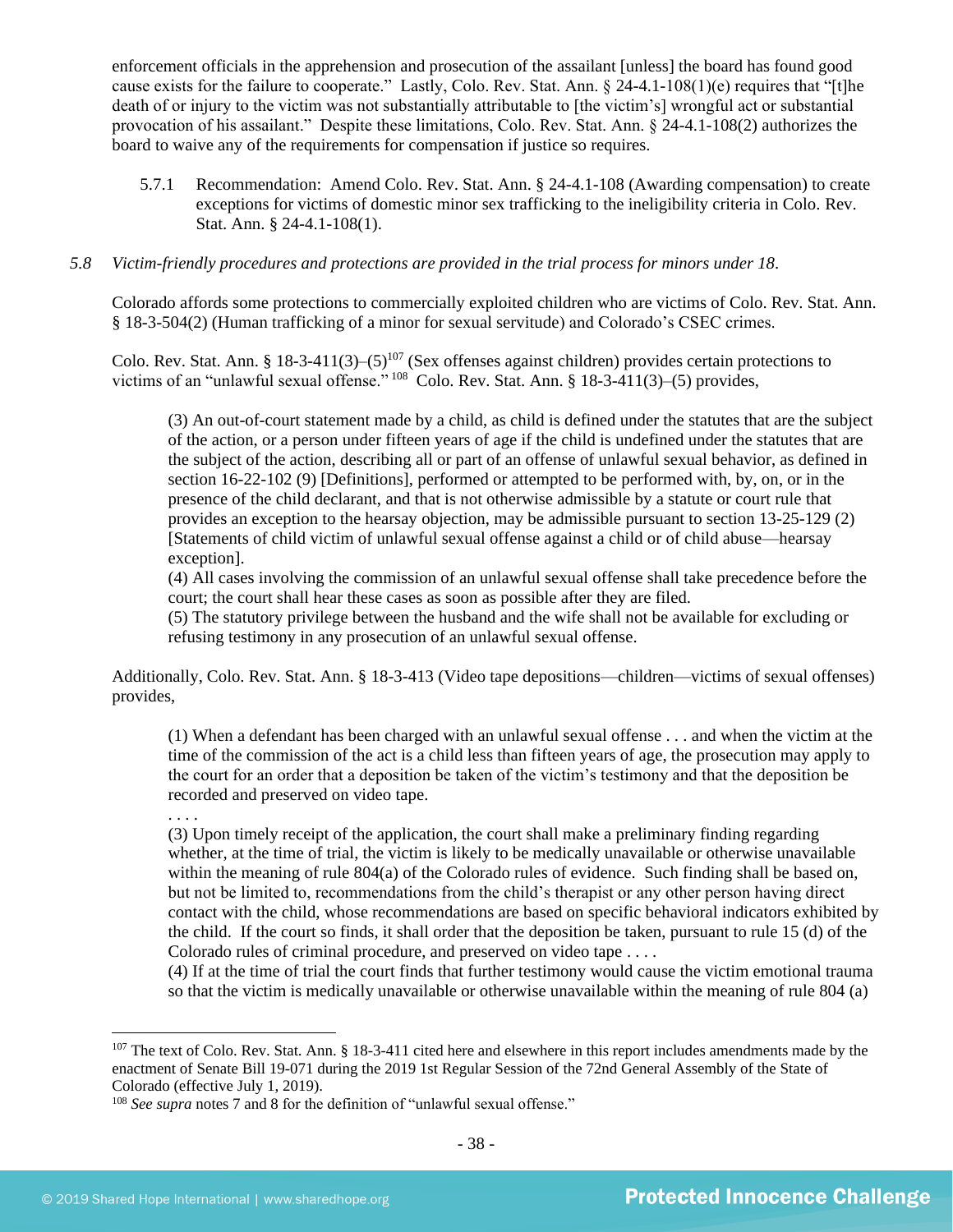of the Colorado rules of evidence, the court may admit the video tape of the victim's deposition as former testimony under rule 804 (b) (1) of the Colorado rules of evidence. (5) Nothing in this section shall prevent the admission into evidence of any videotaped statements of children which would qualify for admission pursuant to section 13-25-129, C.R.S., or any other statute or rule of evidence.

Colo. Rev. Stat. Ann. § 18-3-417 (Reports of sexual assault by applicants, registrants, or licensed professionals) makes victims' advocates available to victims of Colo. Rev. Stat. Ann. § 18-3-405 (Sexual assault on a child), § 18-3-405.4 (Internet sexual exploitation of a child), or any unlawful sexual offense. Colo. Rev. Stat. Ann. § 18-3-417 requires a victim's advocate to "make reasonable efforts to advise the victim of the right to pursue criminal action, the right to pursue civil action, the applicable statutes of limitations, and contact information for the police, sheriff, and community-based resources in the jurisdiction where the alleged offense occurred." When a victim is under the age of 15, pursuant to Colo. Rev. Stat. Ann. § 18-3-414 (Payment of treatment costs for the victim or victims of a sexual offense against a child), a court may order an offender convicted of "an unlawful sexual offense<sup>"109</sup> to pay for the victim's treatment.

Pursuant to Colo. Rev. Stat. Ann. § 18-3-407(1) (Victim's and witness's prior history—evidentiary hearing victim's identity—protective order),

Evidence of specific instances of the victim's or a witness's prior or subsequent sexual conduct, opinion evidence of the victim's or a witness's sexual conduct, and reputation evidence of the victim's or a witness's sexual conduct may be admissible only at trial and shall not be admitted in any other proceeding except at a proceeding pursuant to paragraph (c) of subsection (2) of this section. At trial, such evidence shall be presumed to be irrelevant except:

(a) Evidence of the victim's or witness' prior or subsequent sexual conduct with the actor;

(b) Evidence of specific instances of sexual activity showing the source or origin of semen, pregnancy, disease, or any similar evidence of sexual intercourse offered for the purpose of showing that the act or acts charged were or were not committed by the defendant.

In prosecutions of "class 4 felony internet luring of a child, as described in section 18-3-306(3) . . . and 18-6- 404 [Procurement of a child for sexual exploitation], and any offense described in Part 4 of Article 7 of this Title"<sup>110</sup> among other sex offenses, Colo. Rev. Stat. Ann. § 18-3-407(2) provides that "evidence, that is not excepted under subsection (1) of this section, of specific instances of the victim's or a witness's prior or subsequent sexual conduct, or opinion evidence of the victim's or a witness's sexual conduct, or reputation evidence of the victim's or a witness's sexual conduct, or evidence that the victim or a witness has a history of false reporting of sexual assaults," shall only be admitted upon the following of certain procedures set out in the statute.

Other rights are more generally afforded to all victims of crimes. Colo. Rev. Stat. Ann. § 24-4.1-302.5(1)<sup>111</sup> (Rights afforded to victims) provides certain enumerated rights for victims, including the following:

. . . .

(b.7) For a victim of a sex offense, the right to be informed of the filing of a petition by the perpetrator of the offense to terminate sex offender registration . . . .

(c) (I) Except as otherwise provided in subsection  $(1)(c)(II)$  of this section:

(A) The right to be informed when a person who is accused or convicted of a crime against the victim is released or discharged from county jail;

<sup>109</sup> *See supra* note[s 7](#page-1-0) and [8.](#page-1-2)

<sup>110</sup> *See supra* Component 1.2 (Part 4 of Article 7 of Title 18 includes many of the CSEC offenses listed in Component 1.2.).  $111$  The text of Colo. Rev. Stat. Ann. § 24-4.1-302.5 cited here and elsewhere in this report includes amendments made by the enactment of House Bill 19-1064 during the 2019 1st Regular Session of the 72nd General Assembly of the State of Colorado (effective May 28, 2019).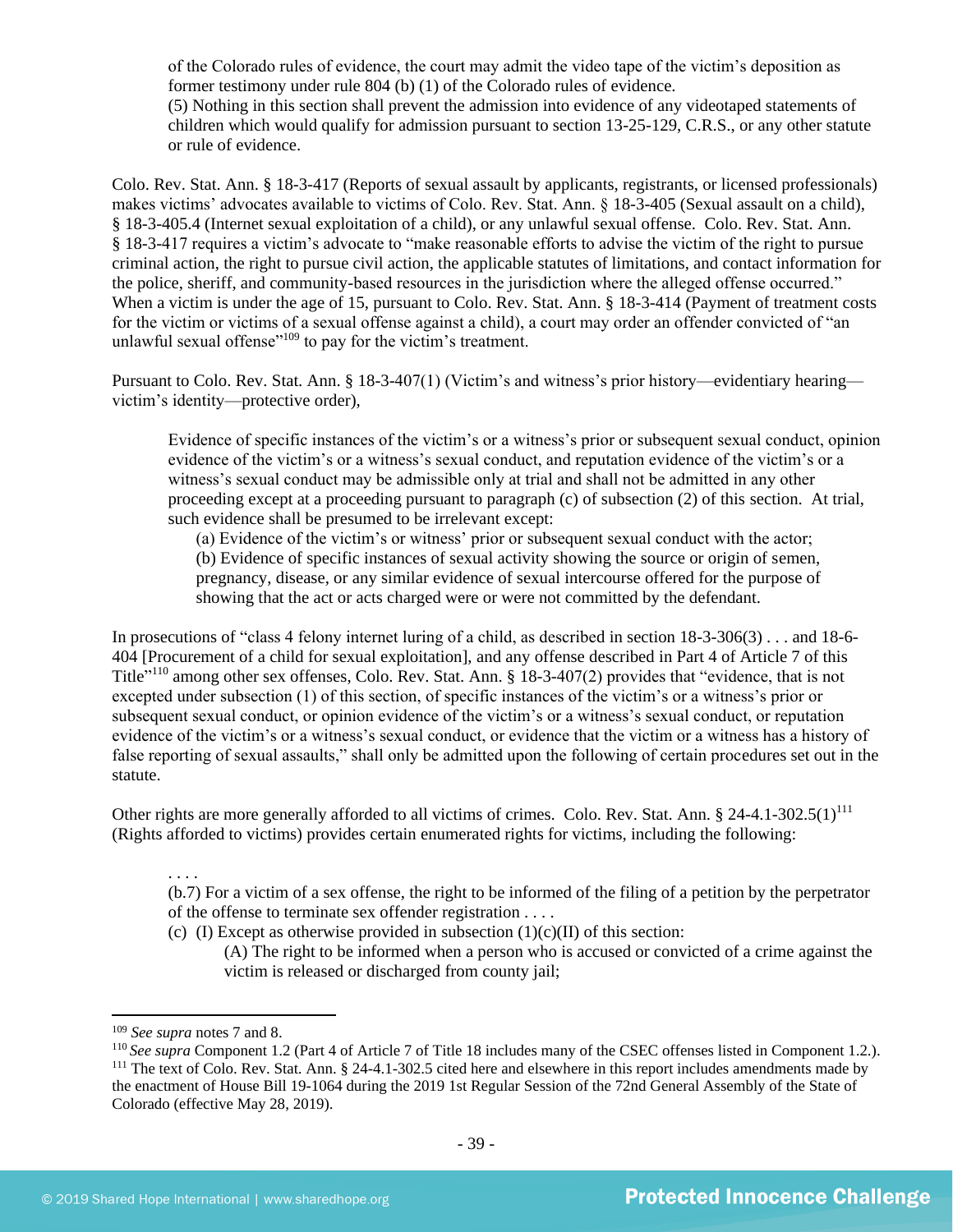(B) The right to be informed when a person who is accused or convicted of a crime against the victim is released or discharged from custody other than county jail, is paroled, escapes from a secure or nonsecure correctional facility or program, or absconds from probation or parole.

. . . .

. . . .

Lastly, Colo. Rev. Stat. Ann. § 24-72-304(4.5)(a) (Inspection of criminal justice records) protects the confidentiality of human trafficking and CSEC victims by requiring that a child victim's<sup>112</sup> identifying information "be deleted from any criminal justice record prior to the release of such record . . . when such record bears the notation 'child victim' . . . ." Additionally, human trafficking victims who assert an affirmative defense to prostitution charges pursuant to Colo. Rev. Stat. Ann. § 18-7-201.3 (Affirmative defense—human trafficking—expungement of record protective order—definitions) may also request a protective order to protect their confidentiality. Colo. Rev. Stat. Ann. § 18-7-201.3(3) states, "At the request of a person who asserted the affirmative defense pursuant to subsection (1) of this section,  $113$  the court may at any time issue a protective order concerning protecting the confidentiality of the person asserting the affirmative defense."

*5.9 Child sex trafficking victims may vacate delinquency adjudications and expunge related records for prostitution and other offenses arising from trafficking victimization, without a waiting period.*

Colorado law does not provide a mechanism for minors to vacate delinquency adjudications related to trafficking victimization, but juvenile records may be expunged upon completion of any imposed sentence unless the adjudication involved unlawful sexual behavior or another specified offense. Pursuant to Colo. Rev. Stat. Ann. § 19-1-306(4),  $(5)^{114}$  (Expungement of juvenile delinquent records),

(4) (a) The court shall order all records in a juvenile delinquency case in the custody of the court, and any records related to the case and charges in the custody of any other agency, person, company, or organization, expunged within forty-two days after: . . . .

(I) Part 4 of article 6 of title 18, C.R.S.;

- (II) Internet sexual exploitation of a child under section 18-3-405.4, C.R.S.;
- (III) Enticement of a child under section 18-3305, C.R.S.;
- (IV) Internet luring of a child under section 18-3-306, C.R.S.;
- (V) Soliciting for child prostitution under section 18-7-402, C.R.S.;
- (VI) Pandering of a child under section 18-7-403, C.R.S.;

(VII) Procurement of a child under section 18-7-403.5; (VIII) Keeping a place of child prostitution under section 18-7-404, C.R.S.;

- (X) Inducement of child prostitution under section 18-7-405.5, C.R.S.;
- (XI) Patronizing a prostituted child under section 18-7-406, C.R.S.;
- (XII) Human trafficking of a minor for involuntary servitude under section 18-3-503, C.R.S.;
- (XIII) Human trafficking of a minor for sexual servitude under section 18-3-504(2), C.R.S.; and

(XIV) An attempt to commit any of the offenses listed in subparagraphs (I) to (XIII) of this paragraph (b).

<sup>113</sup> *See supra* Component 1.3 for text of Colo. Rev. Stat. Ann. § 18-7-201.3(1).

<sup>114</sup> The text of Colo. Rev. Stat. Ann. § 19-1-306 cited here and elsewhere in this report includes amendments made by the enactment of House Bill 19-1335 during the 2019 1st Regular Session of the 72nd General Assembly of the State of Colorado (effective May 28, 2019).

<sup>112</sup> Pursuant to Colo. Rev. Stat. Ann. § 24-72-304(4.5)(b)

A criminal justice agency or custodian of criminal justice records shall make the notion "child victim" on any record of official action . . . when the official action is related to the commission or the alleged commission of any of the offenses in the following statutes:

<sup>(</sup>IX) Pimping of a child under section 18-7-405, C.R.S.;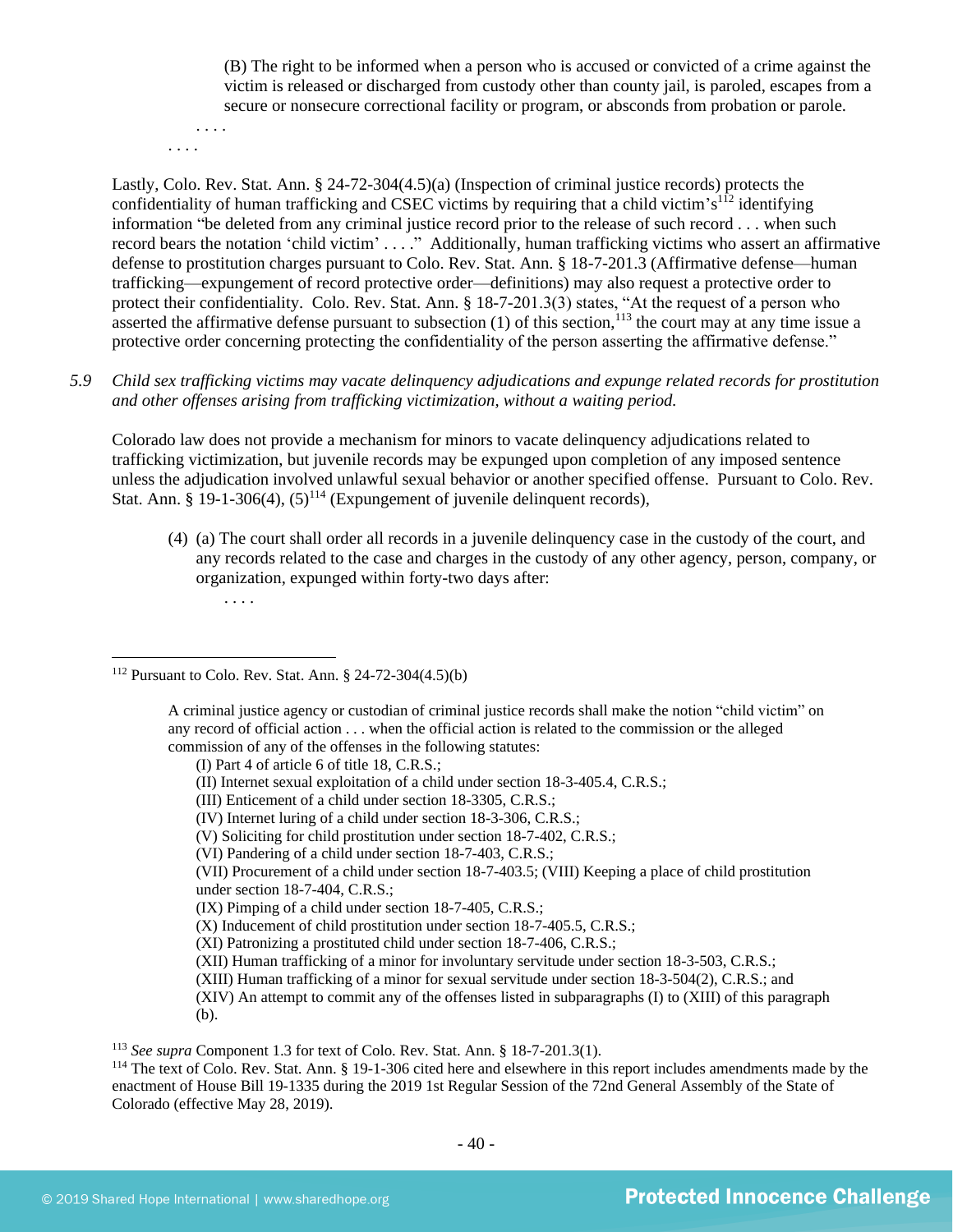(III) The completion of a sentence or alternative to sentencing, including diversion, a deferred adjudication, or an informal adjustment, for a petty offense, drug petty offense, class 2 or class 3 misdemeanor offense, or level 1 or level 2 drug misdemeanor if the offense does not involve unlawful sexual behavior as defined in section 16-22-102 (9), is not an act of domestic violence as defined in section 18-6-800.3, or is not a crime listed under section 24-4.1-302 (1), and the defendant was under eighteen years of age at the time the offense was committed.

- . . . .
- (5) (a) At the time that the court orders the following sentences or alternatives to sentencing, the court shall make a finding that the juvenile is eligible for expungement<sup>115</sup> pursuant to this subsection  $(5)$ and include that finding on the written mittimus or other sentencing document:

(I) A juvenile diversion program, a deferred adjudication, or an informal adjustment, except for those described in subsection  $(4)(a)(III)$  of this section;

(II) A juvenile sentence for an adjudication for a class 1 misdemeanor or a petty or a misdemeanor offense that is not eligible for expungement pursuant to subsection (4) of this section; or

(III) Repealed.

(IV) A juvenile sentence for an adjudication for a felony offense or felony drug offense if:

(A) The felony offense did not constitute unlawful sexual behavior as defined in section 16- 22-102 (9);

(B) The felony offense was not a crime of violence as described in section 18-1.3-406;

(C) The felony offense was not a class 1 or class 2 felony; and

(D) The juvenile had no prior felony adjudications.

(b) Repealed.

. . . .

(d) If neither the prosecuting attorney nor a victim files an objection within thirty-five days after the filing of the report or notice pursuant to subsection  $(5)(c)$  of this section, the court shall order all records in the juvenile delinquency case in the custody of the court, and any records related to the case and charges in the custody of any other agency, person, company, or organization, expunged. . . . .

(e.5) If the offense for which the records are eligible for expungement requires the juvenile to register pursuant to section 16-22-103 and the court has not already issued a notice pursuant to section 16-22-113 (1.3)(b), upon receipt of the report from the supervising agency pursuant to subsection  $(5)(c)$  of this section, the court shall issue a notice pursuant to section  $16-22-113$   $(1.3)(b)$ and this subsection  $(5)(e.5)$ , and the victim and prosecution have sixty-three days from the issuance of that notice to file an objection to expungement or the discontinuation of registration. All other requirements of subsections  $(5)(d)$ ,  $(5)(e)$ ,  $(5)(f)$ , and  $(5)(g)$  of this section apply to the expungement. The provisions of section 16-22-113 (1.3) apply to the issue of discontinuing registration. The court shall consider both issues at the same hearing. If the court has not already ordered that the juvenile may discontinue registration pursuant to section 16-22-113, the court shall enter an order granting expungement and discontinuing the registration requirement, denying

(c) All probation and parole records;

(d) All law enforcement records;

- (e) All department of human services records;
- (f) All division of youth corrections records;
- (g) All department of corrections records; and
- (h) References to the criminal case or charge contained in the school records.

<sup>115</sup> Colo. Rev. Stat. Ann. § 19-1-306(10) states in part,

The court may order expunged any records, but, at a minimum, the following records must be expunged pursuant to every expungement order:

<sup>(</sup>a) All court records;

<sup>(</sup>b) All records retained within the office of the prosecuting attorney;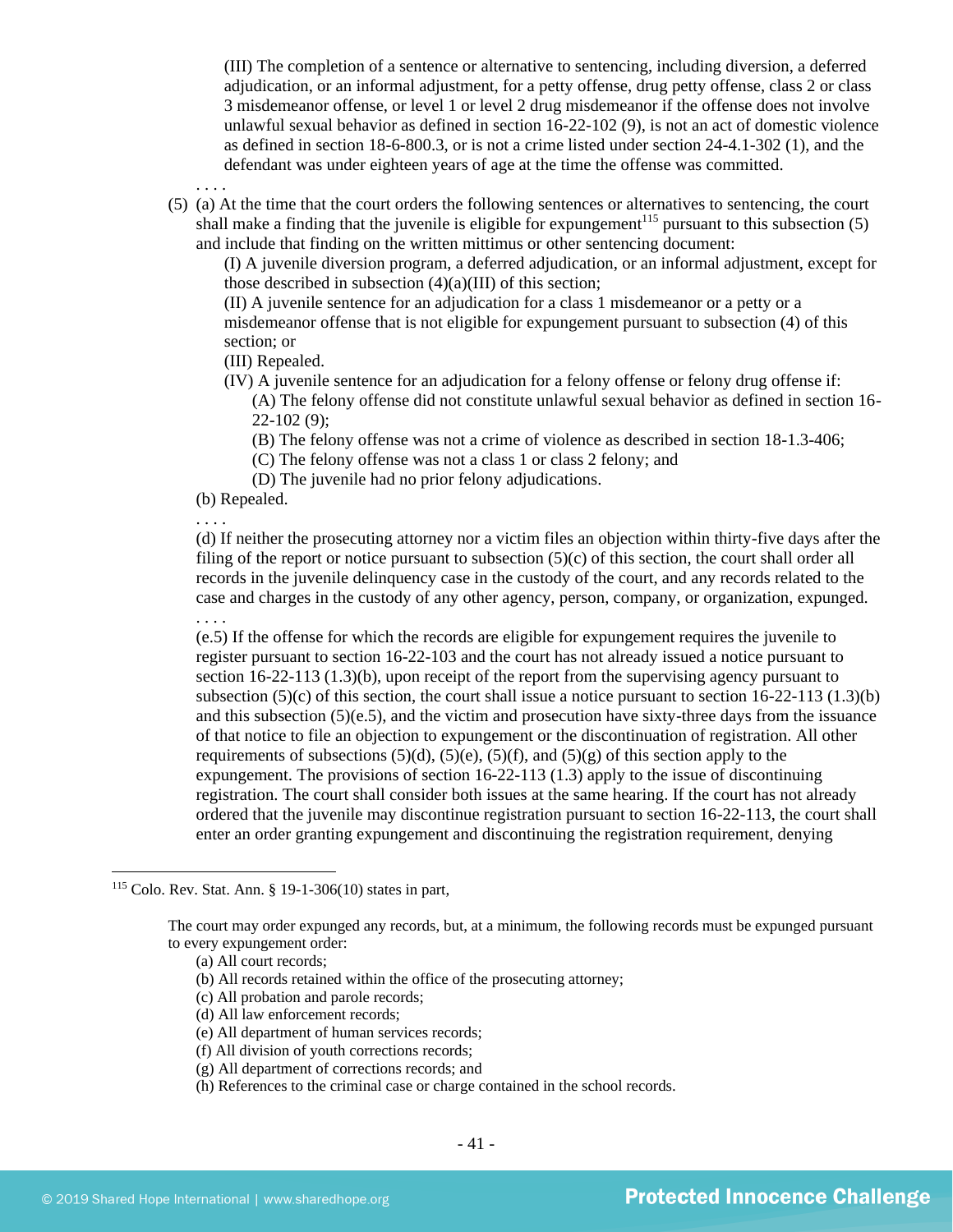expungement and discontinuing the registration requirement, or denying expungement and continuing the registration requirement.

. . . .

. . . .

However, Colo. Rev. Stat. Ann. § 19-1-306(8) states,

Notwithstanding the provisions of subsections (4), (5), and (6) of this section, a court shall not expunge the record of a person who is:

(c) Adjudicated for a felony offense involving unlawful sexual behavior as described in section 16-  $22-102(9)$ ; or

(d) Charged, adjudicated, or convicted of any offense or infraction pursuant to title 42 [Vehicles and traffic].

The definition of "unlawful sexual behavior" includes violations of Colo. Rev. Stat. Ann. § 18-3-504(2) (Human trafficking of a minor for sexual servitude), § 18-7-402(1)(a) (Soliciting for child prostitution), § 18-7- 405.5(1) (Inducement of child prostitution), § 18-3-305 (Enticement of a child), § 18-6-404 (Procurement of a child for sexual exploitation), § 18-7-403.5 (Procurement of a child), and § 18-6-403(3)(b.5) (Sexual exploitation of a child), which criminalizes the possession of child sexual abuse material (CSAM). Colo. Rev. Stat. Ann. § 16-22-102(9) (Definitions).

Accordingly, a minor would be unable to expunge juvenile records related to any of the offenses enumerated above even if the offense was committed pursuant to his or her own trafficking victimization.<sup>116</sup>

5.9.1 Recommendation: Enact a law that allows child sex trafficking victims to vacate delinquency adjudications and expunge related records for prostitution and other offenses arising from trafficking victimization, without a waiting period.

<sup>116</sup> Colo. Rev. Stat. Ann. § 13-10-115.5 (Expungement of juvenile delinquent records – definition) governs expungement of municipal court records. Further, to the extent that a trafficking victim is criminally convicted rather than adjudicated delinquent, Colo. Rev. Stat. Ann. § 24-72-707 (Sealing of criminal conviction records information for offenses committed by victims of human trafficking) states,

<sup>(1)</sup> At any time after conviction, a defendant may file a motion in the case in which any conviction records exist pertaining to the defendant's conviction for any misdemeanor offense or municipal code or ordinance violation, excluding any offense of a crime as defined in section 24-4.1-302(1) [Definitions]. . . . .

<sup>(3)</sup> The court shall order the records sealed after:

<sup>(</sup>a) The petition is filed; and

<sup>(</sup>b) The defendant establishes by a preponderance of the evidence that, at the time he or she committed the offense, he or she had been trafficked by another person, as described in 18-3-503 [Human trafficking for involuntary servitude – human trafficking of a minor for involuntary servitude] or 18-3- 504 [Human trafficking for sexual servitude – human trafficking of a minor for sexual servitude], for the purpose of performing the offense.

The text of Colo. Rev. Stat. Ann. § 13-10-115.5 cited here and elsewhere in this report includes amendments made by the enactment of House Bill 19-1335 during the 2019 1st Regular Session of the 72nd General Assembly of the State of Colorado (effective May 28, 2019).

The text of Colo. Rev. Stat. Ann. § 24-72-707 cited here and elsewhere in this report includes amendments made by the enactment of House Bill 19-1275 during the 2019 1st Regular Session of the 72nd General Assembly of the State of Colorado (effective August 2, 2019).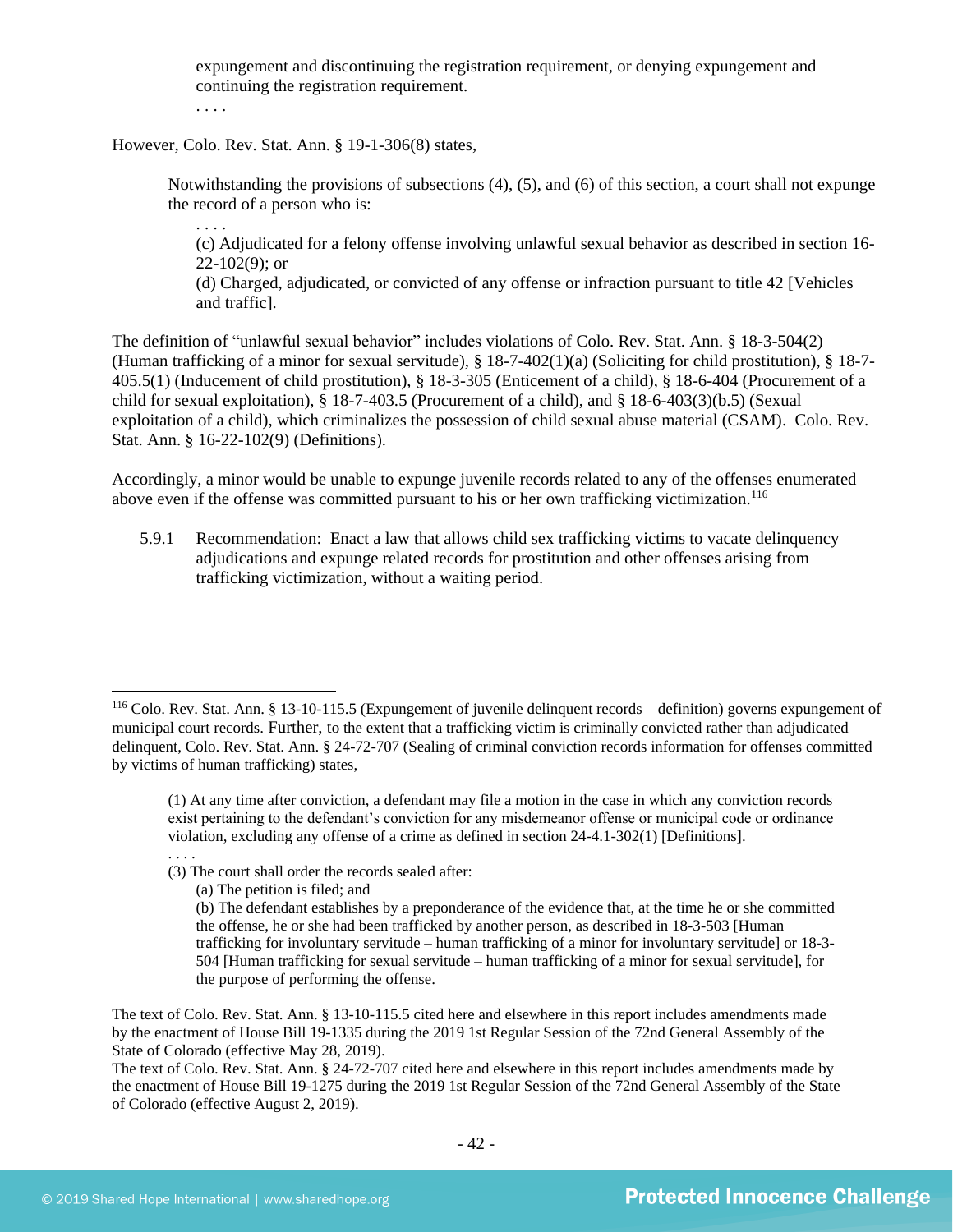*5.10 Victim restitution and civil remedies for victims of domestic minor sex trafficking or commercial sexual exploitation of children (CSEC) are authorized by law.* 

Restitution for victims of human trafficking is mandatory following a conviction for a trafficking offense in Colorado. Colo. Rev. Stat. Ann. § 18-1.3-603(9) (Assessment of restitution – corrective orders) establishes that

For a conviction for human trafficking for involuntary servitude, as described in section 18-3-503, or human trafficking for sexual servitude, as described in section 18-3-504, the court shall order restitution, if appropriate, pursuant to this section even if the victim is unavailable to accept payment of restitution<sup>117</sup>

Additionally, Colo. Rev. Stat. Ann. § 18-1.3-602(4)(e) expressly defines a "victim" as "a person less than eighteen years of age who has been trafficked by an offender, as described in section . . . 18-3-504 [Trafficking for sexual servitude]." Colo. Rev. Stat. Ann. § 18-1.3-603(1) (Assessment of restitution—corrective orders) states,

Every order of conviction of a felony, misdemeanor, petty, or traffic misdemeanor offense, except any order of conviction for a state traffic misdemeanor offense issued by a municipal or county court in which the prosecuting attorney is acting as a special deputy district attorney pursuant to an agreement with the district attorney's office, shall include consideration of restitution. Each such order shall include one or more of the following:

(a) An order of a specific amount of restitution be paid by the defendant;

(b) An order that the defendant is obligated to pay restitution, but that the specific amount of restitution shall be determined within the ninety-one days immediately following the order of conviction, unless good cause is shown for extending the time period by which the restitution amount shall be determined;

(c) An order, in addition to or in place of a specific amount of restitution, that the defendant pay restitution covering the actual costs of specific future treatment of any victim of the crime; or (d) Contain a specific finding that no victim of the crime suffered a pecuniary loss and therefore no order for the payment of restitution is being entered.

Colo. Rev. Stat. Ann. § 16-18.5-107(1) (Collection of restitution by the victim) provides that "[a]ny victim in whose name a restitution order has been entered shall have a right to pursue collection of the amount of restitution owed to such person in such person's own name." Under Colo. Rev. Stat. Ann. § 16-18.5-109(1), (2) (Declined or unclaimed restitution), even if the victim initially declines restitution or cannot be located when an order for restitution is entered, the victim can receive restitution within 2 years of the final determination of the case.

Additionally, under Colo. Rev. Stat. Ann. § 18-3-414 (Payment of treatment costs for the victim or victims of a sexual offense against a child), when the victim is under the age of 15 the offender may be required to pay for all or part of the victim's treatment if the offender is convicted of an unlawful sexual offense.<sup>118</sup>

Additionally, where the offender is convicted of Colo. Rev. Stat. Ann. § 18-17-104 (Prohibited activities), Colo. Rev. Stat. Ann. § 18-17-106 (Civil remedies) authorizes the victim to file a civil action. Under Colo. Rev. Stat. Ann. § 18-17-106(7), the victim may be able to receive triple damages, attorney fees and the costs of the investigation to a victim in a civil action.

 $117$  Colo. Rev. Stat. Ann. § 18-1.3-603(10)(a) (Assessment of restitution – corrective orders) provides, "If, as a result of the defendant's conduct, a crime victim compensation board has provided assistance to or on behalf of a victim pursuant to article 4.1 of title 24, C.R.S., the amount of assistance provided and requested by the crime victim compensation board is presumed to be a direct result of the defendant's criminal conduct and must be considered by the court in determining the amount of restitution ordered."

<sup>&</sup>lt;sup>118</sup> See supra note[s 7](#page-1-0) and [8](#page-1-2) for the definition of "unlawful sex offense."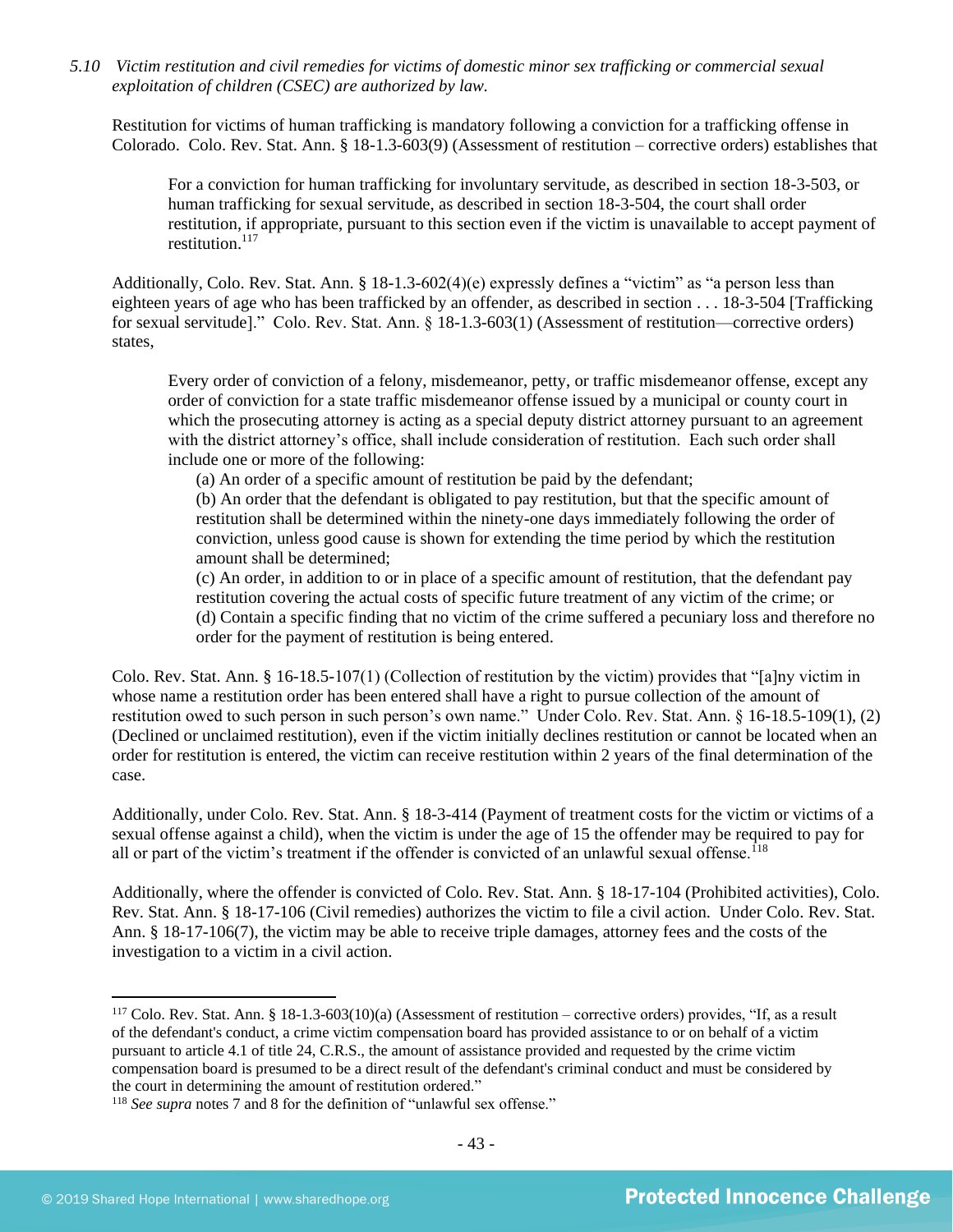Colo. Rev. Stat. Ann § 13-21-127(1) states that a minor is "entitled to recover damages proximately caused by any person who commits . . . human trafficking for sexual servitude, as described in section 18-3-504, C.R.S." The defendant in the civil action need not have been convicted for trafficking in order for the victim to sustain their cause of action. Colo. Rev. Stat. Ann. § 13-21-127(2).

*5.11 Statutes of limitations for civil and criminal actions for child sex trafficking or commercial sexual exploitation of children (CSEC) offenses are eliminated or lengthened to allow prosecutors and victims a realistic opportunity to pursue criminal action and legal remedies.*

Colorado has no statute of limitations for criminal prosecutions of Colo. Rev. Stat. Ann. § 18-3-504 (Human trafficking of a minor for sexual servitude) or for most of Colorado's CSEC laws.<sup>119</sup> Colo. Rev. Stat. Ann. § 16-5-401(1)(a) (Limitation for commencing criminal proceedings and juvenile delinquency proceedings)<sup>120</sup> provides that no statute of limitations applies to "any sex offense against a child" or any "attempt, conspiracy, or solicitation to commit any sex offense against a child."<sup>121</sup>

In regard to civil claims, Colo. Rev. Stat. Ann. § 13-80-103.7 (General limitation of actions—sexual assault or sexual offense against a child—six years) provides for a six year statute of limitation. The statue provides,

(1) Notwithstanding any other statute of limitations specified in this article, or any other provision of law that can be construed to reduce the statutory period set forth in this section, any civil action based on a sexual assault or a sexual offense against a child shall be commenced within six years after a disability has been removed for a person under disability, as such term is defined in subsection (3.5) of this section, or within six years after a cause of action accrues, whichever occurs later, and not thereafter . . . .

. . . .

(3) For the purposes of this section, "sexual offense against a child" shall include all offenses listed in section 18-3-411, C.R.S.

(3.5) (a) For the purpose of this section, "person under disability" means any person who is a minor under eighteen years of age, a person who has been declared mentally incompetent, or a person under other legal disability and who does not have a legal guardian . . . . For the purpose of this section, where the plaintiff is a victim of a series of sexual assaults or sexual offenses against a child, the plaintiff need not establish which act of a series of acts caused the plaintiff's injury, and the statute of limitations set forth in this section commences with the last in the series of acts, subject to the provisions of this section regarding disability. However, as elements of the cause of action, a person under disability who is psychologically or emotionally unable to acknowledge the assault or offense and the resulting harm has the burden of proving that the assault or offense occurred and that he or she was

<sup>&</sup>lt;sup>119</sup> Prosecutions of Colo. Rev. Stat. Ann. § 18-5.5-102(1)(h)<sup>119</sup> (Cybercrime) must commence within 3 years of discovery. Colo. Rev. Stat. Ann. § 16-5-401(1)(a), (4.5). Further, amendments to Colo. Rev. Stat. Ann. § 16-5- 401(6), (8) create ambiguity regarding the statute of limitations for charges brought under Colo. Rev. Stat. Ann. § 18-6-403 (Sexual exploitation of a child). Pursuant to Colo. Rev. Stat. Ann. § 16-5-401(6), "Except as otherwise provided in paragraph (a) of subsection (1) of this section pertaining to sex offenses against children . . . the period of time during which an adult person or juvenile may be prosecuted shall be extended . . . to any offense or delinquent act charged under Section 18-6-403," implying that a statute of limitation exists. Colo. Rev. Stat. Ann. § 16-5-401(8) contains similar language. This language conflicts with Colo. Rev. Stat. Ann. § 16-5-401(1)(a), which expressly eliminates the statute of limitations for sex offenses against children, including Colo. Rev. Stat. Ann. § 18- 6-403.

 $120$  "It is the intent of the general assembly in enacting the provisions of paragraph (a) of subsection (1) of this section concerning sex offenses against children to apply an unlimited statute of limitations to sex offenses against children committed on or after July 1, 1996, and to sex offenses against children committed before July 1, 1996, for which the applicable statute of limitations in effect prior to July 1, 2006, has not yet run on July 1, 2006." Colo. Rev. Stat. Ann. § 16-5-401(1.5)(c).

<sup>&</sup>lt;sup>121</sup> Colo. Rev. Stat. Ann. § 16-5-401(1)(c)(IV) states that a "sex offense against a child" has the same meaning as an "unlawful sexual offense" in Colo. Rev. Stat. Ann. § 18-3-411(1). *See supra* notes [7](#page-1-0) an[d 8](#page-1-2) for crimes that constitute an "unlawful sexual offense."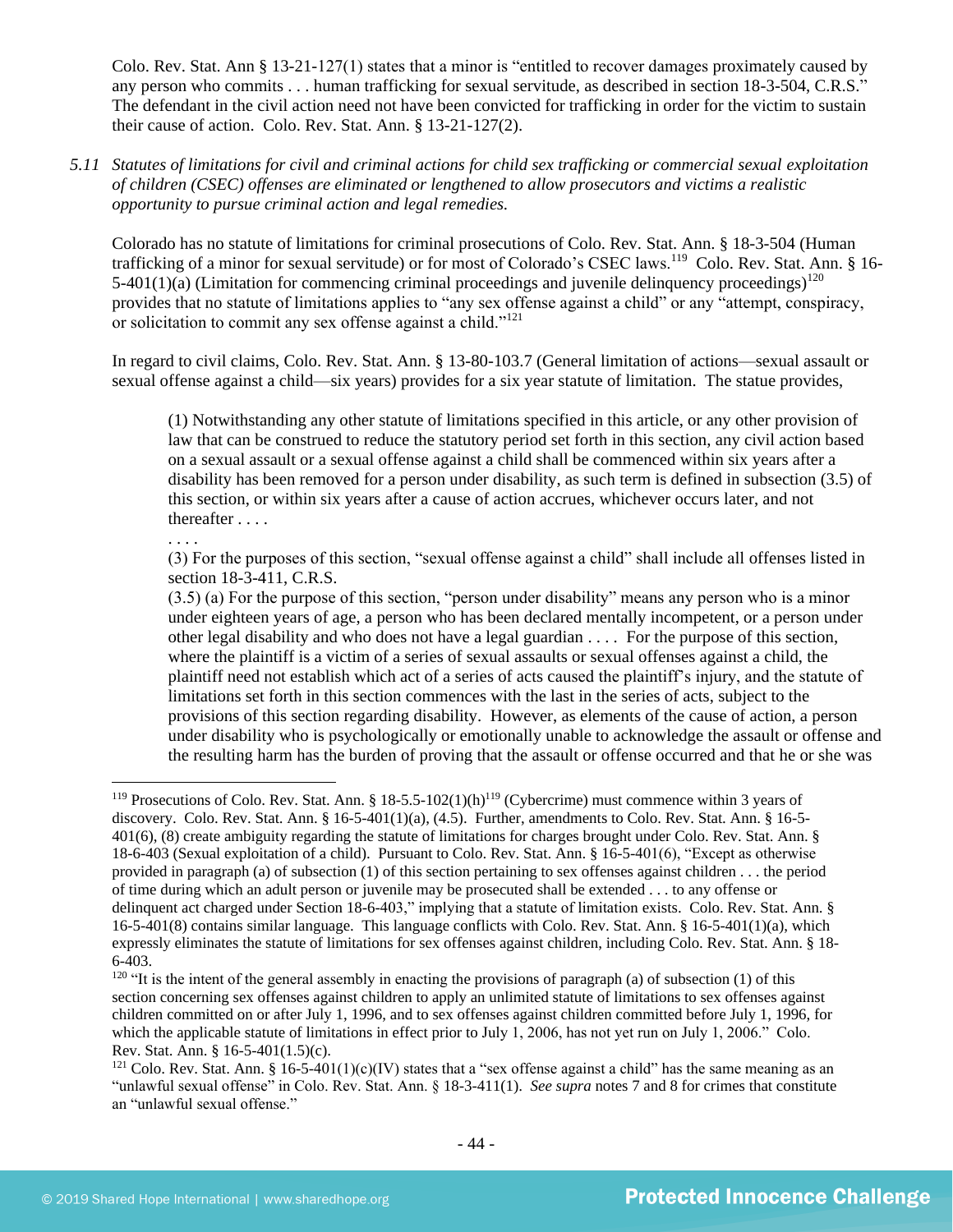actually psychologically or emotionally unable to acknowledge the assault or offense and the resulting harm.

. . . .

(c) If the plaintiff brings a civil action under this subsection (3.5) fifteen years or more after the plaintiff attains the age of eighteen, the plaintiff may only recover damages for medical and counseling treatment and expenses, plus costs and attorney fees.

. . . .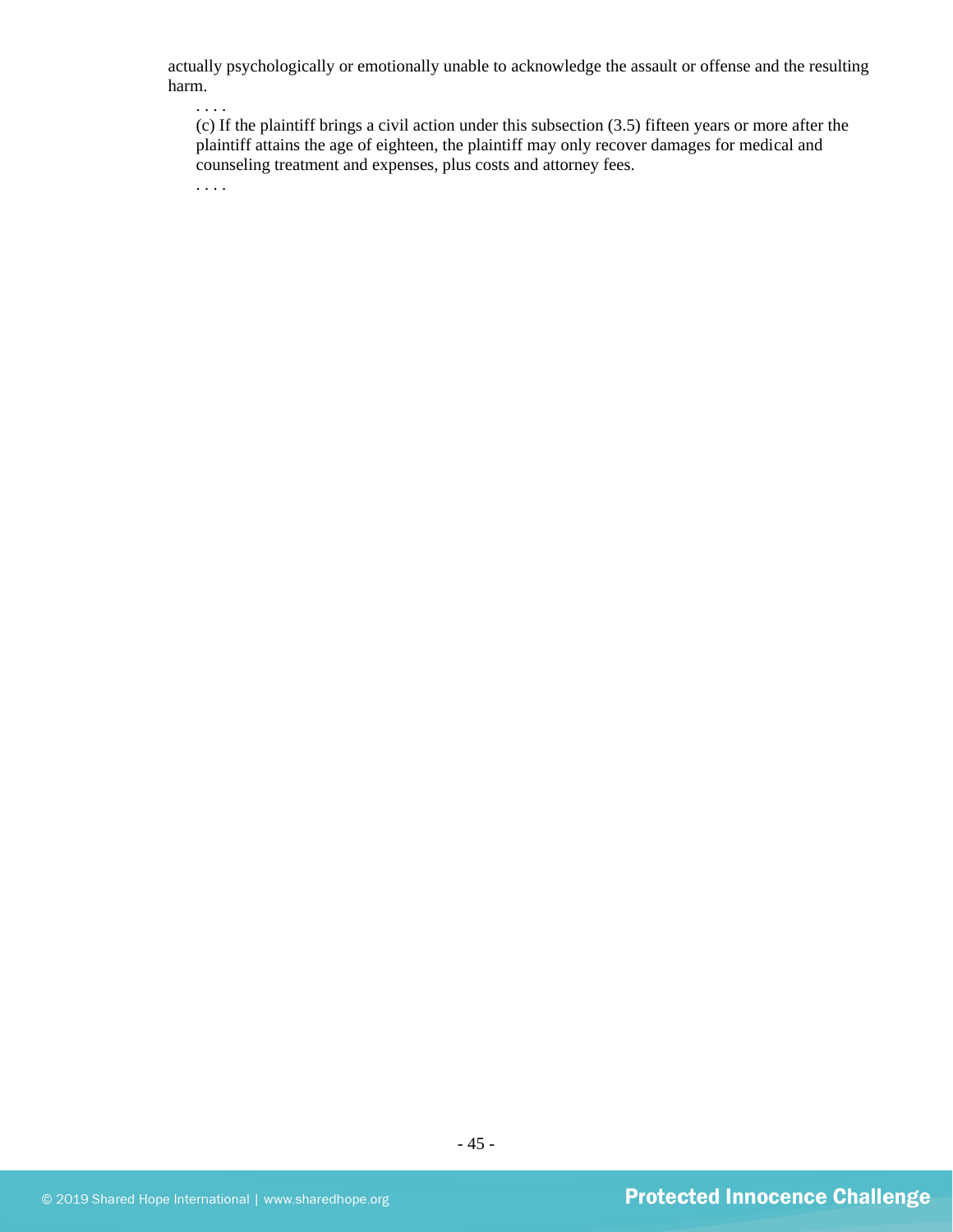#### **FRAMEWORK ISSUE 6: CRIMINAL JUSTICE TOOLS FOR INVESTIGATION AND PROSECUTIONS**

#### *Legal Components:*

- *6.1 Training on human trafficking and domestic minor sex trafficking for law enforcement is statutorily mandated or authorized.*
- *6.2 Single party consent to audiotaping is permitted in law enforcement investigations.*
- *6.3 Wiretapping is an available tool to investigate domestic minor sex trafficking and commercial sexual exploitation of children (CSEC).*
- *6.4 Using a law enforcement decoy to investigate buying or selling commercial sex is not a defense to soliciting, purchasing, or selling sex with a minor.*
- *6.5 Using the Internet or electronic communication to investigate buyers and traffickers is a permissible investigative technique.*

*\_\_\_\_\_\_\_\_\_\_\_\_\_\_\_\_\_\_\_\_\_\_\_\_\_\_\_\_\_\_\_\_\_\_\_\_\_\_\_\_\_\_\_\_\_\_\_\_\_\_\_\_\_\_\_\_\_\_\_\_\_\_\_\_\_\_\_\_\_\_\_\_\_\_\_\_\_\_\_\_\_\_\_\_\_\_\_\_*

*6.6 State law requires reporting of missing children and located missing children.* 

#### *Legal Analysis:*

*6.1 Training on human trafficking and domestic minor sex trafficking for law enforcement is statutorily mandated or authorized.*

Colorado law authorizes training on human trafficking for law enforcement. Pursuant to Colo. Rev. Stat. Ann. § 24-33.5-523(1),  $(2)^{122}$  (Human trafficking prevention training – repeal),<sup>123</sup>

(1) The [Division of Criminal Justice] shall serve as an additional resource to provide training related to human trafficking. The training may include:

- (a) Train-the trainer programs;
- (b) Direct trainings; and
- (c) Online training programs.
- (2) Upon request, the following entities may receive training from the division:
	- (a) Law enforcement agencies
	- . . . .

Further, Colorado's human trafficking council is tasked with developing "training standards and curricula for . . . law enforcement agencies." Colo. Rev. Stat. Ann. § 18-3-505(4)(e) (Human trafficking council created – duties – repeal). However, the establishment of law enforcement training requirements falls under the P.O.S.T. board's (peace officers standards and training board) oversight. Colo. Rev. Stat. Ann. § 24-31-303(1) (Duties – powers of the P.O.S.T. board). Colo. Rev. Stat. Ann. § 24-31-303, which sets out the P.O.S.T board's duties, does not specifically require or authorize the P.O.S.T. board to establish law enforcement training on human trafficking or domestic minor sex trafficking.

*6.2 Single party consent to audiotaping is permitted in law enforcement investigations.*

Colorado permits single party consent to audio-taping. Colo. Rev. Stat. Ann. § 18-9-304(1)(a) (Eavesdropping prohibited—penalty) provides that "[a]ny person not visibly present during a conversation or discussion commits eavesdropping if he: (a) Knowingly overhears or records such conversation or discussion without the consent of at least one of the principal parties thereto, or attempts to do so."

<sup>&</sup>lt;sup>122</sup> The text of Colo. Rev. Stat. Ann. § 24-33.5-523 cited here and elsewhere in this report includes amendments made by the enactment of House Bill 19-1051 during the 2019 1st Regular Session of the 72nd General Assembly of the State of Colorado (effective August 2, 2019).

<sup>&</sup>lt;sup>123</sup> Pursuant to Colo. Rev. Stat. Ann. § 24-33.5-523, this section is set for repeal on September 1, 2023.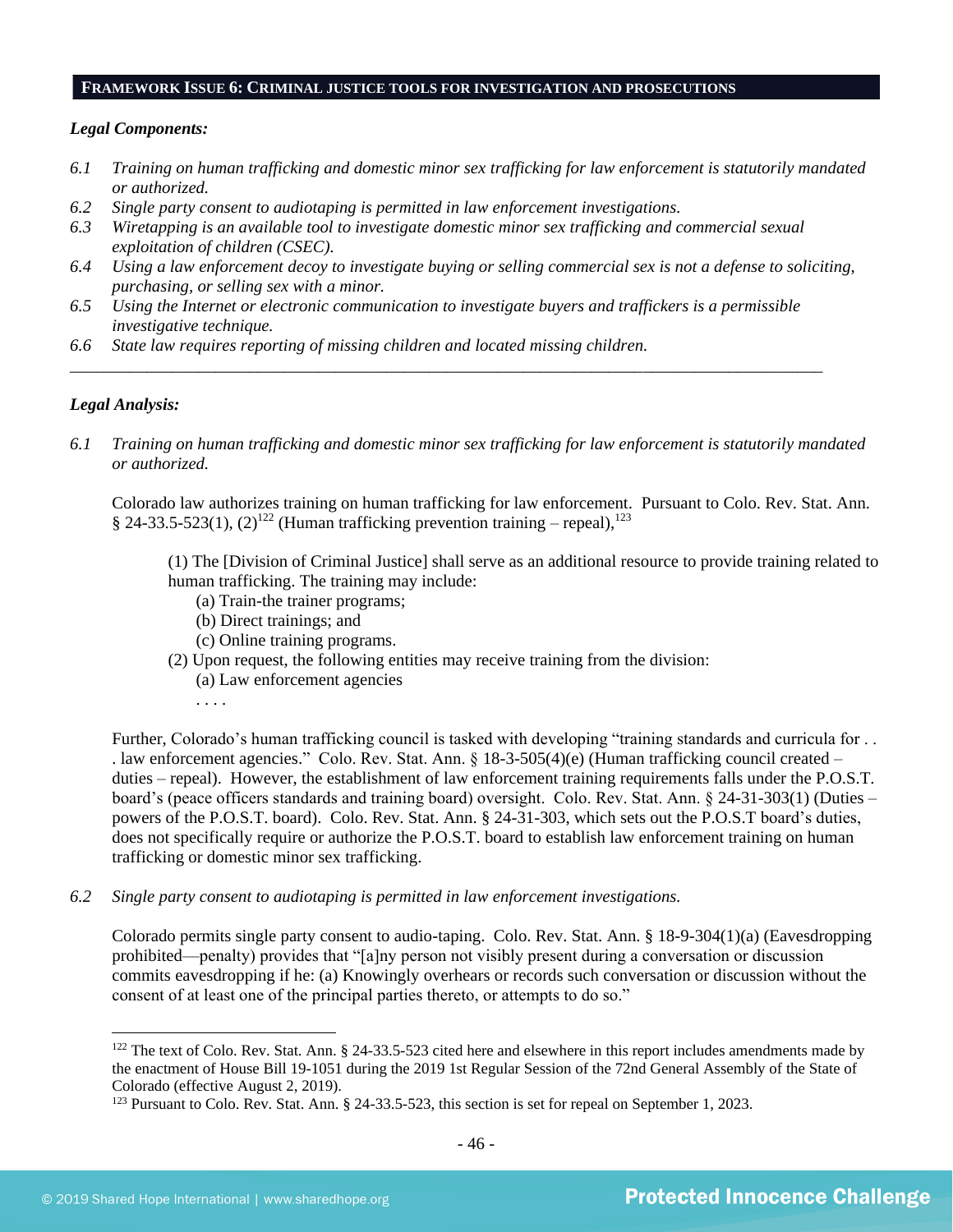Similarly, Colo. Rev. Stat. Ann. § 18-9-303(1)(a) (Wiretapping prohibited—penalty) states,

Any person not a sender or intended receiver of a telephone or telegraph communication commits wiretapping if he:

(a) Knowingly overhears, reads, takes, copies, or records a telephone, telegraph, or electronic communication without the consent of either a sender or a receiver thereof or attempts to do so . . . .

*6.3 Wiretapping is an available tool to investigate domestic minor sex trafficking and commercial sexual exploitation of children (CSEC).* 

Colorado law includes Colo. Rev. Stat. Ann. § 18-3-504 (Human trafficking of a minor for sexual servitude) within the list of offenses for which a wiretapping order may be issued; however, Colorado's CSEC offenses are not included. Colo. Rev. Stat. Ann. § 16-15-102(1)(a) (Ex parte order authorizing the interception of wire, oral, or electronic communications) states,

An ex parte order authorizing or approving the interception of any wire, oral, or electronic communication may be issued by any judge of competent jurisdiction of the state of Colorado upon application of the attorney general or a district attorney, or his or her designee if the attorney general or district attorney is absent from his or her jurisdiction, showing by affidavit that there is probable cause to believe that evidence will be obtained of the commission of any one of the crime enumerated in this subsection (1) or that one of said enumerated crimes will be committed:

(X) Human trafficking as described in section 18-3-503 or 18-3-504.

- 6.3.1 Recommendation: Amend Colo. Rev. Stat. Ann. § 16-15-102(1)(a) (Ex parte order authorizing the interception of wire, oral, or electronic communications) to allow wiretapping in investigations of Colorado's CSEC offenses.
- *6.4 Using a law enforcement decoy to investigate buying or selling commercial sex is not a defense to soliciting, purchasing, or selling sex with a minor.*

Colorado's trafficking and CSEC statutes do not prohibit a defense to prosecution based on the use of a law enforcement decoy posing as a minor. However, Colo. Rev. Stat. Ann. § 18-3-306(1) (Internet luring of a child) states, "An actor commits internet luring of a child if the actor knowingly communicates over a computer or computer network, telephone network, or data network or by a text message or instant message to a person who the actor knows or believes to be under fifteen years of age." Additionally, Colo. Rev. Stat. Ann. § 18-3-306(2) further provides, "It shall not be a defense to this section that a meeting did not occur." Similarly, Colo. Rev. Stat. Ann. § 18-3-405.4(1) (Internet sexual exploitation of a child) states in part, "An actor commits internet sexual exploitation of a child if the actor knowingly importunes, invites, or entices through communication via a computer network or system, telephone network, or data network or by a text message or instant message, a person whom the actor knows or believes to be under fifteen years of age and at least four years younger than the actor  $\dots$ ."

However, a defendant may still be able to assert a defense based on a law enforcement decoy posing as a minor to investigate other buyer-applicable offenses. Colo. Rev. Stat. Ann. § 18-3-504 (Human trafficking in for sexual servitude, § 18-7-406 (Patronizing a prostituted child), and § 18-7-402 (Soliciting a child for prostitution) are buyer-applicable sex trafficking and CSEC offenses<sup>124</sup> that do not expressly prohibit this defenses, meaning that buyers charged for attempting to solicit or purchase sex with a minor under Colo. Rev. Stat. Ann. § 18-3-

. . . .

<sup>124</sup> *See supra* Components 2.1 and 2.2 for more information on Colo. Rev. Stat. Ann. §§ 18-3-504, 18-7-406, and 18- 7-402.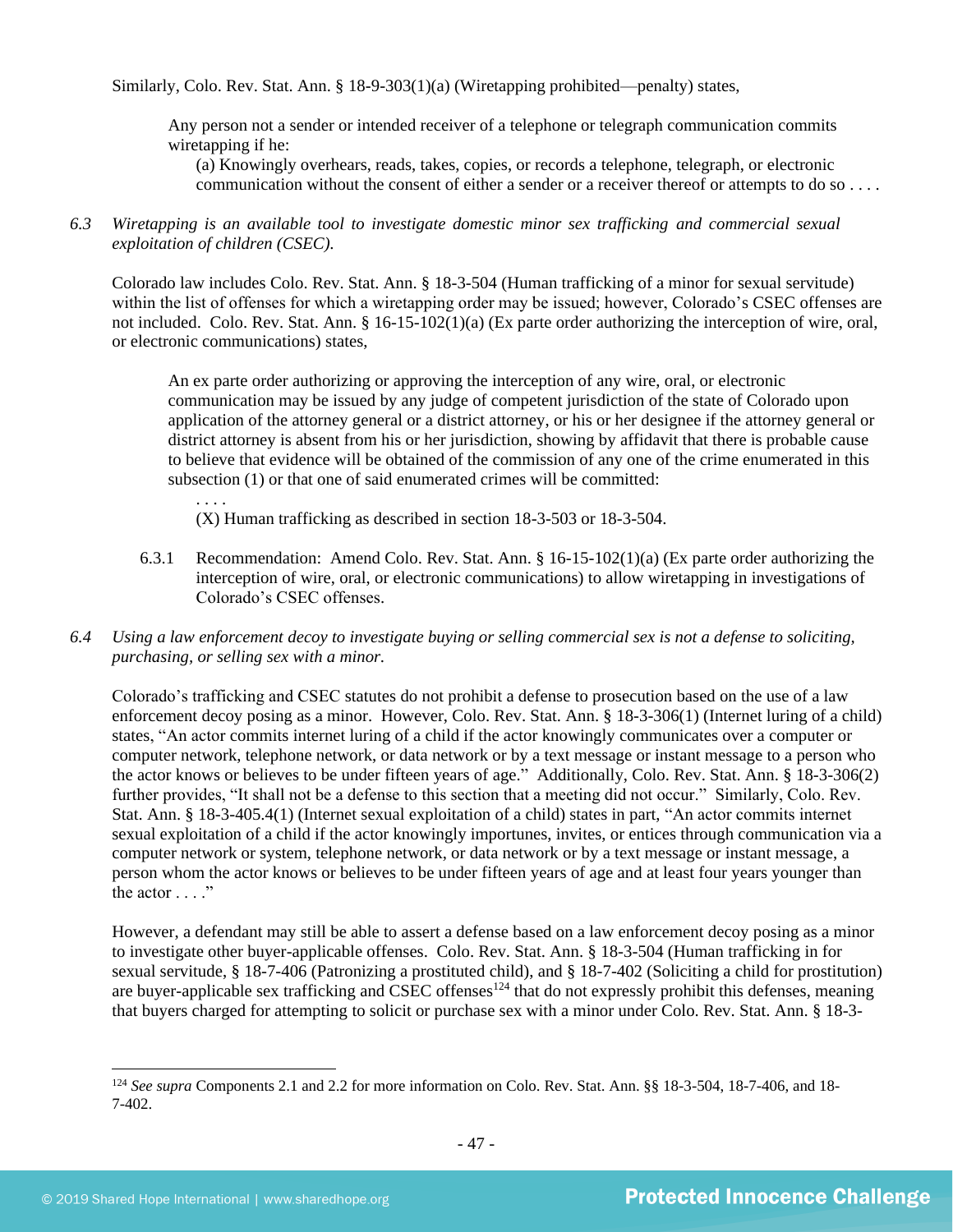504, § 18-7-406, and § 18-7-402 would not be prohibited from raising a defense based on the fact that an actual minor was not involved.

6.4.1 Recommendation: Enact a statute that prohibits a defense to prosecution based on the use of a law enforcement decoy posing as a minor to investigate the buying or selling of commercial sex acts with a minor.

## *6.5 Using the Internet or other electronic communication to investigate buyers and traffickers is a permissible investigative technique.*

Colorado law does not expressly authorize law enforcement officers to use the Internet or other electronic communication to investigate buyers and traffickers of domestic minor sex trafficking; however, such tactics are likely permissible. Colo. Rev. Stat. Ann. § 18-3-405.4(1) (Internet sexual exploitation of a child) states in part, "An actor commits internet sexual exploitation of a child if the actor knowingly importunes, invites, or entices through communication via a computer network or system, telephone network, or data network or by a text message or instant message, a person whom the actor knows or believes to be under fifteen years of age and at least four years younger than the actor . . . ." Similarly, Colo. Rev. Stat. Ann. § 18-3-306 (Internet luring of a child) makes it a crime when a person

knowingly communicates over a computer or computer network . . . to a person who the actor knows or believes to be under fifteen years of age and, in that communication or in any subsequent communication . . . describes explicit sexual conduct . . . and, in connection with that description, makes a statement persuading or inviting the person to meet the actor for any purpose, and the actor is more than four years older than the person or than the age the actor believes the person to be.

The use of the language "believes to be under fifteen years of age" suggests that it is permissible for law enforcement to be involved in the investigation of Colo. Rev. Stat. Ann. § 18-3-405.4 and § 18-3-306.

## *6.6 State law requires reporting of missing children and located missing children.*

Colorado requires the reporting of both missing and located missing children. Colo. Rev. Stat. Ann. § 16-2.7- 102(1) (Missing person reports—acceptance) provides that "[a]ny person with relevant, credible information suggesting that a person is missing may make a missing person report to a law enforcement agency." Colo. Rev. Stat. Ann. 16-2.7-102(2) requires the law enforcement agency that receives the report to accept the report without delay if

(a) The missing person resides, or was last known to reside, within the jurisdiction of the law enforcement agency and the missing person's last-known location is the missing person's residence or his or her location is unknown; or

(b) There is credible information indicating that the missing person was last believed to be within the jurisdiction of the law enforcement agency.

Colo. Rev. Stat. Ann. § 24-33.5-415.1(2)(a) directs the bureau to "compile, maintain, and distribute a list of missing children,"<sup>125</sup> and Colo. Rev. Stat. Ann. § 24-33.5-415.1(5) directs the bureau to distribute this list to all school districts in Colorado. Colo. Rev. Stat. Ann. § 24-33.5-415.1(3) (List of missing children) provides,

[E]very law enforcement agency in this state shall, upon receipt of information that a child is believed to be missing, send a missing child report containing identifying and descriptive information about the

 $125$  Colo. Rev. Stat. Ann. § 24-33.5-415.1(1) (List of missing children) provides, "For the purposes of this section, 'missing child' means a child whose whereabouts are unknown, whose domicile at the time he was first reported missing was Colorado, and whose age at the time he was first reported missing was seventeen years of age or younger."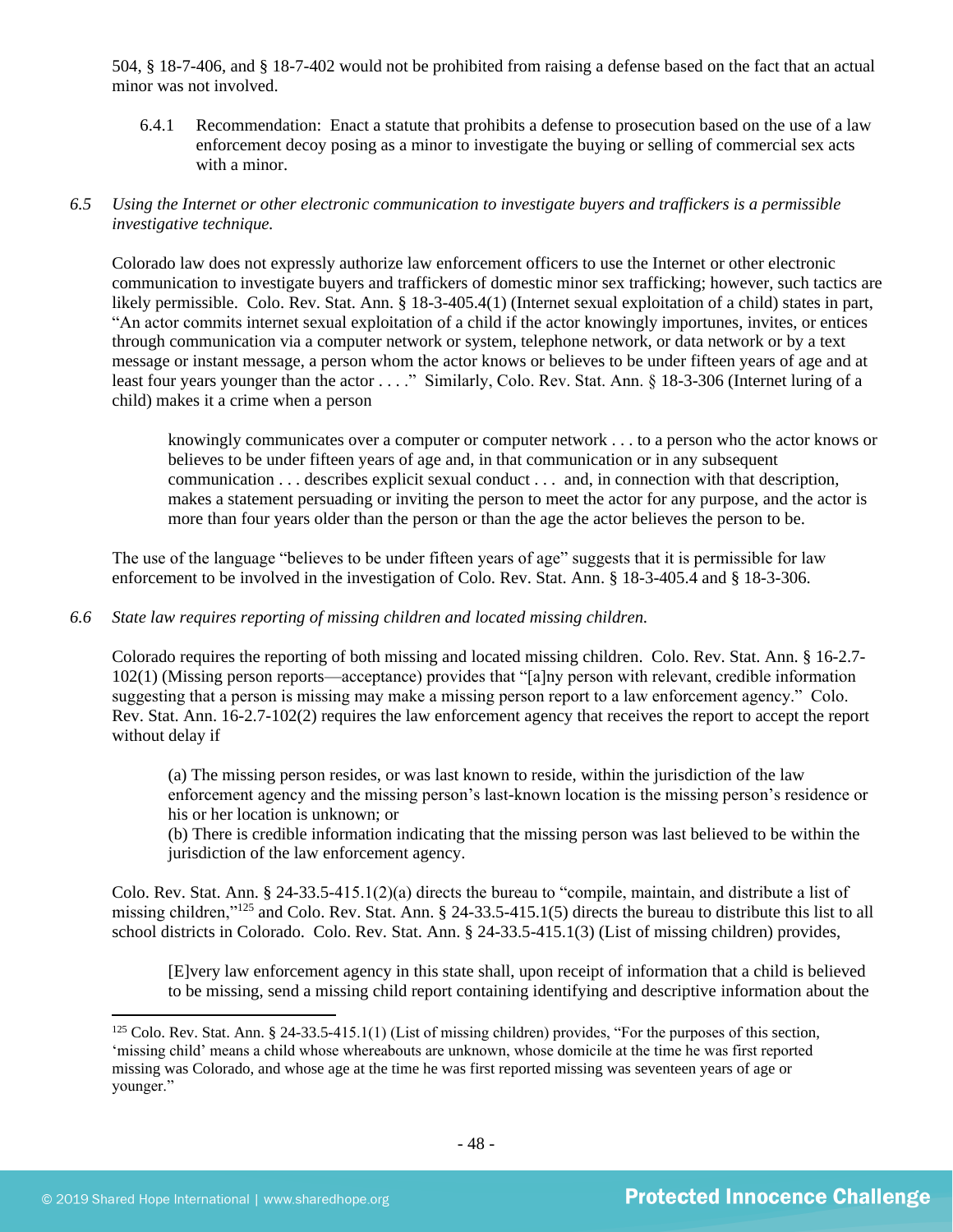child to the bureau as soon as possible but no later than twenty-four hours after obtaining such information. If, at a later time, the law enforcement agency determines that the missing child has been located, the agency shall send notification to the bureau no later than twenty-four hours after making such determination.

Colo. Rev. Stat. Ann. § 24-33.5-415.1(5) further requires school districts to "immediately notify the bureau if it comes in contact with a child whose name appears on the list of missing children . . . and, if a missing child is identified, the bureau shall, in turn, notify the law enforcement agency that submitted the missing child report." The bureau also may distribute the list of missing children "to any other person or entity the bureau determines might be instrumental in the identification and location of missing children." Colo. Rev. Stat. Ann. § 24-33.5- 415.1(6).

Child welfare is also required to promptly report to law enforcement and the National Center for Missing and Exploited Children when a child in out-of-home placement is missing. Pursuant to Colo. Rev. Stat. Ann. § 19- 1-115.3 (Missing children and youth from out-of-home placement - required reporting to law enforcement.),

If a child or youth for whom the Department of Human Services or a county department of human or social services has legal custody pursuant to the provisions of this title is determined by the agency to be missing, the agency having legal custody of said child or youth shall report the disappearance immediately, and in no case later than twenty-four hours after learning of the disappearance, to the National Center for Missing and Exploited Children and to law enforcement. Law enforcement authorities shall notify the Colorado Bureau of Investigation for transmission to the Federal Bureau of Investigation for entry into the National Crime Information Center database pursuant to section 16-2.7- 103, C.R.S. notwithstanding the provisions of this section, the reporting requirements set forth for foster parents and out-of-home placement facilities in section 19-2-920 shall still apply.

Pursuant to Colo. Rev. Stat. Ann. § 16-2.7-103(2)(b)(II) (Missing person reports – response), "If the missing person is under eighteen years of age and under the legal custody of the state Department of Human Services or a county department of human or social services, the law enforcement agency shall, within twenty-four hours after receiving notification pursuant to section 19-1-115.3, C.R.S., notify the Colorado Bureau of Investigation for transmission to the Federal Bureau of Investigation for entry into the National Crime Information Center database."